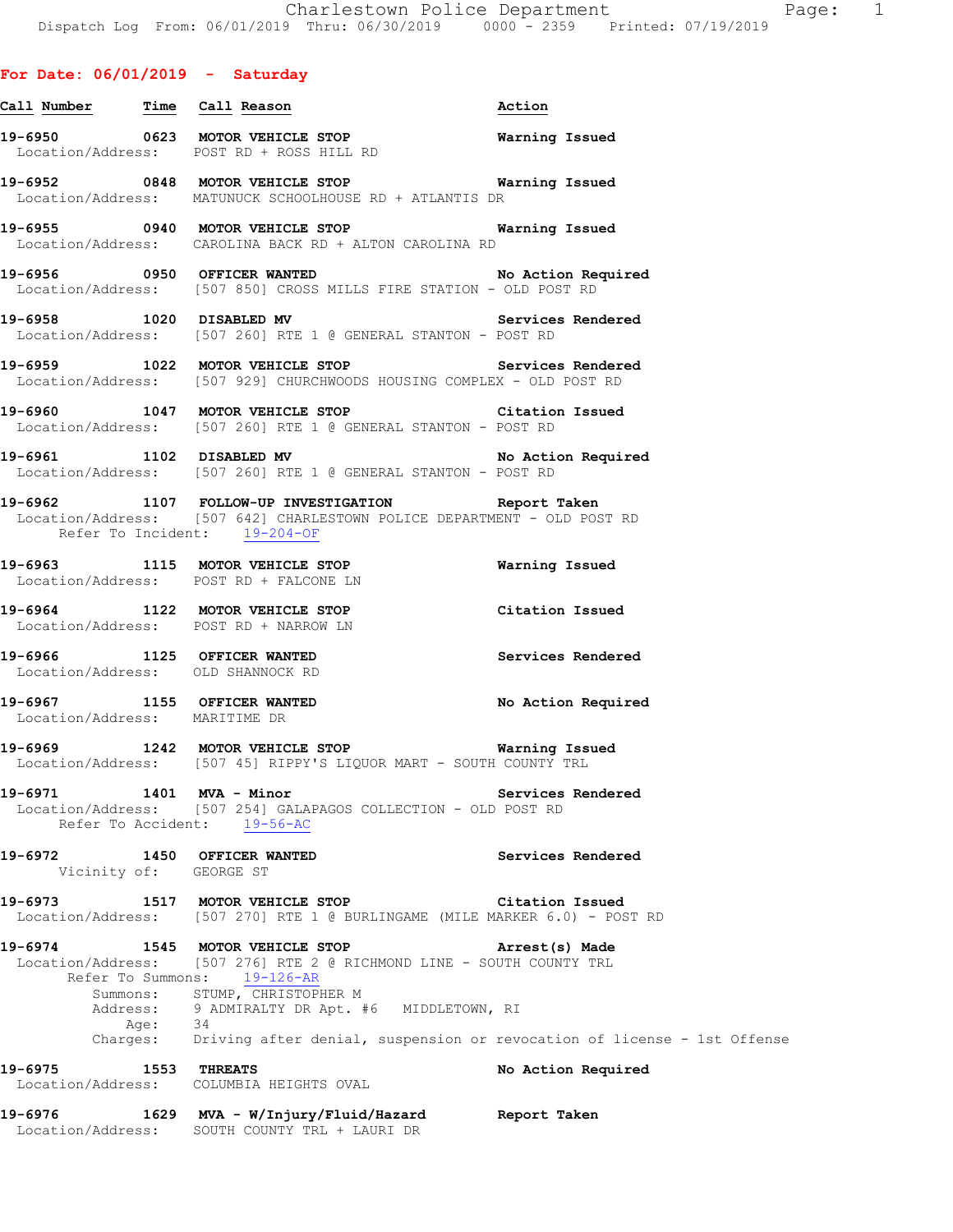Summons: DACOSTA, CATHERINE P<br>Address: 60 SAW MILL DR Apt. # 60 SAW MILL DR Apt. #105 NORTH KINGSTOWN, RI Aae: Charges: Driving after denial, suspension or revocation of license - 1st Offense

- **19-6980 1741 MOTOR VEHICLE STOP Warning Issued**  Location/Address: KING'S FACTORY RD + NARRAGANSETT TRL
- **19-6981 1750 MOTOR VEHICLE STOP Warning Issued**  Location/Address: RICHMOND LINE - KING'S FACTORY RD
- **19-6982 1757 MOTOR VEHICLE STOP Warning Issued**  Location/Address: RICHMOND LINE - KING'S FACTORY RD
- **19-6985 1826 MOTOR VEHICLE STOP Warning Issued**  Location/Address: [507 261] RTE 1 @ STATE GARAGE (MILE MARKER 9.6) - POST RD

**19-6986 1921 ASSAULT Report Taken**  Location/Address: OLD SHANNOCK RD Refer To Incident: 19-206-OF

19-6988 2221 BURGLARY (B & E) Services Rendered Location/Address: CAROLINA BACK RD

## **For Date: 06/02/2019 - Sunday**

**19-6991 0028 ASSIST OTHER AGENCY Services Rendered**  Location/Address: [507 31] BLUE SHUTTERS BEACH LOT - EAST BEACH RD

**19-6993 0033 ASSIST OTHER AGENCY No Action Required**  Location/Address: [507 49] CHARLESTOWN TOWN BEACH - CHARLESTOWN BEACH RD

- **19-7004 0112 DISABLED MV Services Rendered**  Location/Address: POST RD + ROSS HILL RD
- **19-7006 0143 SUSPICIOUS ACTIVITY/VEHICLE Taken to Family/Guardian**  Location/Address: POST RD + NARROW LN
- **19-7010 0251 POLICE INFORMATION Services Rendered**  Location/Address: [507 642] CHARLESTOWN POLICE DEPARTMENT - OLD POST RD
- **19-7015 0607 MOTOR VEHICLE STOP No Action Required**  Location/Address: [507 261] RTE 1 @ STATE GARAGE (MILE MARKER 9.6) - POST RD
- **19-7016 0842 OFFICER WANTED Investigated**  Location/Address: KING'S FACTORY RD
- **19-7017 0915 ANIMAL COMPLAINT Could Not Locate**  Location/Address: CHEROKEE BND
- **19-7019 1149 BOATING SAFETY CHECK Warning Issued**  Location: [507 341] NINIGRET POND - EAST
- **19-7020 1218 MOTOR VEHICLE STOP Warning Issued**  Vicinity of: [507 18] CHARLESTOWN CHAMBER OF COMMERCE - OLD POST RD
- **19-7021 1403 OFFICER WANTED No Action Required**  Location/Address: NARROW LN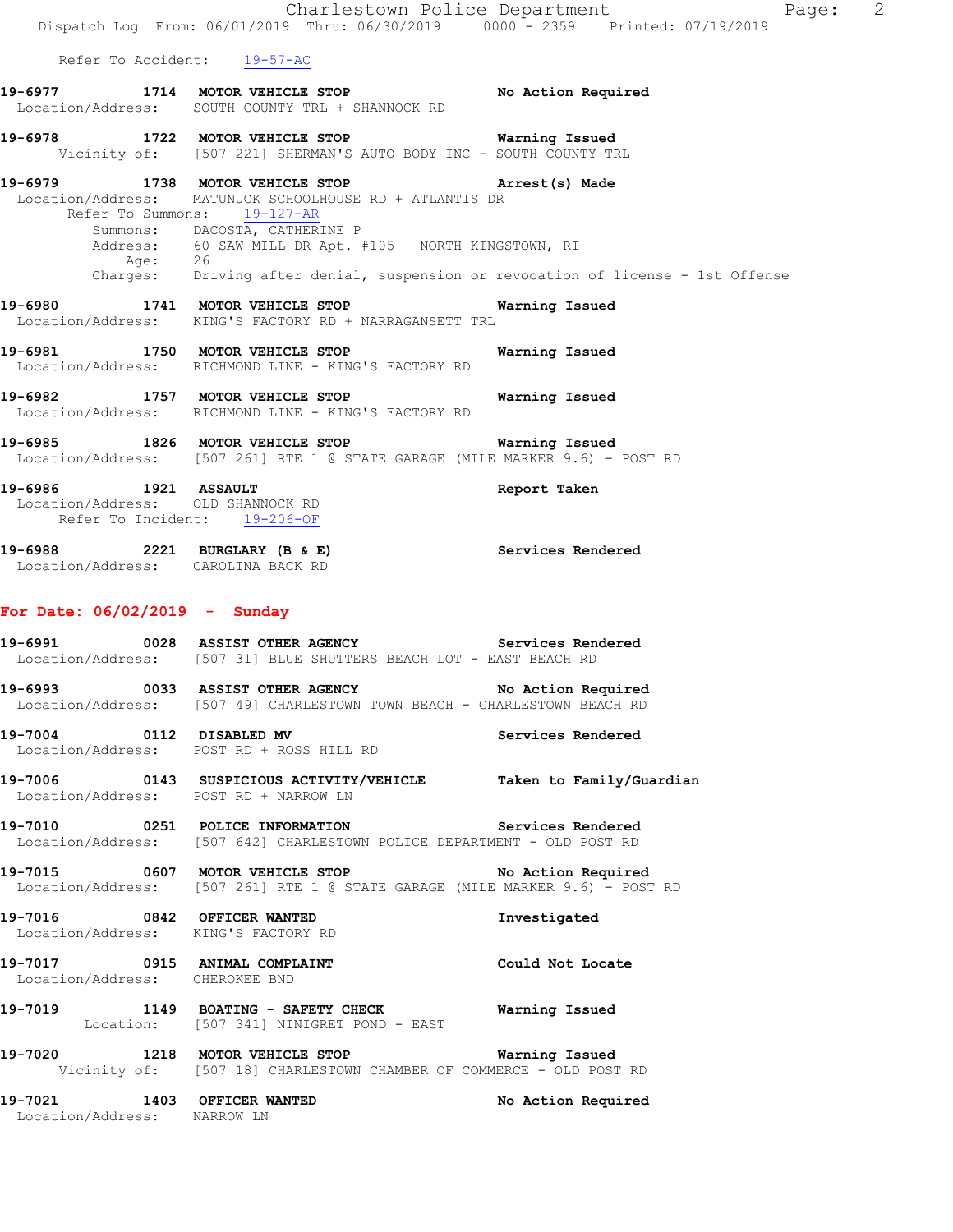|                                 | Dispatch Log From: 06/01/2019 Thru: 06/30/2019 0000 <sup>-</sup> 2359 Printed: 07/19/2019                                                                                | Charlestown Police Department | Page: 3 |  |
|---------------------------------|--------------------------------------------------------------------------------------------------------------------------------------------------------------------------|-------------------------------|---------|--|
|                                 | 19-7023 1524 BOATING - VESSEL VIOLATION Warning Issued<br>Location: [507 341] NINIGRET POND - EAST                                                                       |                               |         |  |
|                                 | 19-7026 1551 MOTOR VEHICLE STOP <b>Warning Issued</b><br>Location/Address: [507 864] STATE OF RHODE ISLAND DOT GARAGE - CROSS MILLS RD                                   |                               |         |  |
|                                 | 19-7027 1601 MOTOR VEHICLE STOP Citation Issued<br>Location/Address: [507 261] RTE 1 @ STATE GARAGE (MILE MARKER 9.6) - POST RD                                          |                               |         |  |
|                                 | 19-7028 1607 MOTOR VEHICLE STOP<br>Location/Address: [507 607] RTE 1 @ BESTWAY - POST RD                                                                                 | Warning Issued                |         |  |
|                                 | 19-7029 1616 MOTOR VEHICLE STOP <b>Warning Issued</b><br>Location/Address: [507 276] RTE 2 @ RICHMOND LINE - SOUTH COUNTY TRL                                            |                               |         |  |
| Refer To Incident: 19-207-OF    | 19-7030 1621 MOTOR VEHICLE STOP <b>Warning Issued</b><br>Location/Address: SOUTH COUNTY TRL + SHANNOCK RD                                                                |                               |         |  |
|                                 | 19-7031 1639 MOTOR VEHICLE COMPLAINT Could Not Locate<br>Location/Address: [507 258] RTE 1 @ SOUTH KINGSTOWN LINE (MM 11.4) - POST RD                                    |                               |         |  |
|                                 | 19-7032 1650 MOTOR VEHICLE STOP 6 Warning Issued<br>Location/Address: [507 269] RTE 1 @ DRIVING RANGE - POST RD                                                          |                               |         |  |
|                                 | 19-7034 1738 MOTOR VEHICLE STOP <b>Warning Issued</b><br>Location/Address: OLD POST RD + ARNOLDA ROUND RD                                                                |                               |         |  |
|                                 | 19-7035 1759 MOTOR VEHICLE STOP <b>WARE Marning Issued</b><br>Location/Address: [507 100] RTE 1 @ FIORES (MILE MARKER 8.0) - POST RD                                     |                               |         |  |
|                                 | 19-7036 1803 MOTOR VEHICLE STOP <b>Warning Issued</b><br>Location/Address: POST RD + PROSSER TRL                                                                         |                               |         |  |
|                                 | 19-7037 1833 OFFICER WANTED <b>Report Taken</b><br>Location/Address: [507 435] SOUTH SHORE MENTAL HEALTH  CHARLESTOWN HOUS - OLD POST RD<br>Refer To Incident: 19-208-OF |                               |         |  |
| Location/Address: AUBURN DR     | 19-7038 1938 ANIMAL COMPLAINT COULD Could Not Locate                                                                                                                     |                               |         |  |
|                                 | 19-7039 2001 MOTOR VEHICLE STOP <b>WATER</b> Warning Issued<br>Location/Address: [507 261] RTE 1 @ STATE GARAGE (MILE MARKER 9.6) - POST RD                              |                               |         |  |
|                                 | 19-7040 2017 MOTOR VEHICLE STOP <b>Warning Issued</b><br>Location/Address: SHANNOCK RD + MAPLE LAKE FARM RD                                                              |                               |         |  |
|                                 | 19-7041 2038 SUSPICIOUS ACTIVITY/VEHICLE Investigated<br>Location: [507 332] AMTRAK RAILROAD - BURDICKVILLE SECTION                                                      |                               |         |  |
|                                 | 19-7044 2125 MOTOR VEHICLE STOP<br>Location/Address: SOUTH COUNTY TRL + SHANNOCK RD                                                                                      | Warning Issued                |         |  |
|                                 | 19-7046 2151 ALARM, BURGLAR<br>Location/Address: TOCKWOTTEN COVE RD                                                                                                      | Building Checked/Secured      |         |  |
|                                 | 19-7047 2213 MOTOR VEHICLE STOP<br>Location/Address: POST RD + KING'S FACTORY RD                                                                                         | Warning Issued                |         |  |
| Location/Address: OLD POST RD   | 19-7049 2243 SUSPICIOUS ACTIVITY/VEHICLE Unfounded                                                                                                                       |                               |         |  |
| For Date: $06/03/2019$ - Monday |                                                                                                                                                                          |                               |         |  |
|                                 | 19-7057 0023 ANIMAL COMPLAINT<br>Location/Address: POST RD + EAST BEACH RD                                                                                               | Services Rendered             |         |  |
| 19-7070 0122 OFFICER WANTED     |                                                                                                                                                                          | Report Taken                  |         |  |

 Location/Address: CAROLINA BACK RD Refer To Incident: 19-209-OF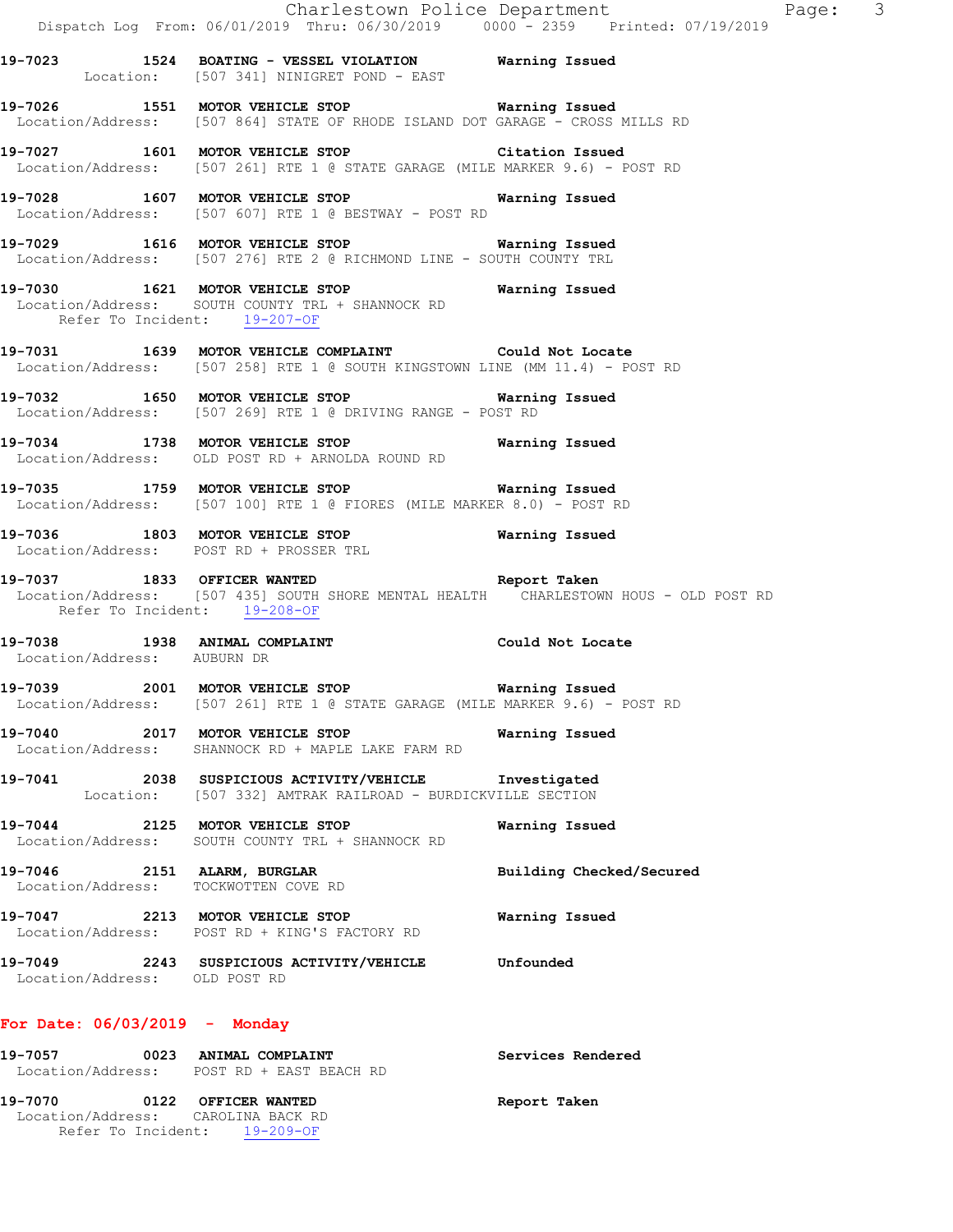**19-7072 0445 MOTOR VEHICLE STOP Warning Issued**  Location/Address: [507 28] SIMPLE PEASURES - SOUTH COUNTY TRL

**19-7073 0455 HOUSE CHECK Building Checked/Secured**  Location/Address: [507 865] ARNOLD FAMILY CABIN - KING'S FACTORY RD

**19-7074 0537 MOTOR VEHICLE STOP Warning Issued**  Location/Address: [507 261] RTE 1 @ STATE GARAGE (MILE MARKER 9.6) - POST RD

**19-7075 0557 TRAFFIC CONTROL No Action Required**  Location/Address: SHUMANKANUC HILL RD + KING'S FACTORY RD

**19-7076 0642 DISABLED MV Services Rendered**  Location/Address: OLD COACH RD

19-7083 1352 TRAFFIC CONTROL **No Action Required** Location/Address: SHUMANKANUC HILL RD + GARDNER RD

**19-7084 1450 Boating - Assistance Services Rendered**  Location/Address: [507 341] NINIGRET POND - WEST - HOXSIE AVE

**19-7085 1504 DISABLED MV Could Not Locate**  Vicinity of: [507 263] RTE 1 @ TOURIST INFO (MILE MARKER 7.6) - POST RD

**19-7086 1543 MOTOR VEHICLE STOP Warning Issued**  Location/Address: POST RD + SCHOOLHOUSE POND RD

**19-7087 1550 MOTOR VEHICLE STOP Warning Issued**  Location/Address: [507 100] RTE 1 @ FIORES (MILE MARKER 8.0) - POST RD

**19-7088 1556 MOTOR VEHICLE STOP Warning Issued**  Location/Address: POST RD + PROSSER TRL

**19-7090 1650 MOTOR VEHICLE STOP Citation Issued**  Vicinity of: [507 258] RTE 1 @ SOUTH KINGSTOWN LINE (MM 11.4) - POST RD

19-7091 1717 MOTOR VEHICLE STOP No Action Required Location/Address: [507 201] KENYON INDUSTRIES - SHERMAN AVE

**19-7092 1721 SUSPICIOUS ACTIVITY/VEHICLE Investigated**  Location/Address: [507 45] RIPPY'S LIQUOR MART - SOUTH COUNTY TRL

**19-7093 1957 ALARM, FIRE False Alarm**  Location/Address: OLD COACH RD

**19-7094 2026 MOTOR VEHICLE STOP Warning Issued**  Location/Address: KING'S FACTORY RD

**19-7098 2145 SUSPICIOUS ACTIVITY/VEHICLE Could Not Locate**  Location/Address: SOUTH COUNTY TRL

**19-7102 2353 MOTOR VEHICLE STOP Citation Issued**  Location/Address: [507 269] RTE 1 @ DRIVING RANGE - POST RD

#### **For Date: 06/04/2019 - Tuesday**

**19-7116 0217 MOTOR VEHICLE STOP Citation Issued**  Location/Address: [507 269] RTE 1 @ DRIVING RANGE - POST RD

**19-7122 0243 ALARM, FIRE Investigated**  Location/Address: [507 354] PAT'S POWER EQUIPMENT - OLD POST RD

**19-7124 0802 SUSPICIOUS ACTIVITY/VEHICLE No Action Required**  Location/Address: RTE 91 - KING'S FACTORY RD

**19-7127 0856 ROAD HAZARD/OBSTRUCTION Removed Hazard**  Location/Address: POST RD + EAST BEACH RD

**19-7128 0959 MOTOR VEHICLE STOP Warning Issued**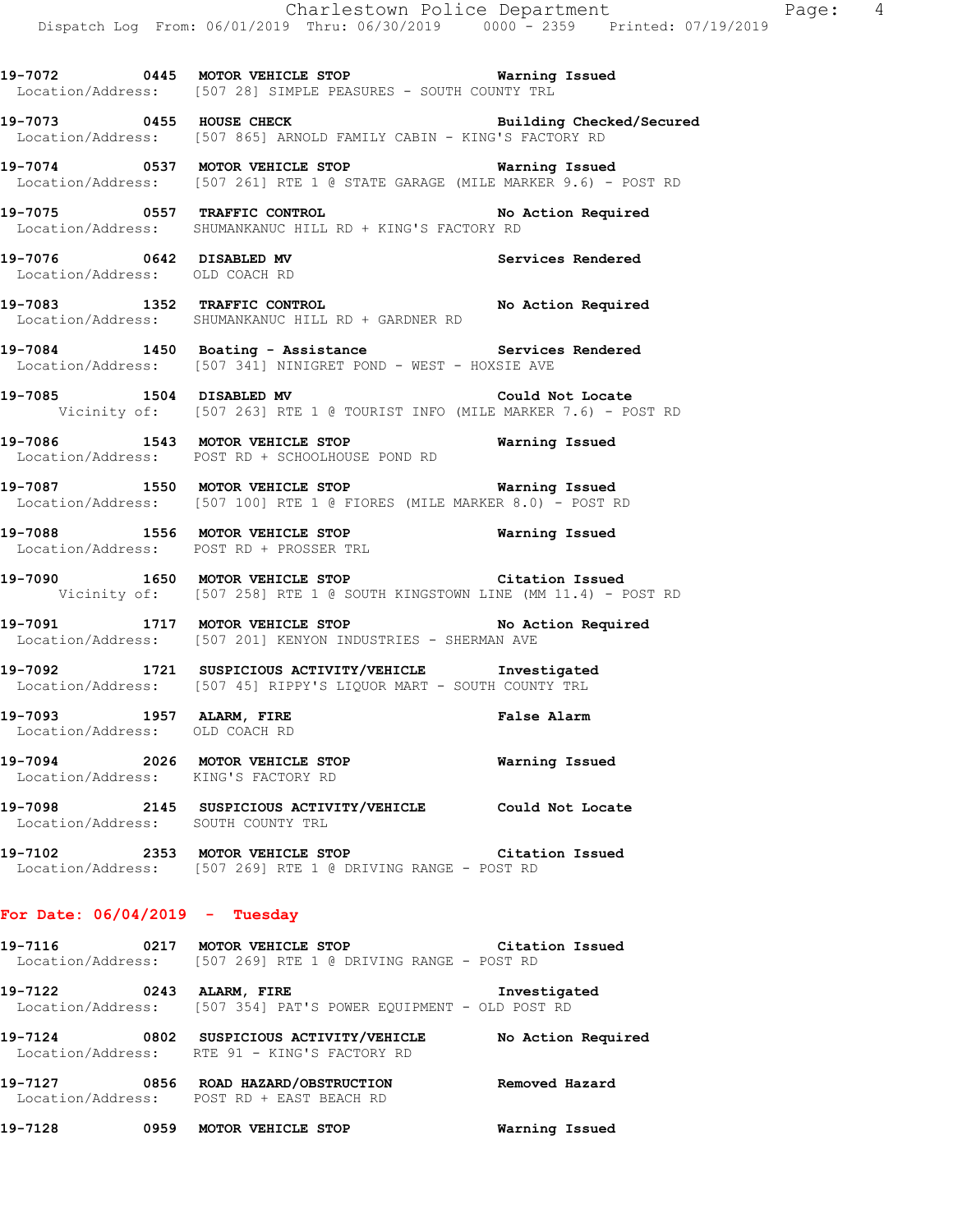|                                     | Dispatch Log From: 06/01/2019 Thru: 06/30/2019 0000 - 2359 Printed: 07/19/2019                                                                                                           | Charlestown Police Department | Page: 5 |  |
|-------------------------------------|------------------------------------------------------------------------------------------------------------------------------------------------------------------------------------------|-------------------------------|---------|--|
|                                     | Location/Address: [507 261] RTE 1 @ STATE GARAGE (MILE MARKER 9.6) - POST RD                                                                                                             |                               |         |  |
|                                     | 19-7131 1313 MOTOR VEHICLE STOP 6 Warning Issued<br>Location/Address: [507 100] RTE 1 @ FIORES (MILE MARKER 8.0) - POST RD                                                               |                               |         |  |
|                                     | 19-7134 1530 SUSPICIOUS ACTIVITY/VEHICLE Investigated<br>Location/Address: [507 435] SOUTH SHORE MENTAL HEALTH CHARLESTOWN HOUS - OLD POST RD                                            |                               |         |  |
|                                     | 19-7135 1600 MOTOR VEHICLE STOP 5 Warning Issued<br>Vicinity of: [507 304] RTE 1A @ CHARLESTOWN PACKAGE STORE - OLD POST RD                                                              |                               |         |  |
|                                     | 19-7136 1601 ROAD HAZARD/OBSTRUCTION Services Rendered<br>Location/Address: KING'S FACTORY RD + POST RD                                                                                  |                               |         |  |
|                                     | 19-7137 1612 MOTOR VEHICLE STOP 19 Warning Issued<br>Location/Address: RTE - POST RD + KING'S FACTORY RD                                                                                 |                               |         |  |
| Location/Address: WORDEN'S POND RD  | 19-7138 1640 MOTOR VEHICLE STOP <b>Warning Issued</b>                                                                                                                                    |                               |         |  |
|                                     | 19-7139 1644 DISABLED MV 3ervices Rendered<br>Location/Address: [507 410] DUNKIN DONUTS - OLD POST RD                                                                                    |                               |         |  |
|                                     | 19-7140 1655 MOTOR VEHICLE COMPLAINT Could Not Locate<br>Location/Address: [507 275] RTE 1 @ WESTERLY LINE - POST RD                                                                     |                               |         |  |
|                                     | 19-7141 1657 MOTOR VEHICLE STOP<br>Location/Address: SAND HILL RD + OLD COACH RD                                                                                                         | Warning Issued                |         |  |
|                                     | 19-7142 1714 MOTOR VEHICLE STOP<br>Vicinity of: POST RD + OLD POST RD                                                                                                                    | Warning Issued                |         |  |
|                                     | 19-7143 1746 MOTOR VEHICLE STOP Warning Issued<br>Location/Address: POST RD + WARREN RD                                                                                                  |                               |         |  |
|                                     | 19-7146 1801 MOTOR VEHICLE STOP No Action Required<br>Location/Address: [507 243] KRYSTAL PENQUIN MOTEL - POST RD                                                                        |                               |         |  |
| Location/Address: LAURI DR          | 19-7147 2129 SUSPICIOUS ACTIVITY/VEHICLE Investigated                                                                                                                                    |                               |         |  |
| Location/Address: LAURI DR          | 19-7148 2259 OFFICER WANTED Services Rendered                                                                                                                                            |                               |         |  |
|                                     | 19-7149 2326 MOTOR VEHICLE STOP Warning Issued<br>Location/Address: CAROLINA BACK RD + ALTON CAROLINA RD                                                                                 |                               |         |  |
| For Date: $06/05/2019$ - Wednesday  |                                                                                                                                                                                          |                               |         |  |
| Location/Address: POST RD + BEND RD | 19-7150 0022 MOTOR VEHICLE STOP                                                                                                                                                          | Warning Issued                |         |  |
| Location/Address: POST RD           | 19-7153 0035 SUSPICIOUS ACTIVITY/VEHICLE Services Rendered                                                                                                                               |                               |         |  |
| Age: 24                             | 19-7154 0054 MOTOR VEHICLE STOP<br>Location/Address: MILE MARKER 8.6 - POST RD<br>Refer To Summons: 19-128-AR<br>Summons: AUDET, ROBERT J JR<br>Address: 173 GREENVILLE AVE JOHNSTON, RI | Arrest(s) Made                |         |  |
|                                     | Charges: Driving after denial, suspension or revocation of license - 2nd Offense                                                                                                         |                               |         |  |
| 19-7155 0100 MOTOR VEHICLE STOP     | Location/Address: POST RD + KING'S FACTORY RD                                                                                                                                            | Warning Issued                |         |  |
|                                     | 19-7156 0114 MOTOR VEHICLE STOP<br>Location/Address: POST RD + EAST BEACH RD                                                                                                             | Citation Issued               |         |  |
| 19-7157 0123 MOTOR VEHICLE STOP     |                                                                                                                                                                                          | Citation Issued               |         |  |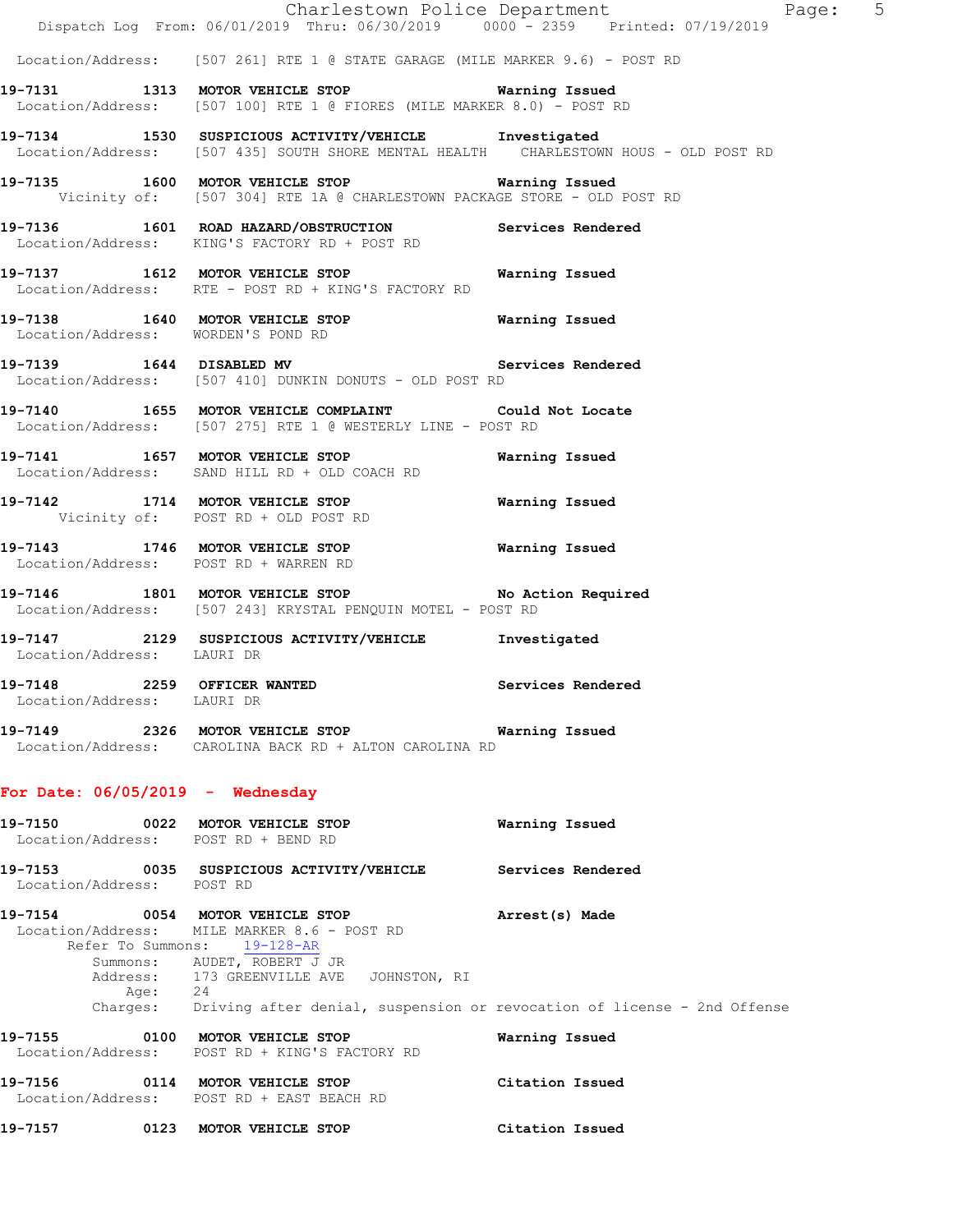Charlestown Police Department Fage: 6 Dispatch Log From: 06/01/2019 Thru: 06/30/2019 0000 - 2359 Printed: 07/19/2019 Location/Address: POST RD **19-7158 0128 MOTOR VEHICLE STOP Citation Issued**  Location/Address: POST RD + WILDFLOWER RD **19-7175 0535 POLICE INFORMATION Services Rendered**  Location/Address: [507 642] CHARLESTOWN POLICE DEPARTMENT - OLD POST RD 19-7176 0609 TRAFFIC CONTROL No Action Required Location/Address: KING'S FACTORY RD + SHUMANKANUC HILL RD **19-7177 0642 MOTOR VEHICLE STOP Warning Issued**  Location/Address: [507 269] RTE 1 @ DRIVING RANGE - POST RD **19-7179 0752 MOTOR VEHICLE STOP Citation Issued**  Location/Address: SOUTH COUNTY TRL + SHANNOCK RD **19-7180 0809 MOTOR VEHICLE STOP Warning Issued**  Location/Address: SAND PLAIN RD **19-7181 0819 MOTOR VEHICLE STOP Warning Issued**  Location/Address: [507 261] RTE 1 @ STATE GARAGE (MILE MARKER 9.6) - POST RD **19-7182 0821 TRAFFIC CONTROL Services Rendered**  Location/Address: [507 19] CHARLESTOWN ELEMENTARY SCHOOL - CAROLINA BACK RD **19-7183 0829 MOTOR VEHICLE STOP Warning Issued**  Vicinity of: [507 841] BREACHWAY GRILL - CHARLESTOWN BEACH RD **19-7184 0848 MOTOR VEHICLE STOP Warning Issued**  Location/Address: ALTON CAROLINA RD **19-7186 1001 MOTOR VEHICLE STOP Warning Issued**  Location/Address: [507 261] RTE 1 @ STATE GARAGE (MILE MARKER 9.6) - POST RD **19-7187 1002 DOMESTIC/Assault/Diso/Other Investigated**  Location/Address: ROSS HILL RD **19-7189 1202 SERVE SUMMONS Could Not Locate**  Location/Address: BISCUIT CITY RD **19-7190 1231 LOST/STOLEN LICENSE PLATES Report Taken**  Location/Address: [507 28] SIMPLE PEASURES - SOUTH COUNTY TRL Refer To Incident: 19-211-OF **19-7192 1340 PSYCHOLOGICAL EMERGENCY Transported to Hospital**  Location/Address: LAURI DR Refer To Incident: 19-212-OF **19-7193 1535 POLICE INFORMATION Services Rendered**  Location/Address: NORTH NIANTIC DR **19-7195 1543 MOTOR VEHICLE STOP Warning Issued**  Vicinity of: LAKESIDE DR **19-7196 1545 ALARM, BURGLAR Investigated**  Location/Address: [507 854] WINDSWEPT INN - PROSSER TRL **19-7197 1559 MOTOR VEHICLE STOP Warning Issued**  Location/Address: [507 28] SIMPLE PEASURES - SOUTH COUNTY TRL **19-7200 1614 MOTOR VEHICLE STOP Warning Issued**  Location/Address: POST RD + SCHOOLHOUSE POND RD **19-7201 1622 MOTOR VEHICLE STOP Warning Issued**  Location/Address: [507 266] RTE 1 @ WILLOWS - POST RD **19-7202 1623 MOTOR VEHICLE STOP Citation Issued**  Location/Address: [507 261] RTE 1 @ STATE GARAGE (MILE MARKER 9.6) - POST RD

**19-7203 1631 MOTOR VEHICLE STOP Citation Issued**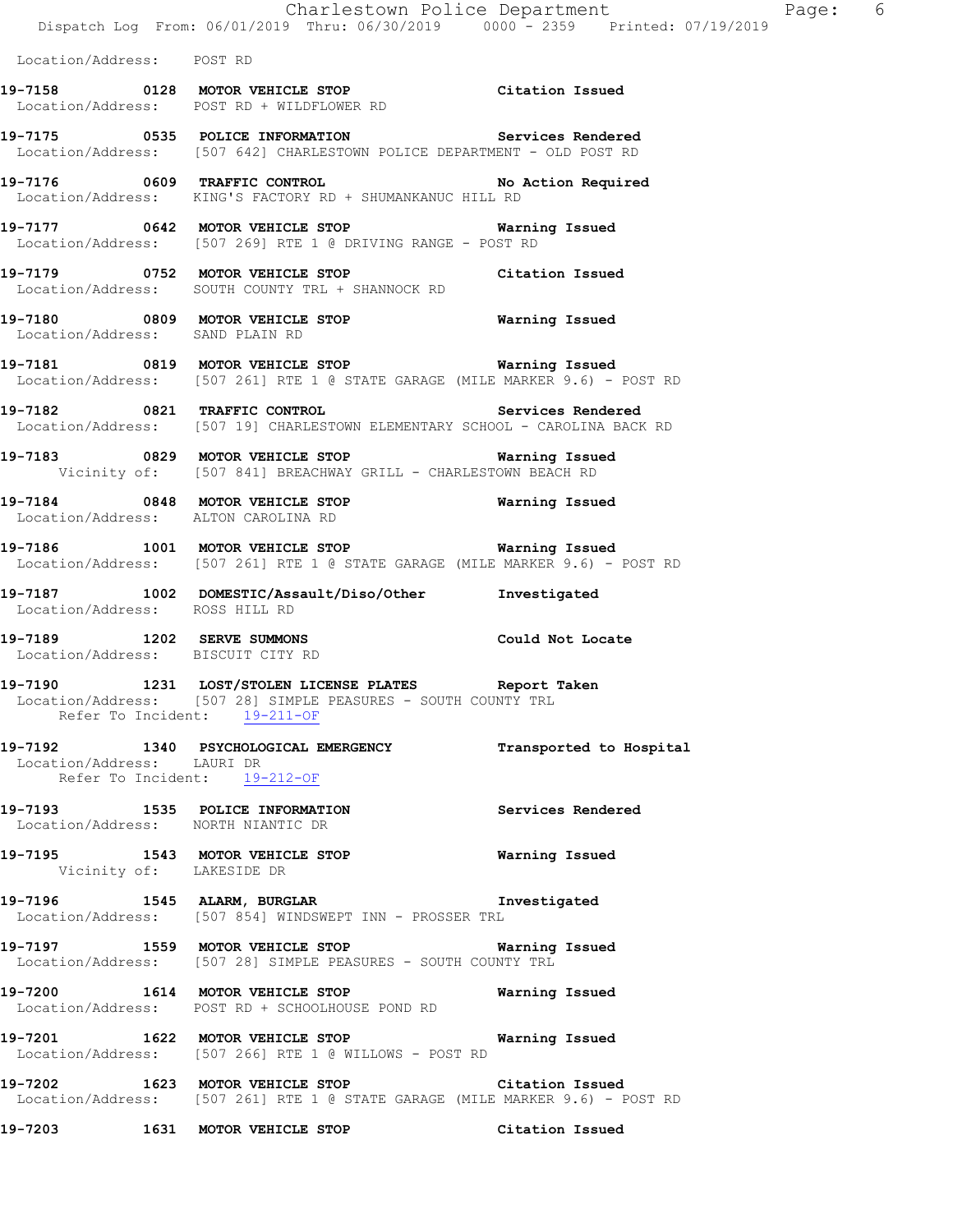|                                                                 | Dispatch Log From: 06/01/2019 Thru: 06/30/2019 0000 - 2359 Printed: 07/19/2019                                                  | 7<br>Charlestown Police Department<br>Page: |
|-----------------------------------------------------------------|---------------------------------------------------------------------------------------------------------------------------------|---------------------------------------------|
|                                                                 | Location/Address: [507 100] RTE 1 @ FIORES (MILE MARKER 8.0) - POST RD                                                          |                                             |
|                                                                 | 19-7204 1637 MOTOR VEHICLE STOP Warning Issued<br>Location/Address: [507 266] RTE 1 @ WILLOWS - POST RD                         |                                             |
|                                                                 | 19-7205 1649 MOTOR VEHICLE STOP 6 Warning Issued<br>Location/Address: [507 269] RTE 1 @ DRIVING RANGE - POST RD                 |                                             |
|                                                                 | 19-7206 1657 MOTOR VEHICLE STOP Citation Issued<br>Location/Address: [507 260] RTE 1 @ GENERAL STANTON - POST RD                |                                             |
|                                                                 | 19-7207 1714 MOTOR VEHICLE STOP<br>Location/Address: [507 657] COUNTRY FOOD MART, LLC - SOUTH COUNTY TRL                        | Warning Issued                              |
|                                                                 | 19-7208 1718 POLICE INFORMATION No Action Required<br>Location/Address: [507 687] CAMP WATCHAUG - PROSSER TRL                   |                                             |
| 19-7209 1730 SERVE SUMMONS<br>Location/Address: BISCUIT CITY RD |                                                                                                                                 | No Action Required                          |
| Location/Address: SHANNOCK RD                                   | 19-7212 1753 VIOLATION OF RO/NCO Arrest(s) Made<br>Refer To Arrest: 19-129-AR                                                   |                                             |
|                                                                 | Arrest: TRUDELL, JASON A<br>Address: 1244 SHANNOCK RD CHARLESTOWN, RI                                                           |                                             |
|                                                                 | Age: 41<br>Charges: VIOLATION -NO CONTACT ORDER<br>LARCENY/U \$500                                                              |                                             |
| Location/Address: POST RD + BEND RD                             | 19-7220 2206 MOTOR VEHICLE STOP Citation Issued                                                                                 |                                             |
| Location/Address: SOUTH COUNTY TRL                              | 19-7221 2346 MVA - W/Injury/Fluid/Hazard Citation Issued<br>Refer To Arrest: 19-130-AR                                          |                                             |
|                                                                 | Arrest: LEE, DANIEL C<br>Address: 100 SCAPA FLOW RD CHARLESTOWN, RI<br>Age: 38                                                  |                                             |
| Refer To Accident: 19-58-AC                                     | Charges: POSSESSION OF MARIJUANA-1st OFFENSE<br>Driving after denial, suspension or revocation of license - 1st Offense         |                                             |
| For Date: $06/06/2019$ - Thursday                               |                                                                                                                                 |                                             |
|                                                                 | 19-7233 0602 ALARM, BURGLAR BURGER Building Checked/Secured<br>Location/Address: [507 88] EAST WEST MARKET - POST RD            |                                             |
| Vicinity of: OLD MILL RD                                        | 19-7234 0608 ROAD HAZARD/OBSTRUCTION Removed Hazard                                                                             |                                             |
|                                                                 | 19-7235 0724 ROAD HAZARD/OBSTRUCTION Unfounded<br>Location/Address: [507 100] RTE 1 @ FIORES (MILE MARKER 8.0) - POST RD        |                                             |
|                                                                 | 19-7237 0845 POLICE INFORMATION No Action Required<br>Location/Address: CAROLINA BACK RD + OLD MILL RD                          |                                             |
|                                                                 | 19-7238 0914 MOTOR VEHICLE STOP Citation Issued<br>Location/Address: [507 258] RTE 1 @ SOUTH KINGSTOWN LINE (MM 11.4) - POST RD |                                             |
|                                                                 | 19-7239 0924 POLICE TRANSPORT<br>Location/Address: [507 642] CHARLESTOWN POLICE DEPARTMENT - OLD POST RD                        | Services Rendered                           |
|                                                                 | 19-7241 1023 TRAFFIC CONTROL<br>Location/Address: POST RD + SCHOOLHOUSE POND RD                                                 | Services Rendered                           |
| Location/Address: SHANNOCK RD                                   | 19-7242 1046 ALARM, BURGLAR BURGER Building Checked/Secured                                                                     |                                             |
|                                                                 | 19-7243 1231 SUSPICIOUS ACTIVITY/VEHICLE Report Taken<br>Location/Address: [507 45] RIPPY'S LIQUOR MART - SOUTH COUNTY TRL      |                                             |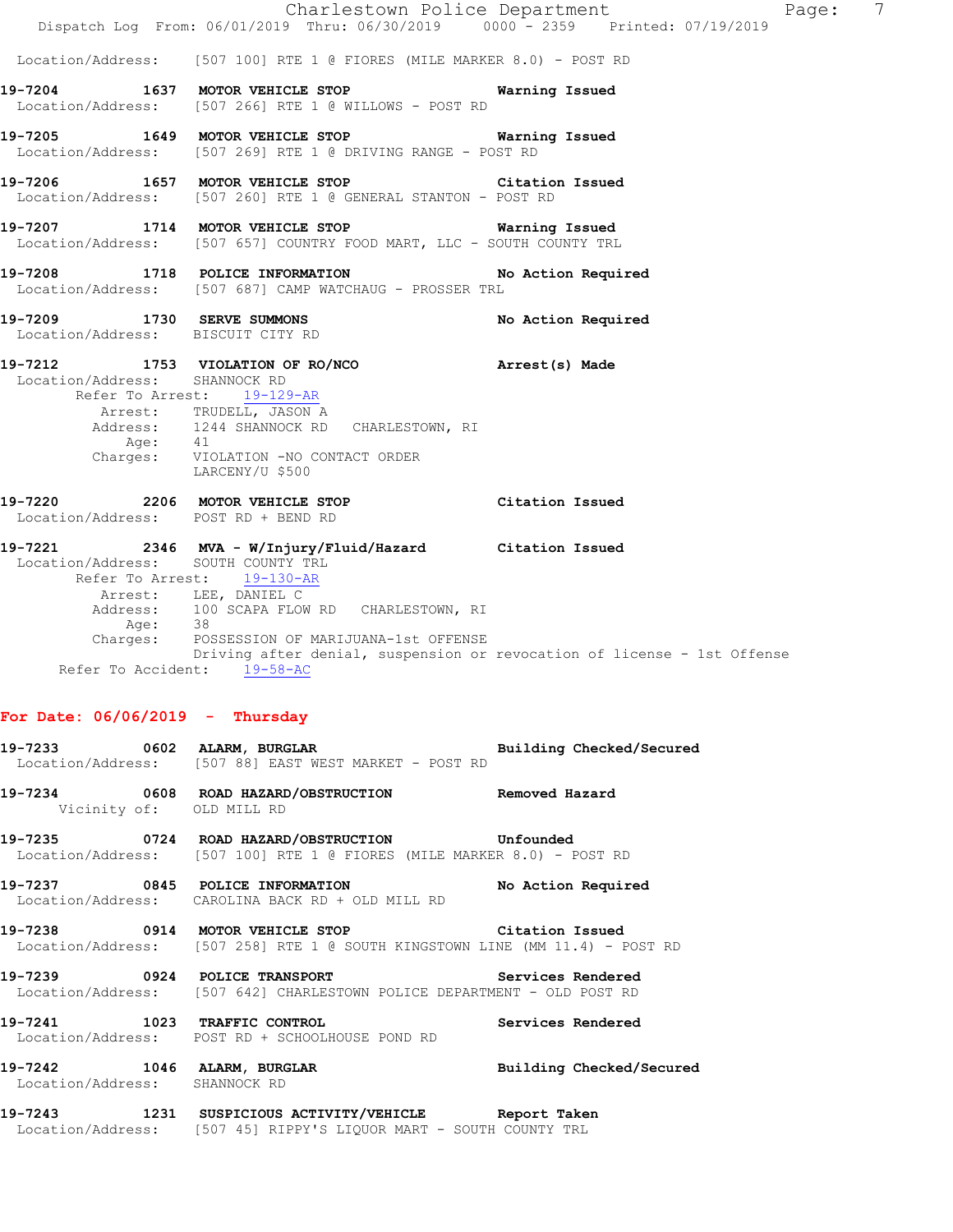|                              | Dispatch Log From: 06/01/2019 Thru: 06/30/2019 0000 - 2359 Printed: 07/19/2019                                                            | Charlestown Police Department<br>Page: 8 |  |
|------------------------------|-------------------------------------------------------------------------------------------------------------------------------------------|------------------------------------------|--|
|                              | Refer To Incident: 19-213-OF                                                                                                              |                                          |  |
|                              | 19-7244 1309 MOTOR VEHICLE STOP Warning Issued<br>Location/Address: [507 266] RTE 1 @ WILLOWS - POST RD                                   |                                          |  |
|                              | 19-7245 1356 DISABLED MV No Action Required<br>Location/Address: [507 100] RTE 1 @ FIORES (MILE MARKER 8.0) - POST RD                     |                                          |  |
| Location/Address: DOWD DR    | 19-7246 1407 ASSIST OTHER AGENCY                                                                                                          | Taken/Refered to Other A                 |  |
|                              | 19-7248 1635 MOTOR VEHICLE STOP <b>Warning Issued</b><br>Location/Address: NARROW LN + OAK HOLLOW LN                                      |                                          |  |
|                              | 19-7249 1637 MOTOR VEHICLE STOP 6 Warning Issued<br>Location/Address: [507 266] RTE 1 @ WILLOWS - POST RD                                 |                                          |  |
|                              | 19-7251 1654 MOTOR VEHICLE STOP <b>Warning Issued</b><br>Location/Address: [507 303] RTE 1 @ SOUTH SHORE MENTAL HEALTH (MM 9.0) - POST RD |                                          |  |
|                              | 19-7252 1701 MOTOR VEHICLE STOP 6 Warning Issued<br>Location/Address: [507 261] RTE 1 @ STATE GARAGE (MILE MARKER 9.6) - POST RD          |                                          |  |
|                              | 19-7253 1702 MOTOR VEHICLE STOP Citation Issued<br>Location/Address: [507 258] RTE 1 @ SOUTH KINGSTOWN LINE (MM 11.4) - POST RD           |                                          |  |
| Refer To Incident: 19-214-OF | 19-7255 1702 OFFICER WANTED <b>Report Taken</b><br>Location/Address: [507 258] TAMANACO DR                                                |                                          |  |
|                              | 19-7254 1707 MOTOR VEHICLE STOP 6 Warning Issued<br>Location/Address: [507 260] RTE 1 @ GENERAL STANTON - POST RD                         |                                          |  |
|                              | 19-7256 1714 MOTOR VEHICLE STOP Warning Issued<br>Location/Address: [507 258] RTE 1 @ SOUTH KINGSTOWN LINE (MM 11.4) - POST RD            |                                          |  |
|                              | 19-7257 1729 MOTOR VEHICLE STOP<br>Location/Address: POST RD + FALCONE LN                                                                 | Warning Issued                           |  |
|                              | 19-7258 1737 MOTOR VEHICLE STOP Citation Issued<br>Location/Address: POST RD + SCHOOLHOUSE POND RD                                        |                                          |  |
|                              | 19-7260 1754 MOTOR VEHICLE STOP Citation Issued<br>Location/Address: CAROLINA BACK RD + SOUTH COUNTY TRL                                  |                                          |  |
|                              | 19-7261 1825 MOTOR VEHICLE STOP 6 Warning Issued<br>Location/Address: [507 545] CHERISH ME - HOME CHILD CARE - SOUTH COUNTY TRL           |                                          |  |
|                              | 19-7263 1916 MOTOR VEHICLE STOP No Action Required<br>Location/Address: [507 258] POST RD + KING'S FACTORY RD                             |                                          |  |
|                              | 19-7264 1945 MOTOR VEHICLE STOP Warning Issued<br>Location/Address: [507 266] RTE 1 @ WILLOWS - POST RD                                   |                                          |  |
|                              | 19-7267 2018 MOTOR VEHICLE STOP Warning Issued<br>Location/Address: [507 261] RTE 1 @ STATE GARAGE (MILE MARKER 9.6) - POST RD            |                                          |  |
|                              | 19-7268 2025 MOTOR VEHICLE STOP 6 Warning Issued<br>Location/Address: CHARLESTOWN BEACH RD + MATUNUCK SCHOOLHOUSE RD                      |                                          |  |
|                              | 19-7269 2038 MOTOR VEHICLE STOP Warning Issued<br>Location/Address: [507 261] RTE 1 @ STATE GARAGE (MILE MARKER 9.6) - POST RD            |                                          |  |
|                              | 19-7270 2044 MOTOR VEHICLE STOP<br>Location/Address: POST RD + FALCONE LN                                                                 | Warning Issued                           |  |
|                              | 19-7271 2050 MOTOR VEHICLE STOP Citation Issued<br>Location/Address: NARROW LN + MOHAWK TRL                                               |                                          |  |
|                              | 19-7272 2058 MOTOR VEHICLE STOP<br>Location/Address: POST RD + PROSSER TRL                                                                | Warning Issued                           |  |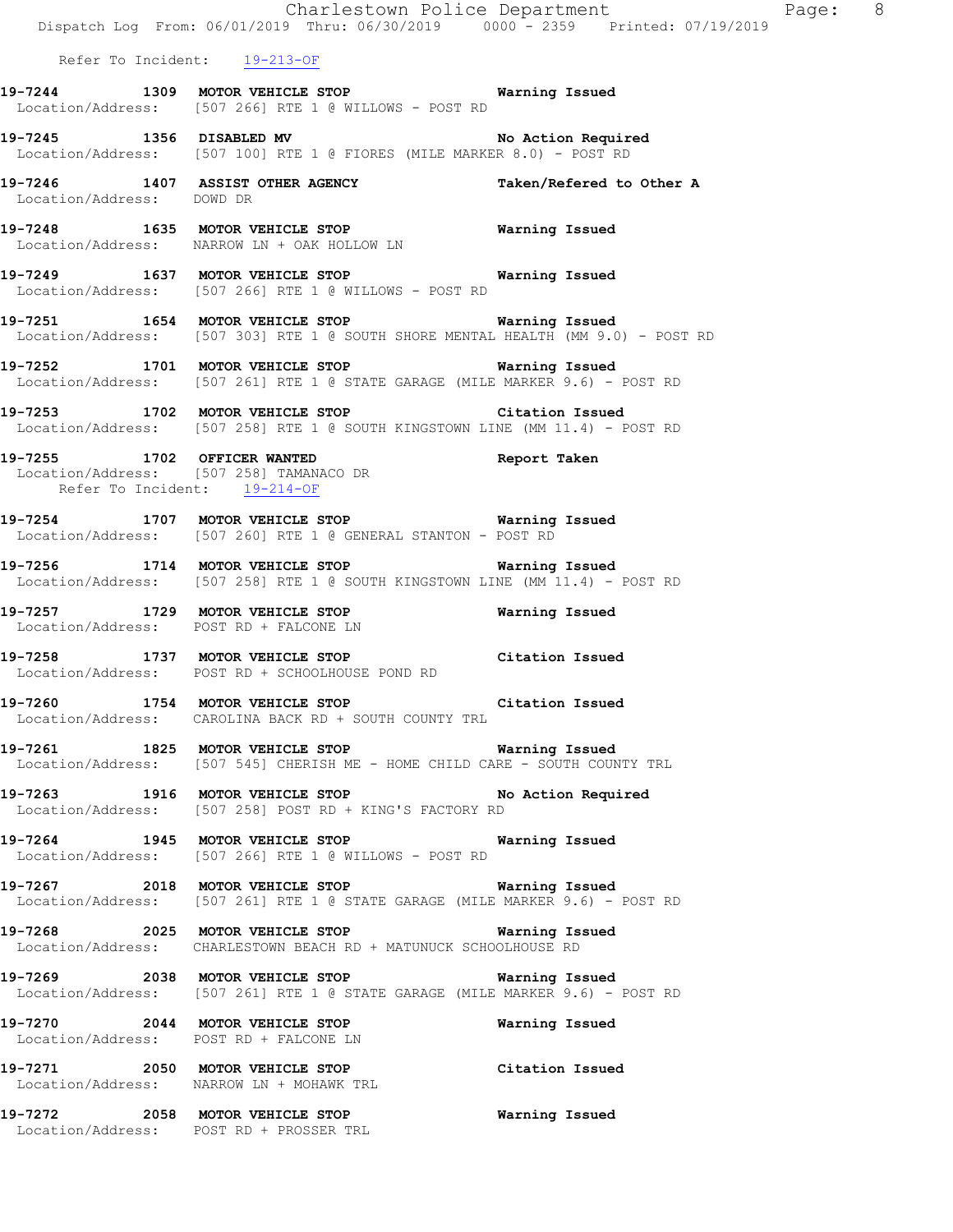**19-7274 2124 MOTOR VEHICLE STOP Warning Issued**  Location/Address: [507 303] RTE 1 @ SOUTH SHORE MENTAL HEALTH (MM 9.0) - POST RD

**19-7275 2135 MOTOR VEHICLE STOP Warning Issued**  Location/Address: SOUTH COUNTY TRL + NARROW LN

**19-7278 2143 MOTOR VEHICLE STOP Warning Issued**  Location/Address: CAROLINA BACK RD + SOUTH COUNTY TRL

**19-7279 2152 SUSPICIOUS ACTIVITY/VEHICLE Investigated**  Location/Address: [507 415] FRANCIS C CARTER MEMORIAL PRESERVE - CAROLINA BACK RD

### **For Date: 06/07/2019 - Friday**

- **19-7282 0034 ASSIST OTHER POLICE DEPT Services Rendered**  Location/Address: SK LINE - POST RD
- **19-7303 1100 MOTOR VEHICLE STOP Warning Issued**  Location/Address: [507 261] RTE 1 @ STATE GARAGE (MILE MARKER 9.6) - POST RD

**19-7305 1151 OFFICER WANTED Services Rendered**  Location/Address: ARBUTUS TRL Refer To Incident: 19-215-OF

19-7306 1349 ANIMAL COMPLAINT **19-7306** Services Rendered Location/Address: [507 861] SOUTH COUNTY HABITAT FOR HUMANITY - SHANNOCK RD

**19-7308 1500 TOWN COUNCIL DOCKET DELIVERY Services Rendered**  Location/Address: [507 1] CHARLESTOWN TOWN HALL - SOUTH COUNTY TRL

**19-7310 1603 ASSIST OTHER POLICE DEPT Services Rendered**  Location/Address: [507 21] BURLINGAME STATE PARK - CAMPING AREA - BURLINGAME STATE PARK RD

**19-7311 1705 SUSPICIOUS ACTIVITY/VEHICLE Investigated**  Location: [507 334] AMTRAK RAILROAD - CAROLINA SECTION

**19-7312 1709 SUSPICIOUS ACTIVITY/VEHICLE Unfounded**  Location/Address: SHANNOCK RD

**19-7313 1727 OFFICER WANTED Report Taken**  Location/Address: BISCUIT CITY RD Refer To Incident: 19-216-OF

**19-7314 1822 ROAD HAZARD/OBSTRUCTION Removed Hazard**  Location/Address: [507 100] RTE 1 @ FIORES (MILE MARKER 8.0) - POST RD

**19-7315 1945 MOTOR VEHICLE STOP Citation Issued**  Location/Address: [507 261] RTE 1 @ STATE GARAGE (MILE MARKER 9.6) - POST RD

**19-7316 1954 MOTOR VEHICLE COMPLAINT Investigated**  Location/Address: POST RD + KING'S FACTORY RD

**19-7317 1955 DUMPING VIOLATIONS Investigated**  Location/Address: [507 36] CHARLESTOWN MINI-SUPER - OLD POST RD

**19-7318 2014 MOTOR VEHICLE STOP Warning Issued**  Location/Address: [507 303] RTE 1 @ SOUTH SHORE MENTAL HEALTH (MM 9.0) - POST RD

**19-7320 2029 MOTOR VEHICLE STOP Warning Issued**  Location/Address: BURLINGAME STATE PARK RD + KLONDIKE RD

**19-7322 2054 MOTOR VEHICLE STOP Warning Issued**  Location/Address: [507 269] RTE 1 @ DRIVING RANGE - POST RD

**19-7326 2140 ASSIST OTHER TOWN DEPT Services Rendered**  Location/Address: [507 31] BLUE SHUTTERS BEACH - EAST BEACH RD

**19-7327 2202 FIREWORKS/Possession/Use/Other Investigated**  Location/Address: WEST BEACH RD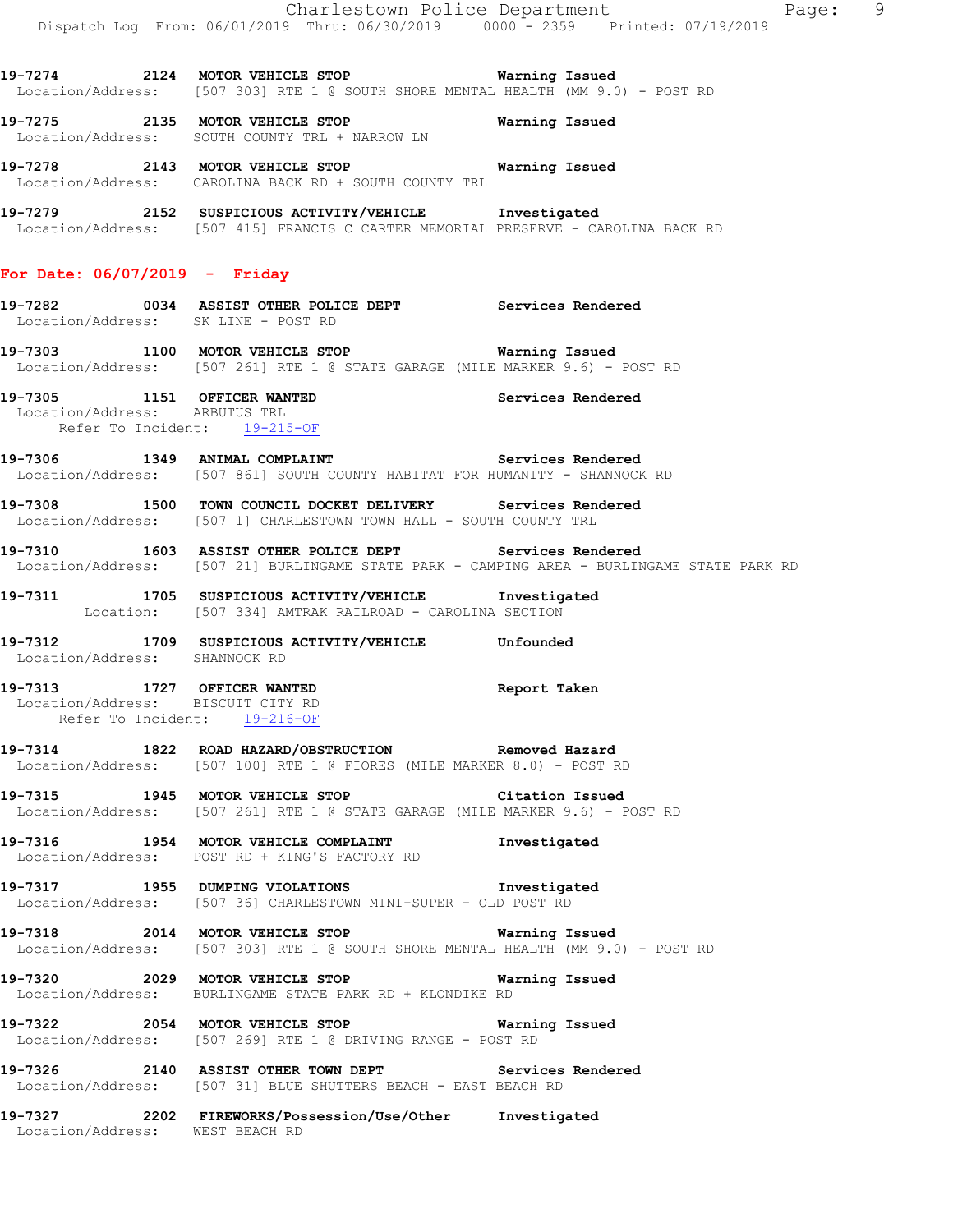**19-7329 2333 ASSIST CITIZEN Services Rendered**  Location/Address: SK LINE - POST RD **19-7332 2357 SUSPICIOUS ACTIVITY/VEHICLE No Action Required**  Location/Address: [507 327] CHARLESTOWN BEACH TOWN PARKING LOT - CHARLESTOWN BEACH RD **For Date: 06/08/2019 - Saturday 19-7334 0009 SUSPICIOUS ACTIVITY/VEHICLE No Action Required**  Location/Address: JOHNNY ANGELS CLAM SHACK - CHARLESTOWN BEACH RD **19-7346 0117 MOTOR VEHICLE STOP Warning Issued**  Location/Address: SK LINE - POST RD **19-7352 0217 MOTOR VEHICLE STOP Warning Issued**  Location/Address: [507 21] BURLINGAME STATE PARK - CAMPING AREA - BURLINGAME STATE PARK RD **19-7354 0226 MOTOR VEHICLE STOP Warning Issued**  Location/Address: POST RD + CROSS MILLS RD **19-7355 0547 MOTOR VEHICLE STOP Warning Issued**  Location/Address: POST RD + GENERAL STANTON LN **19-7356 0602 MOTOR VEHICLE STOP Warning Issued**  Location/Address: SK LINE - POST RD **19-7357 0610 MOTOR VEHICLE STOP Warning Issued**  Location/Address: [507 66] WILLOWS RESORT - POST RD **19-7358 0734 LARCENY Report Taken**  Location/Address: MATUNUCK SCHOOLHOUSE RD Refer To Incident: 19-217-OF **19-7360 1023 FOUND/LOST PROPERTY Investigated**  Location/Address: [507 72] CUMBERLAND FARMS - OLD POST RD **19-7361 1029 CIVIL MATTER Peace Restored**  Location/Address: [507 228] PHIL & ANN'S SUNSET MOTEL - OLD POST RD **19-7362 1033 LARCENY Investigated**  Location/Address: [507 841] BREACHWAY GRILL - CHARLESTOWN BEACH RD **19-7363 1041 EMBEZZELMENT/FRAUD/FORGERY Investigated**  Location/Address: [507 376] SAINT JAMES CHURCH - MATUNUCK SCHOOLHOUSE RD **19-7364 1100 TRAFFIC CONTROL Warning Issued**  Location/Address: CHARLESTOWN BEACH RD **19-7365 1120 TRAFFIC CONTROL No Action Required**  Location/Address: EAST BEACH RD **19-7366 1147 MOTOR VEHICLE STOP Warning Issued**  Vicinity of: [507 279] RTE 2 @ CHARLESTOWN TOWN HALL - SOUTH COUNTY TRL **19-7370 1534 TRAFFIC CONTROL Warning Issued**  Location/Address: WEST BEACH RD **19-7371 1559 ASSIST CITIZEN Services Rendered**  Location/Address: [507 26] CHARLESTOWN BREACHWAY - CHARLESTOWN BEACH RD **19-7372 1607 PARKING VIOLATIONS Citation Issued**  Location/Address: [507 320] QUONOCHONTAUG BREACHWAY - WEST BEACH RD

**19-7374 1624 MOTOR VEHICLE STOP No Action Required** 

Location/Address: POST RD + LAKESIDE DR

**19-7375 1628 SUSPICIOUS ACTIVITY/VEHICLE Investigated**  Location/Address: OLD WEST BEACH RD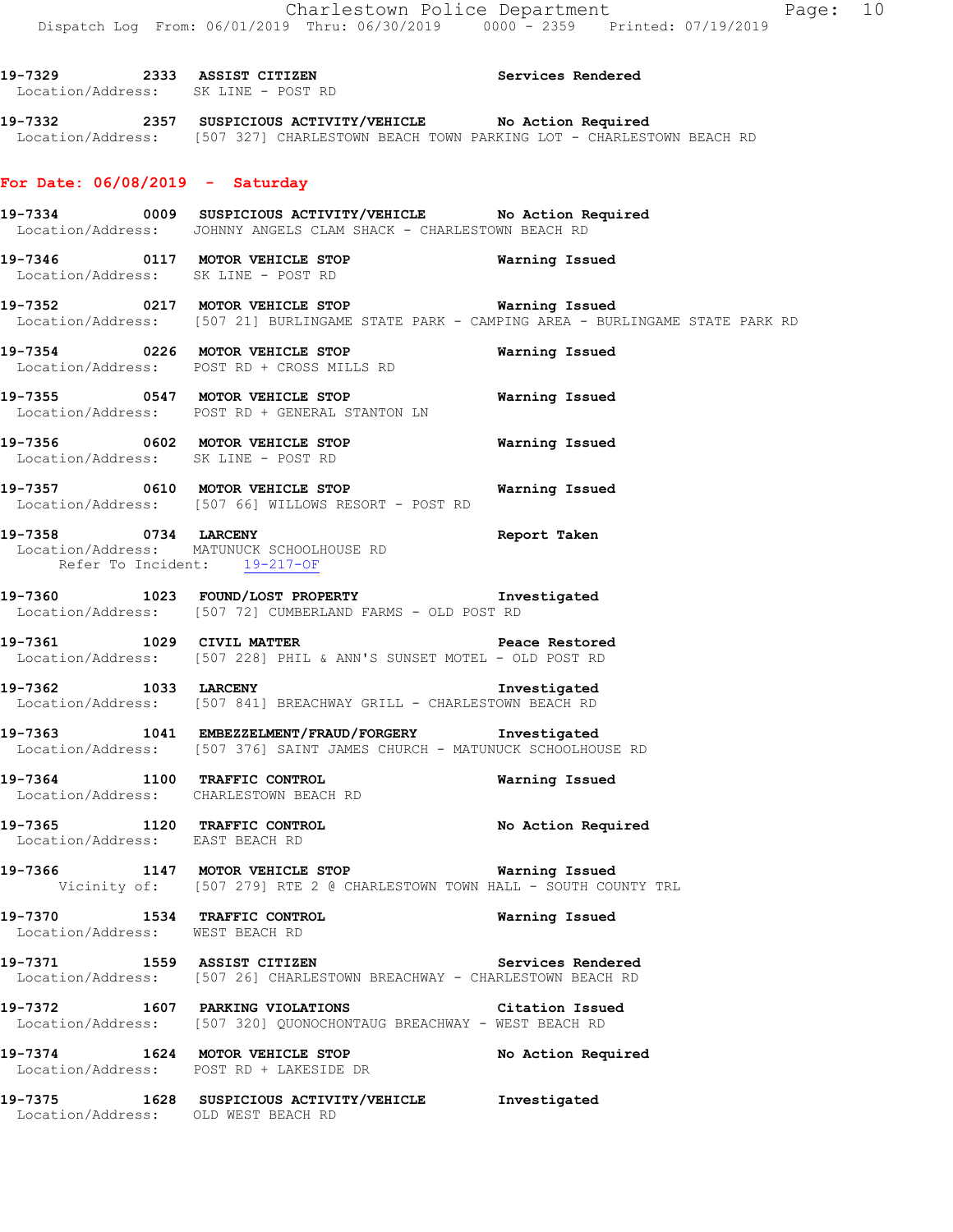|                                 | Dispatch Log From: 06/01/2019 Thru: 06/30/2019 0000 - 2359 Printed: 07/19/2019                                                                 | Charlestown Police Department Page: 11 |  |
|---------------------------------|------------------------------------------------------------------------------------------------------------------------------------------------|----------------------------------------|--|
|                                 | 19-7376 1635 TRAFFIC CONTROL No Action Required<br>Location/Address: CHARLESTOWN BEACH RD + SHORE DR                                           |                                        |  |
|                                 | 19-7377 1642 MOTOR VEHICLE COMPLAINT No Action Required<br>Location/Address: [507 258] RTE 1 @ SOUTH KINGSTOWN LINE (MM 11.4) - POST RD        |                                        |  |
|                                 | 19-7378 1714 MOTOR VEHICLE STOP 6 Warning Issued<br>Location/Address: [507 100] RTE 1 @ FIORES (MILE MARKER 8.0) - POST RD                     |                                        |  |
|                                 | 19-7380 1740 MOTOR VEHICLE STOP Warning Issued<br>Vicinity of: [507 563] CAROLINA BACK RD                                                      |                                        |  |
|                                 | 19-7381 1759 MOTOR VEHICLE STOP Citation Issued<br>Location/Address: [507 266] RTE 1 @ WILLOWS - POST RD                                       |                                        |  |
|                                 | 19-7382 1809 MOTOR VEHICLE STOP Citation Issued<br>Location/Address: [507 909] MILE MARKER 5.2 - WEST BEACH RD                                 |                                        |  |
|                                 | 19-7383 1843 ASSIST OTHER POLICE DEPT Services Rendered<br>Location/Address: KLONDIKE RD + OLD POST RD                                         |                                        |  |
| Refer To Accident: 19-59-AC     | 19-7384 2011 MVA - Minor<br>Location/Address: POST RD + PROSSER TRL                                                                            | Report Taken                           |  |
|                                 | 19-7387 2053 FIRE, BRUSH<br>Location/Address: BISCUIT CITY RD                                                                                  | Extinquished                           |  |
|                                 | 19-7388 2058 OFFICER WANTED Services Rendered<br>Location/Address: SOUTH COUNTY TRL + CAROLINA BACK RD                                         |                                        |  |
| Location/Address: LAURI DR      | 19-7389 2132 POLICE INFORMATION 1nvestigated                                                                                                   |                                        |  |
| Location/Address: ARBUTUS TRL   | 19-7390 2134 ANIMAL COMPLAINT                                                                                                                  | Investigated                           |  |
|                                 | -<br>19-7391 2142 MOTOR VEHICLE STOP 6 Warning Issued<br>Location/Address: SHANNOCK BAPTIST CHURCH - SHANNOCK RD                               |                                        |  |
|                                 | 19-7392 2149 ASSIST OTHER POLICE DEPT Services Rendered<br>Location/Address: [507 259] RTE 1 @ CASTLEROCK - POST RD                            |                                        |  |
|                                 | 19-7393 2205 ASSIST OTHER TOWN DEPT Services Rendered<br>Location/Address: [507 327] CHARLESTOWN BEACH TOWN PARKING LOT - CHARLESTOWN BEACH RD |                                        |  |
|                                 | 19-7395 2211 ASSIST OTHER TOWN DEPT Services Rendered<br>Location/Address: [507 31] BLUE SHUTTERS BEACH - EAST BEACH RD                        |                                        |  |
|                                 | 19-7396 2346 MOTOR VEHICLE STOP<br>Location/Address: POST RD + KING'S FACTORY RD                                                               | Warning Issued                         |  |
| For Date: $06/09/2019$ - Sunday |                                                                                                                                                |                                        |  |
| 19-7398                         | 0004 MOTOR VEHICLE STOP<br>Location/Address: POST RD + SCHOOLHOUSE POND RD                                                                     | Warning Issued                         |  |
|                                 | 19-7399 0017 MOTOR VEHICLE STOP<br>Location/Address: [507 918] MILE MARKER 8.0 - POST RD                                                       | Warning Issued                         |  |

**19-7400 0037 MOTOR VEHICLE STOP Warning Issued**  Location/Address: SK LINE - POST RD

**19-7401 0050 MOTOR VEHICLE STOP Warning Issued**  Location/Address: POST RD + GENERAL STANTON LN **19-7402 0052 MOTOR VEHICLE STOP Warning Issued** 

 Location/Address: POST RD + GENERAL STANTON LN **19-7403 0057 MOTOR VEHICLE STOP Warning Issued**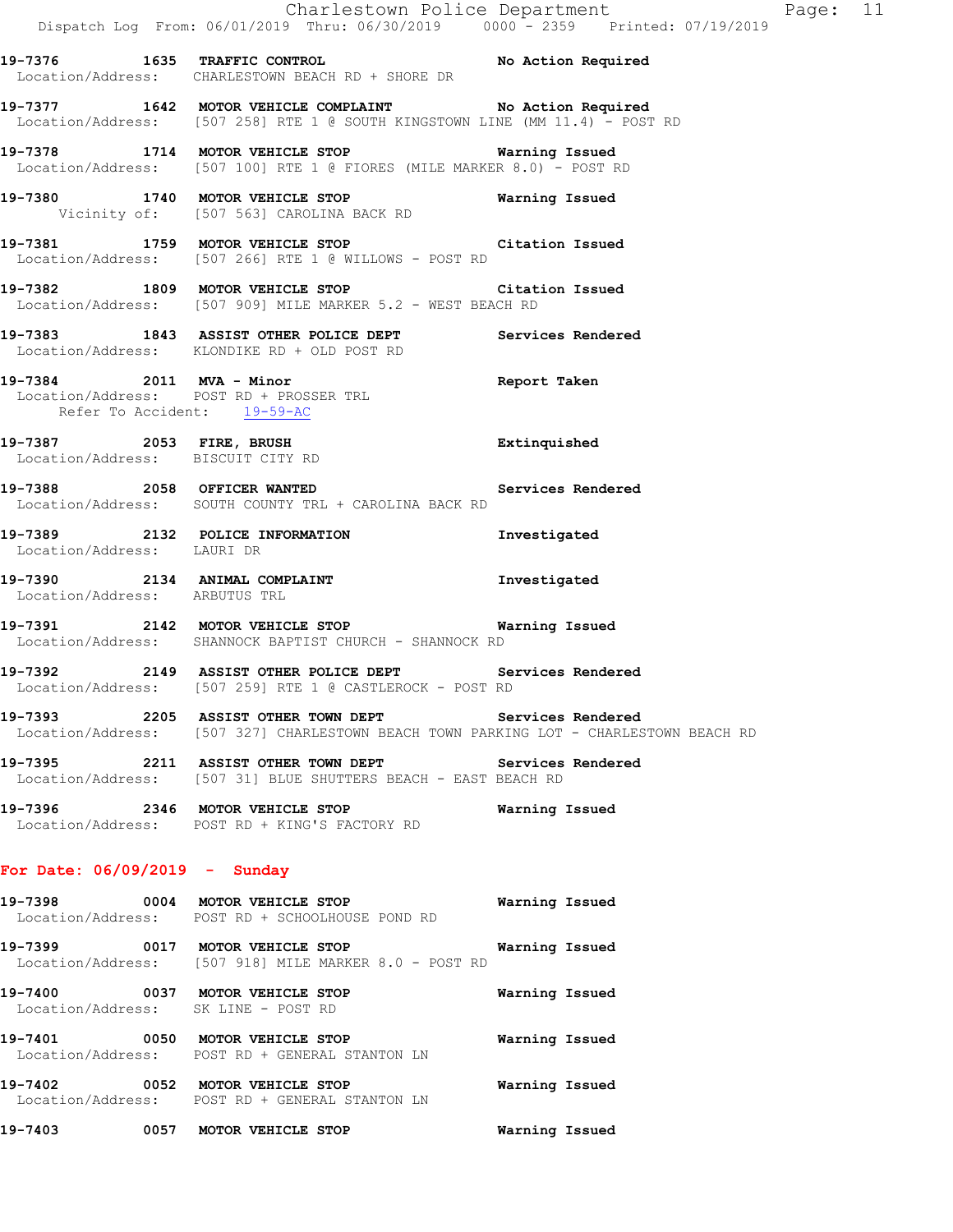|                                                                 |                                                                                                                                                                                                                                             | Page: 12<br>Charlestown Police Department<br>Dispatch Log From: 06/01/2019 Thru: 06/30/2019 0000 - 2359 Printed: 07/19/2019 |
|-----------------------------------------------------------------|---------------------------------------------------------------------------------------------------------------------------------------------------------------------------------------------------------------------------------------------|-----------------------------------------------------------------------------------------------------------------------------|
| Location/Address: SK LINE - POST RD                             |                                                                                                                                                                                                                                             |                                                                                                                             |
| Location/Address: SHANNOCK RD                                   | 19-7404 0104 SUSPICIOUS ACTIVITY/VEHICLE Investigated                                                                                                                                                                                       |                                                                                                                             |
|                                                                 | 19-7405 0133 OFFICER WANTED Could Not Locate<br>Location/Address: [507 72] CUMBERLAND FARMS - OLD POST RD                                                                                                                                   |                                                                                                                             |
|                                                                 | 19-7411   0150 MOTOR VEHICLE STOP   Warning Issued<br>Location/Address: POST RD + GENERAL STANTON LN                                                                                                                                        |                                                                                                                             |
| 19-7415 0202 DISABLED MV                                        | Location/Address: POST RD + KING'S FACTORY RD                                                                                                                                                                                               | Services Rendered                                                                                                           |
|                                                                 | 19-7417 6205 MOTOR VEHICLE STOP 6 Warning Issued<br>Location/Address: SOUTH COUNTY TRL + MAPLE LAKE FARM RD                                                                                                                                 |                                                                                                                             |
|                                                                 | 19-7422 0615 MOTOR VEHICLE STOP Warning Issued<br>Location/Address: [507 941] DRIVING RANGE - POST RD                                                                                                                                       |                                                                                                                             |
|                                                                 | 19-7424 0901 ASSIST CITIZEN Services Rendered                                                                                                                                                                                               | Location/Address: [507 21] BURLINGAME STATE PARK - CAMPING AREA - BURLINGAME STATE PARK RD                                  |
|                                                                 | 19-7428 1215 MOTOR VEHICLE STOP 6 Warning Issued<br>Location/Address: OLD POST RD + MATUNUCK SCHOOLHOUSE RD                                                                                                                                 |                                                                                                                             |
|                                                                 | 19-7429 1252 BOATING - VESSEL VIOLATION Warning Issued<br>Location: [507 341] NINIGRET POND - EAST                                                                                                                                          |                                                                                                                             |
| Location/Address: POST RD + BEND RD                             | 19-7430 1328 ASSIST CITIZEN Services Rendered                                                                                                                                                                                               |                                                                                                                             |
|                                                                 | 19-7431 1539 OFFICER WANTED<br>Location/Address: [507 63] CHARLESTOWN PLUMBING & HEATING - OLD POST RD                                                                                                                                      | Investigated                                                                                                                |
| 19-7432 1707 SERVE WARRANT<br>Location/Address: BISCUIT CITY RD | Refer To Arrest: 19-132-AR<br>Arrest: CAVEZZALE, MAURO L<br>Address: 157 BISCUIT CITY RD CHARLESTOWN, RI<br>Age: 52<br>Charges: VANDALISM/MALICIOUS INJURY TO PROPERTY                                                                      | Arrest(s) Made                                                                                                              |
|                                                                 | 19-7433 1834 MOTOR VEHICLE STOP No Action Required<br>Location/Address: [507 258] RTE 1 @ SOUTH KINGSTOWN LINE (MM 11.4) - POST RD                                                                                                          |                                                                                                                             |
|                                                                 | 19-7434 1910 MOTOR VEHICLE STOP<br>Location/Address: CHARLESTOWN BEACH RD                                                                                                                                                                   | Warning Issued                                                                                                              |
| 19-7435 2045 MVA - Minor<br>Age: 62                             | Location/Address: [507 868] MICHAEL'S GARAGE - POST RD<br>Refer To Arrest: 19-133-AR<br>Arrest: THEISS, KATHLEEN S<br>Address: 79 HIGH ST ASHAWAY, RI<br>Charges: DUI OF LIQUOR OR DRUGS-1ST OFFENSE .10-.15<br>Refer To Accident: 19-60-AC | Arrest(s) Made                                                                                                              |
| For Date: $06/10/2019$ - Monday                                 |                                                                                                                                                                                                                                             |                                                                                                                             |
| 19-7456 0414 ATARM FTRE                                         |                                                                                                                                                                                                                                             | False Alarm                                                                                                                 |

| 19-7461<br>0738                                            | MOTOR VEHICLE STOP                                               | Warning Issued |
|------------------------------------------------------------|------------------------------------------------------------------|----------------|
| 19-7459<br>0545                                            | MOTOR VEHICLE STOP<br>Location/Address: POST RD + CROSS MILLS RD | Warning Issued |
| 19-7458<br>0525                                            | MOTOR VEHICLE STOP<br>Location/Address: POST RD + CROSS MILLS RD | Warning Issued |
| 19-7456 - 19-7<br>0414<br>Location/Address: BOTKA WOODS DR | ALARM, FIRE                                                      | False Alarm    |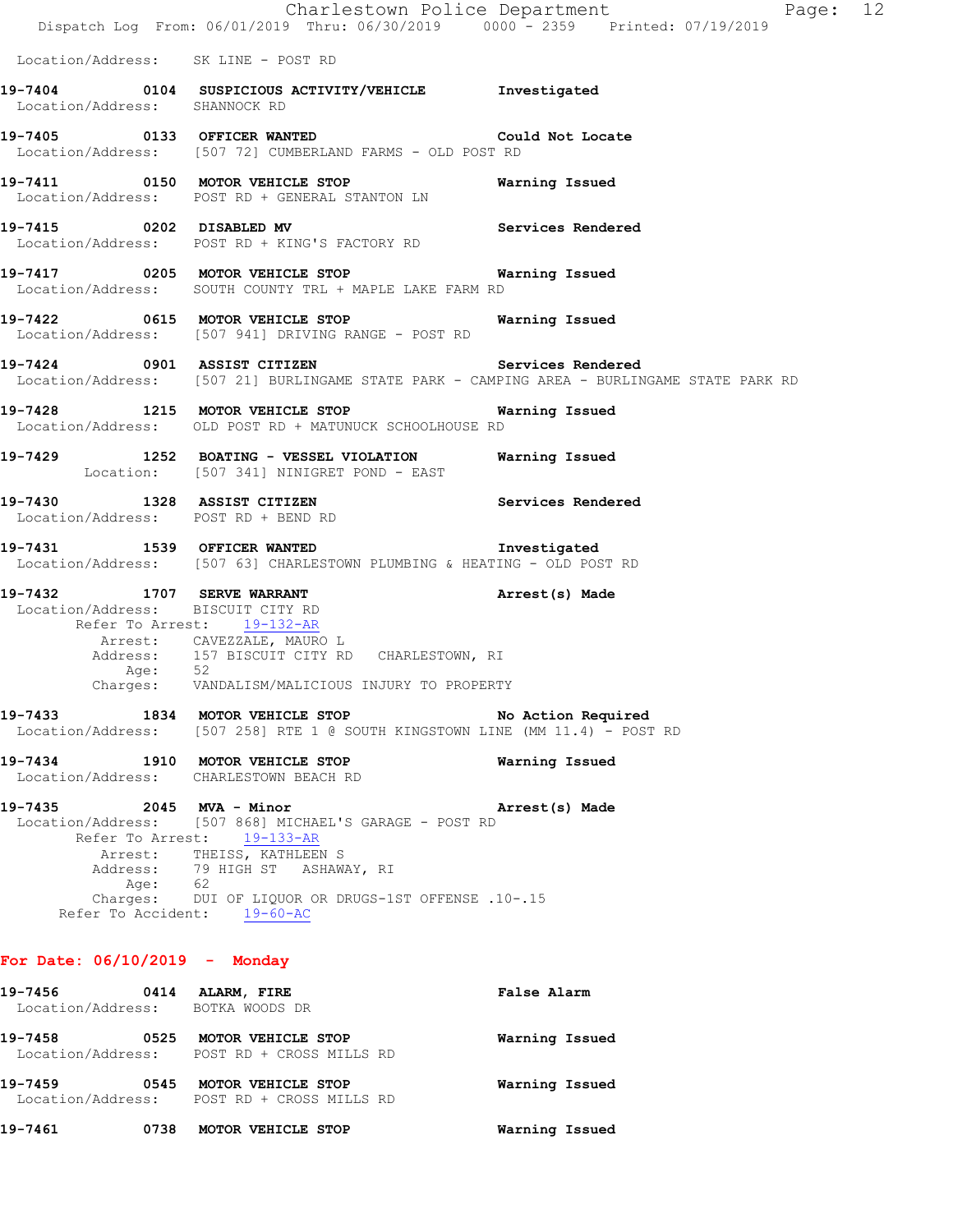| Location/Address: [507 266] RTE 1 @ WILLOWS - POST RD<br>19-7463 0848 POLICE TRANSPORT<br>Taken/Refered to Other A<br>Location/Address: [507 642] CHARLESTOWN POLICE DEPARTMENT - OLD POST RD<br>Warning Issued<br>Location/Address: OLD POST RD<br>Location/Address: [507 435] SOUTH SHORE MENTAL HEALTH CHARLESTOWN HOUS - OLD POST RD<br>19-7469 1156 MOTOR VEHICLE STOP 6 Warning Issued<br>Location/Address: FALCONE LN<br>Location/Address: SOUTH COUNTY TRL + JACOB PERRY DR<br>Location/Address: [507 258] RTE 1 @ SOUTH KINGSTOWN LINE (MM 11.4) - POST RD<br>19-7472 1241 REGISTERED SEX OFFENDER Report Taken<br>Refer To Incident: 19-218-OF<br>Report Taken<br>Location/Address: MAIZE DR<br>Refer To Incident: 19-219-OF<br>Location/Address: [507 946] NORTON SUPPLY COMPANY - SOUTH COUNTY TRL<br>Location/Address: INDIAN CEDAR DR<br>Refer To Incident: 19-220-OF<br>19-7477 1609 ANIMAL COMPLAINT<br>Investigated<br>Location/Address: SKAGERRAK RD<br>Location/Address: [507 850] CROSS MILLS FIRE STATION - OLD POST RD<br>Investigated<br>Location/Address: MAIZE DR<br>19-7480 1717 OFFICER WANTED<br>Report Taken<br>Location/Address: DRIFTWOOD DR<br>Refer To Incident: 19-221-OF<br>Removed Hazard<br>Location/Address: POST RD + FALCONE LN<br>Location/Address: POST RD + HOXSIE AVE<br>19-7483 2235 POLICE INFORMATION<br>Investigated<br>Location/Address: SOUTH COUNTY TRL<br>Location/Address: [507 11] GROUP HOME STATE OF RHODE ISLAND - CAROLINA BACK RD<br>Report Taken<br>Location/Address: PIETILA RD<br>Refer To Incident: 19-222-OF<br>Location/Address: EAST BAYVIEW RD<br>19-7486 2329 ROAD HAZARD/OBSTRUCTION Removed Hazard | Page: 13 |
|--------------------------------------------------------------------------------------------------------------------------------------------------------------------------------------------------------------------------------------------------------------------------------------------------------------------------------------------------------------------------------------------------------------------------------------------------------------------------------------------------------------------------------------------------------------------------------------------------------------------------------------------------------------------------------------------------------------------------------------------------------------------------------------------------------------------------------------------------------------------------------------------------------------------------------------------------------------------------------------------------------------------------------------------------------------------------------------------------------------------------------------------------------------------------------------------------------------------------------------------------------------------------------------------------------------------------------------------------------------------------------------------------------------------------------------------------------------------------------------------------------------------------------------------------------------------------------------------------------------------------------------------------------------------------|----------|
|                                                                                                                                                                                                                                                                                                                                                                                                                                                                                                                                                                                                                                                                                                                                                                                                                                                                                                                                                                                                                                                                                                                                                                                                                                                                                                                                                                                                                                                                                                                                                                                                                                                                          |          |
| 19-7467 1133 MOTOR VEHICLE STOP<br>19-7468 1135 PSYCHOLOGICAL EMERGENCY Transported to Hospital<br>19-7470 1214 MVA - Minor No Action Required<br>19-7471 1227 MOTOR VEHICLE STOP <b>Warning Issued</b><br>19-7474 1510 LARCENY<br>19-7475 1552 DISTURBANCE/Music/Noise Investigated<br>19-7476 1605 EMBEZZELMENT/FRAUD/FORGERY Report Taken<br>19-7478 1635 MOTOR VEHICLE STOP No Action Required<br>19-7479 1635 FOLLOW-UP INVESTIGATION<br>19-7481 1930 ROAD HAZARD/OBSTRUCTION<br>19-7482 2157 ROAD HAZARD/OBSTRUCTION Removed Hazard<br>19-7484 2248 ASSIST OTHER AGENCY Services Rendered<br>19-7485 2308 FIRE, STRUCTURE<br>19-7487 2308 SUSPICIOUS ACTIVITY/VEHICLE Unfounded                                                                                                                                                                                                                                                                                                                                                                                                                                                                                                                                                                                                                                                                                                                                                                                                                                                                                                                                                                                    |          |
|                                                                                                                                                                                                                                                                                                                                                                                                                                                                                                                                                                                                                                                                                                                                                                                                                                                                                                                                                                                                                                                                                                                                                                                                                                                                                                                                                                                                                                                                                                                                                                                                                                                                          |          |
|                                                                                                                                                                                                                                                                                                                                                                                                                                                                                                                                                                                                                                                                                                                                                                                                                                                                                                                                                                                                                                                                                                                                                                                                                                                                                                                                                                                                                                                                                                                                                                                                                                                                          |          |
|                                                                                                                                                                                                                                                                                                                                                                                                                                                                                                                                                                                                                                                                                                                                                                                                                                                                                                                                                                                                                                                                                                                                                                                                                                                                                                                                                                                                                                                                                                                                                                                                                                                                          |          |
|                                                                                                                                                                                                                                                                                                                                                                                                                                                                                                                                                                                                                                                                                                                                                                                                                                                                                                                                                                                                                                                                                                                                                                                                                                                                                                                                                                                                                                                                                                                                                                                                                                                                          |          |
|                                                                                                                                                                                                                                                                                                                                                                                                                                                                                                                                                                                                                                                                                                                                                                                                                                                                                                                                                                                                                                                                                                                                                                                                                                                                                                                                                                                                                                                                                                                                                                                                                                                                          |          |
|                                                                                                                                                                                                                                                                                                                                                                                                                                                                                                                                                                                                                                                                                                                                                                                                                                                                                                                                                                                                                                                                                                                                                                                                                                                                                                                                                                                                                                                                                                                                                                                                                                                                          |          |
|                                                                                                                                                                                                                                                                                                                                                                                                                                                                                                                                                                                                                                                                                                                                                                                                                                                                                                                                                                                                                                                                                                                                                                                                                                                                                                                                                                                                                                                                                                                                                                                                                                                                          |          |
|                                                                                                                                                                                                                                                                                                                                                                                                                                                                                                                                                                                                                                                                                                                                                                                                                                                                                                                                                                                                                                                                                                                                                                                                                                                                                                                                                                                                                                                                                                                                                                                                                                                                          |          |
|                                                                                                                                                                                                                                                                                                                                                                                                                                                                                                                                                                                                                                                                                                                                                                                                                                                                                                                                                                                                                                                                                                                                                                                                                                                                                                                                                                                                                                                                                                                                                                                                                                                                          |          |
|                                                                                                                                                                                                                                                                                                                                                                                                                                                                                                                                                                                                                                                                                                                                                                                                                                                                                                                                                                                                                                                                                                                                                                                                                                                                                                                                                                                                                                                                                                                                                                                                                                                                          |          |
|                                                                                                                                                                                                                                                                                                                                                                                                                                                                                                                                                                                                                                                                                                                                                                                                                                                                                                                                                                                                                                                                                                                                                                                                                                                                                                                                                                                                                                                                                                                                                                                                                                                                          |          |
|                                                                                                                                                                                                                                                                                                                                                                                                                                                                                                                                                                                                                                                                                                                                                                                                                                                                                                                                                                                                                                                                                                                                                                                                                                                                                                                                                                                                                                                                                                                                                                                                                                                                          |          |
|                                                                                                                                                                                                                                                                                                                                                                                                                                                                                                                                                                                                                                                                                                                                                                                                                                                                                                                                                                                                                                                                                                                                                                                                                                                                                                                                                                                                                                                                                                                                                                                                                                                                          |          |
|                                                                                                                                                                                                                                                                                                                                                                                                                                                                                                                                                                                                                                                                                                                                                                                                                                                                                                                                                                                                                                                                                                                                                                                                                                                                                                                                                                                                                                                                                                                                                                                                                                                                          |          |
|                                                                                                                                                                                                                                                                                                                                                                                                                                                                                                                                                                                                                                                                                                                                                                                                                                                                                                                                                                                                                                                                                                                                                                                                                                                                                                                                                                                                                                                                                                                                                                                                                                                                          |          |
|                                                                                                                                                                                                                                                                                                                                                                                                                                                                                                                                                                                                                                                                                                                                                                                                                                                                                                                                                                                                                                                                                                                                                                                                                                                                                                                                                                                                                                                                                                                                                                                                                                                                          |          |
|                                                                                                                                                                                                                                                                                                                                                                                                                                                                                                                                                                                                                                                                                                                                                                                                                                                                                                                                                                                                                                                                                                                                                                                                                                                                                                                                                                                                                                                                                                                                                                                                                                                                          |          |
|                                                                                                                                                                                                                                                                                                                                                                                                                                                                                                                                                                                                                                                                                                                                                                                                                                                                                                                                                                                                                                                                                                                                                                                                                                                                                                                                                                                                                                                                                                                                                                                                                                                                          |          |
|                                                                                                                                                                                                                                                                                                                                                                                                                                                                                                                                                                                                                                                                                                                                                                                                                                                                                                                                                                                                                                                                                                                                                                                                                                                                                                                                                                                                                                                                                                                                                                                                                                                                          |          |
| Location/Address: KING'S FACTORY RD + NOKA LN                                                                                                                                                                                                                                                                                                                                                                                                                                                                                                                                                                                                                                                                                                                                                                                                                                                                                                                                                                                                                                                                                                                                                                                                                                                                                                                                                                                                                                                                                                                                                                                                                            |          |

**For Date: 06/11/2019 - Tuesday**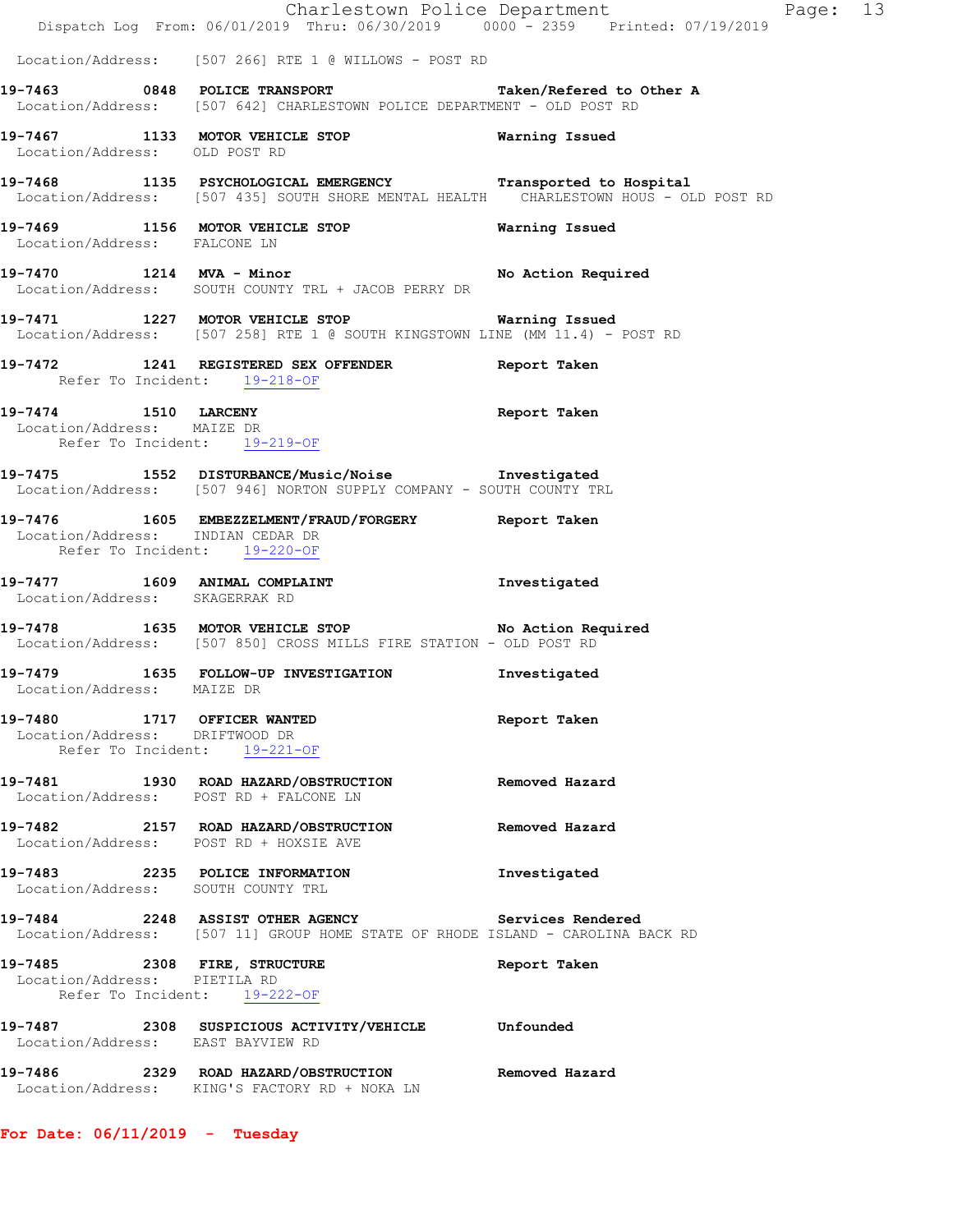**19-7488 0100 MOTOR VEHICLE STOP Warning Issued**  Location/Address: POST RD + LAKESIDE DR **19-7489 0103 MOTOR VEHICLE STOP Warning Issued**  Location/Address: [507 269] RTE 1 @ DRIVING RANGE - POST RD **19-7490 0202 POLICE INFORMATION Services Rendered**  Location/Address: [507 642] CHARLESTOWN POLICE DEPARTMENT - OLD POST RD **19-7491 0220 OFFICER WANTED Peace Restored**  Location/Address: LAURI DR **19-7492 0229 SUSPICIOUS ACTIVITY/VEHICLE Investigated**  Location/Address: SOUTH COUNTY TRL **19-7495 1108 ANIMAL COMPLAINT Removed Hazard**  Location/Address: POST RD + SOUTH COUNTY TRL **19-7496 1127 TRAFFIC CONTROL No Action Required**  Location/Address: W BEACH RD + SE BREEZE AVE **19-7497 1135 ALARM, BURGLAR Building Checked/Secured**  Location/Address: [507 791] 18 WHITE TAIL CIRCLE - WHITE TAIL CIR **19-7498 1307 MOTOR VEHICLE STOP Warning Issued**  Location/Address: [507 303] RTE 1 @ SOUTH SHORE MENTAL HEALTH (MM 9.0) - POST RD **19-7500 1352 FOLLOW-UP INVESTIGATION Services Rendered**  Location/Address: NARRAGANSETT TRL **19-7502 1456 ALARM, BURGLAR Investigated**  Location/Address: STILL WATER RD **19-7503 1549 MOTOR VEHICLE STOP Warning Issued**  Location/Address: POST RD + KING'S FACTORY RD **19-7504 1624 SUSPICIOUS ACTIVITY/VEHICLE Investigated**  Location/Address: MORLEY ST **19-7506 1706 MOTOR VEHICLE STOP Warning Issued**  Location/Address: KLONDIKE RD **19-7507 1719 MOTOR VEHICLE STOP Warning Issued**  Location/Address: POST RD + TAMANACO DR **19-7508 1735 MOTOR VEHICLE STOP Citation Issued**  Location/Address: POST RD + BEND RD **19-7509 1737 MOTOR VEHICLE STOP Warning Issued**  Vicinity of: [507 850] CROSS MILLS FIRE STATION - OLD POST RD **19-7510 1757 MOTOR VEHICLE STOP Warning Issued**  Location/Address: POST RD + BEND RD **19-7511 1808 MOTOR VEHICLE STOP Arrest(s) Made**  Location/Address: POST RD + WEST BEACH RD Refer To Summons: 19-134-AR Summons: DYER VANLEEUWEN, SHANNON M Address: 99 SHORE RD WESTERLY, RI Age: 29 Charges: Driving after denial, suspension or revocation of license - 1st Offense **19-7512 1946 MOTOR VEHICLE COMPLAINT Could Not Locate**  Location/Address: ARBUTUS TRL **19-7513 2037 MOTOR VEHICLE STOP Warning Issued**  Location/Address: [507 66] WILLOWS RESORT - POST RD **19-7517 2126 MOTOR VEHICLE STOP Warning Issued**  Location/Address: POST RD + BEND RD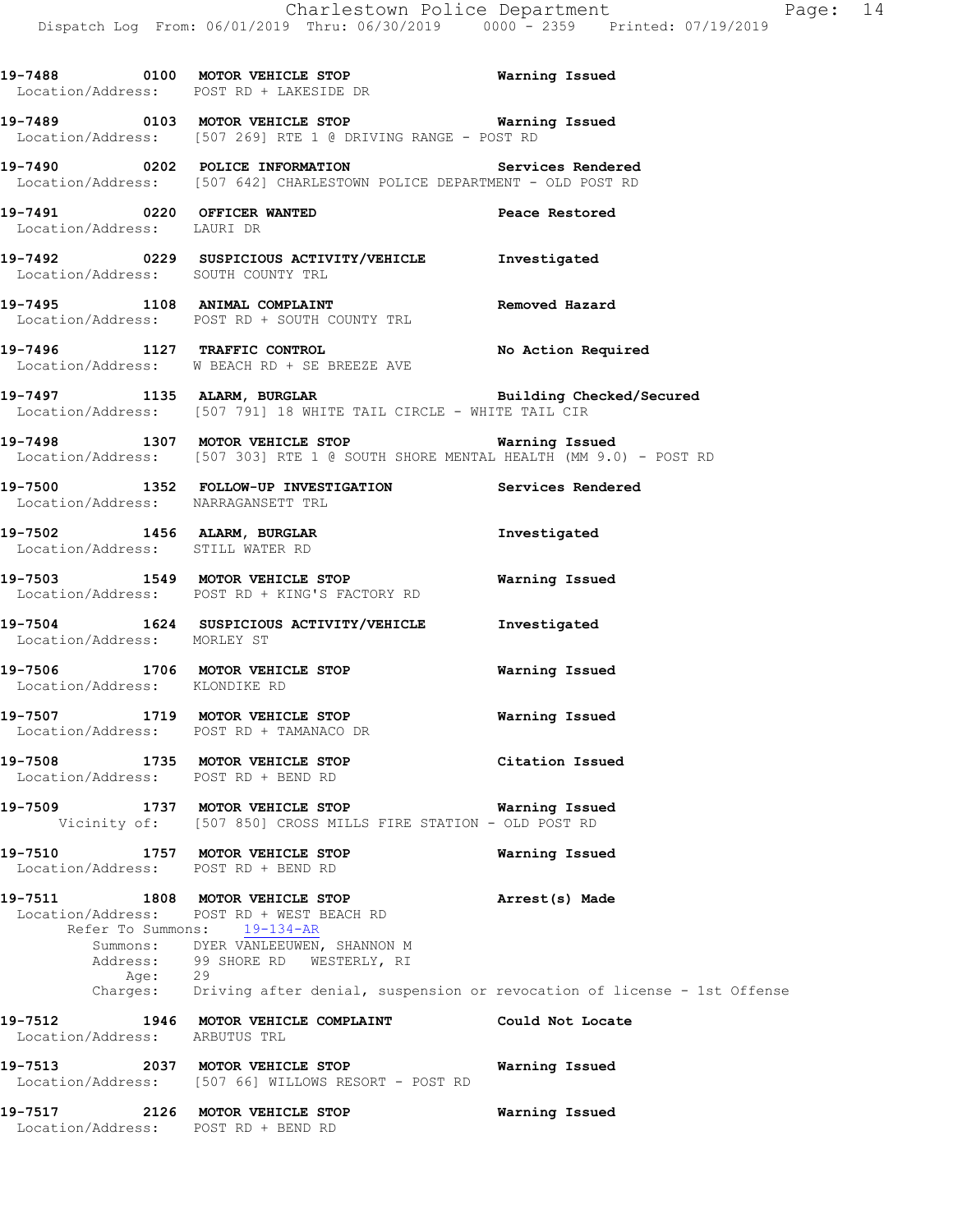**19-7520 2158 MOTOR VEHICLE STOP Warning Issued**  Location/Address: [507 303] RTE 1 @ SOUTH SHORE MENTAL HEALTH (MM 9.0) - POST RD

**19-7521 2201 SUSPICIOUS ACTIVITY/VEHICLE Could Not Locate**  Location/Address: CHARTER CT

#### **For Date: 06/12/2019 - Wednesday**

- **19-7522 0102 DISABLED MV Investigated**  Location/Address: [507 62] OCEAN VIEW MOTEL - POST RD **19-7523 0121 MOTOR VEHICLE STOP Citation Issued**  Location/Address: POST RD + ROSS HILL RD **19-7524 0139 MOTOR VEHICLE STOP Arrest(s) Made**  Location/Address: WESTERLY LINE - POST RD Refer To Arrest: 19-135-AR
- Arrest: DUPITON, FABRICE MCGREGG Address: 48 8TH ST NORWICH, CT Age: 24 Charges: DRIVING WITHOUT/EXPIRED LICENSE
- **19-7525 0140 MOTOR VEHICLE STOP No Action Required**  Location/Address: WESTERLY LINE - POST RD
- **19-7532 0650 MVA W/Injury/Fluid/Hazard Services Rendered**  Location/Address: EAST BEACH RD + POST RD Refer To Accident: 19-62-AC
- **19-7533 0721 ASSIST OTHER POLICE DEPT Taken/Refered to Other A**  Location/Address: [507 275] RTE 1 @ WESTERLY LINE - POST RD
- **19-7534 0745 MOTOR VEHICLE STOP Warning Issued**  Location/Address: [507 100] RTE 1 @ FIORES (MILE MARKER 8.0) - POST RD
- **19-7538 0934 DISABLED MV Services Rendered**  Location/Address: SOUTH COUNTY TRL
- **19-7540 1214 POLICE INFORMATION Services Rendered**  Location/Address: NARRAGANSETT TRL Refer To Incident: 19-225-OF

#### **19-7541 1215 POLICE INFORMATION Services Rendered**  Location/Address: BURDICKVILLE RD Refer To Incident: 19-226-OF

- **19-7542 1307 FOLLOW-UP INVESTIGATION Could Not Locate**  Location/Address: NARRAGANSETT TRL
- **19-7544 1552 MOTOR VEHICLE STOP Warning Issued**  Location/Address: [507 261] RTE 1 @ STATE GARAGE (MILE MARKER 9.6) - POST RD
- **19-7546 1610 SUSPICIOUS ACTIVITY/VEHICLE Investigated**  Location/Address: [507 909] MILE MARKER 5.2 - WEST BEACH RD
- **19-7547 1619 MOTOR VEHICLE STOP Warning Issued**  Location/Address: POST RD + SCHOOLHOUSE POND RD
- **19-7548 1644 MOTOR VEHICLE STOP Warning Issued**  Location/Address: [507 283] RTE 2 @ GIFT BARN - SOUTH COUNTY TRL
- **19-7549 1648 MOTOR VEHICLE STOP Warning Issued**  Location/Address: RICHMOND LINE - KING'S FACTORY RD
- **19-7550 1659 MOTOR VEHICLE STOP Warning Issued**  Location/Address: SOUTH COUNTY TRL + SHANNOCK RD
- **19-7551 1709 MOTOR VEHICLE STOP Arrest(s) Made**  Location/Address: SCHOOLHOUSE POND PRESERVE - KING'S FACTORY RD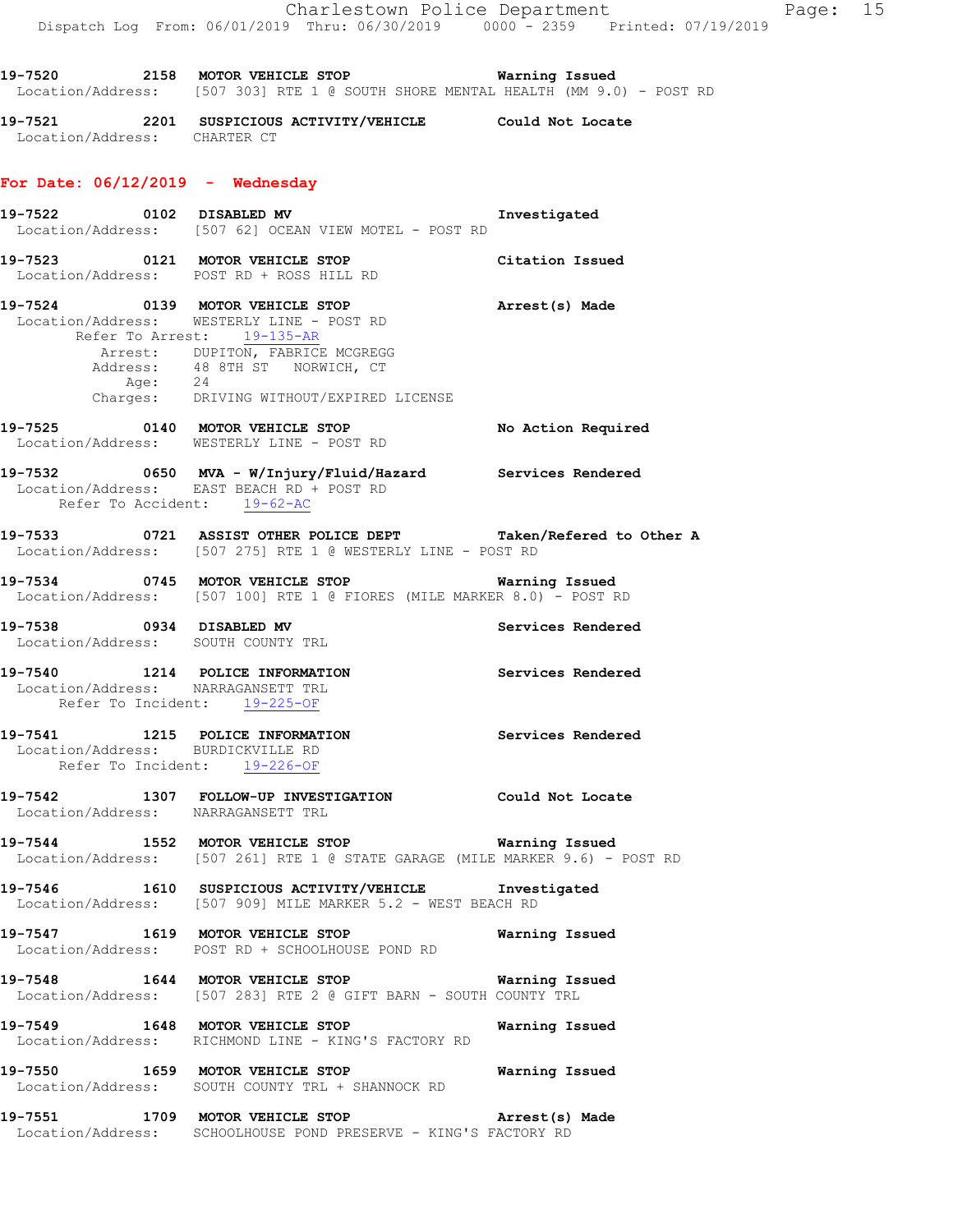|                                                                                                | Dispatch Log From: 06/01/2019 Thru: 06/30/2019 0000 - 2359 Printed: 07/19/2019                                                                                                                                                             | Charlestown Police Department<br>Page: 16                                 |  |
|------------------------------------------------------------------------------------------------|--------------------------------------------------------------------------------------------------------------------------------------------------------------------------------------------------------------------------------------------|---------------------------------------------------------------------------|--|
| Age: 54                                                                                        | Refer To Arrest: 19-136-AR<br>Arrest: SPEARS, MACHEECE O<br>Address: 21 WOODVILLE ALTON RD WOOD RIVER JUNCTION, RI                                                                                                                         |                                                                           |  |
|                                                                                                | Charges: RECK. DRIVE/DRAG RACING/ELUDING POLICE-2ND OFF                                                                                                                                                                                    | Driving after denial, suspension or revocation of license - 3rd + Offense |  |
| 19-7552 1819 ALARM, BURGLAR<br>Location/Address: [507 412] LAURI DR                            |                                                                                                                                                                                                                                            | Building Checked/Secured                                                  |  |
| 19-7553 1836 LARCENY<br>Location/Address: CHARLESTOWN BEACH RD<br>Refer To Incident: 19-227-OF |                                                                                                                                                                                                                                            | Report Taken                                                              |  |
|                                                                                                | 19-7555 2051 MOTOR VEHICLE STOP <b>Warning Issued</b><br>Location/Address: [507 283] RTE 2 @ GIFT BARN - SOUTH COUNTY TRL                                                                                                                  |                                                                           |  |
|                                                                                                | 19-7556 2107 MOTOR VEHICLE STOP Citation Issued<br>Location/Address: [507 303] RTE 1 @ SOUTH SHORE MENTAL HEALTH (MM 9.0) - POST RD                                                                                                        |                                                                           |  |
| Location/Address: CLARKIN POND RD                                                              | 19-7558 2216 ANNOYING PHONE CALLS                                                                                                                                                                                                          | Investigated                                                              |  |
|                                                                                                | Location/Address: [507 100] RTE 1 @ FIORES (MILE MARKER 8.0) - POST RD                                                                                                                                                                     |                                                                           |  |
| For Date: $06/13/2019$ - Thursday                                                              |                                                                                                                                                                                                                                            |                                                                           |  |
| Location/Address: CRAIG ST                                                                     | 19-7561 60004 ASSIST OTHER POLICE DEPT Services Rendered                                                                                                                                                                                   |                                                                           |  |
|                                                                                                | 19-7575 0300 OFFICER WANTED<br>Location/Address: POST RD + WEST BEACH RD<br>Refer To Arrest: 19-137-AR<br>Arrest: FERRER, ALICIA S<br>Address: 306 POST RD WESTERLY, RI<br>Age: 20<br>Charges: DOMESTIC-VANDALISM/MALICIOUS INJURY TO PROP | Arrest(s) Made                                                            |  |
| 19-7576 0721 POLICE INFORMATION<br>Location/Address: NARROW LN                                 | DOMESTIC-DISORDERLY CONDUCT                                                                                                                                                                                                                | No Action Required                                                        |  |
|                                                                                                | 19-7577 0741 TRAFFIC CONTROL 19-7577 0741 TRAFFIC CONTROL<br>Location/Address: POST RD + KING'S FACTORY RD                                                                                                                                 |                                                                           |  |
| Refer To Incident: 19-228-OF                                                                   | 19-7578 6819 REGISTERED SEX OFFENDER Services Rendered                                                                                                                                                                                     |                                                                           |  |
|                                                                                                | 19-7580 0911 POLICE TRANSPORT<br>Location/Address: [507 642] CHARLESTOWN POLICE DEPARTMENT - OLD POST RD                                                                                                                                   | Taken/Refered to Other A                                                  |  |
|                                                                                                | 19-7581 1024 POLICE INFORMATION Services Rendered<br>Location/Address: [507 642] CHARLESTOWN POLICE DEPARTMENT - OLD POST RD                                                                                                               |                                                                           |  |
| 19-7582 1131 OFFICER WANTED<br>Refer To Incident: 19-229-OF                                    | Location/Address: [507 943] SHANNOCK VILLAGE COTTAGES - SHANNOCK RD                                                                                                                                                                        | Report Taken                                                              |  |
| 19-7583 1248 OFFICER WANTED<br>Location/Address: LAURI DR                                      |                                                                                                                                                                                                                                            | Services Rendered                                                         |  |
| Location/Address: BISCUIT CITY RD                                                              | 19-7585 1454 BURGLARY (B & E)<br>Refer To Arrest: 19-138-AR<br>Arrest: INKEL, NICHOLAS ALEXANDER<br>Address: 132 MIDLAND DR COLCHESTER, CT<br>Age: 29<br>Charges: BENCH WARRANT ISSUED FROM 4TH DISTRICT COURT                             | Arrest(s) Made                                                            |  |
|                                                                                                |                                                                                                                                                                                                                                            |                                                                           |  |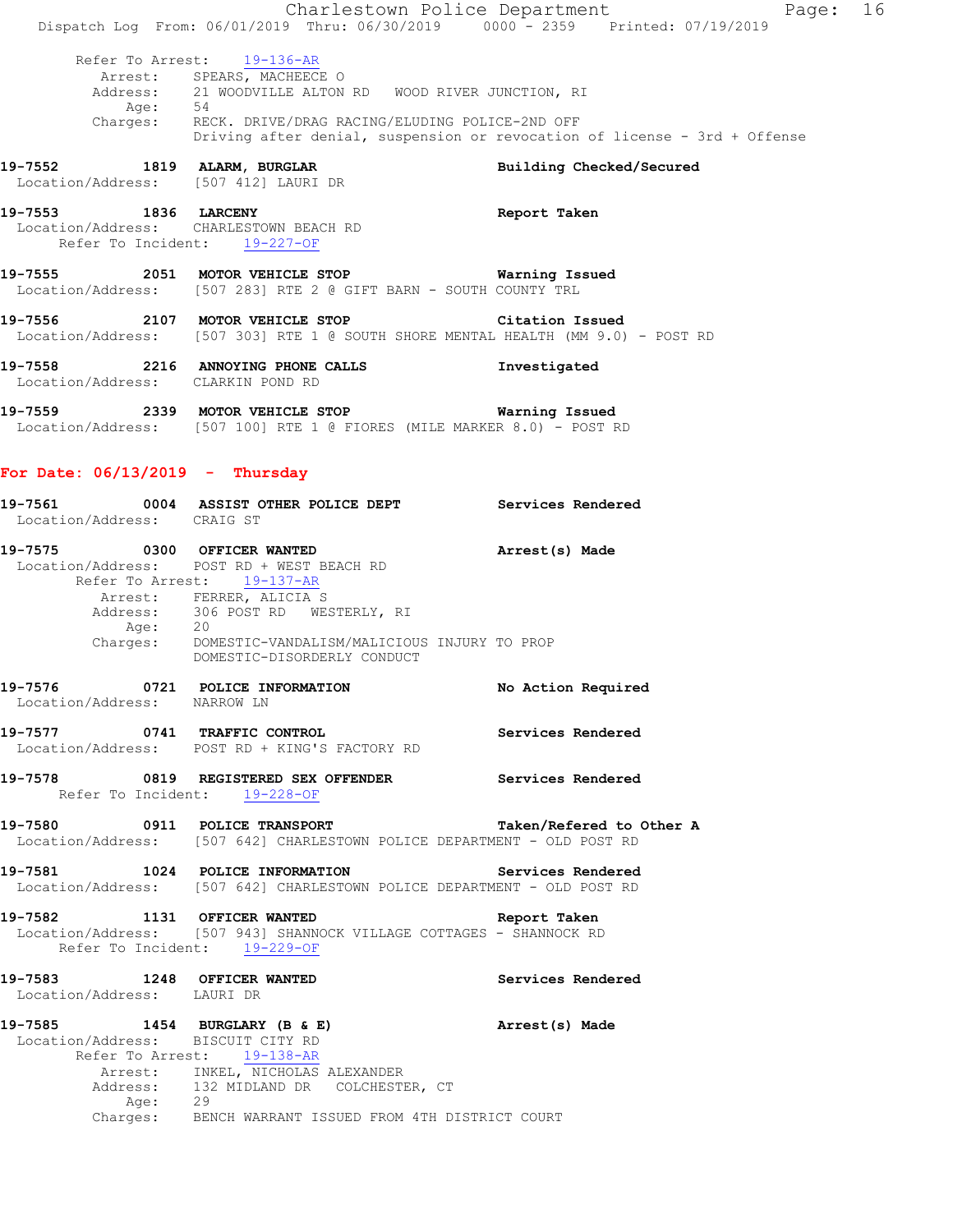**19-7586 1520 POLICE INFORMATION No Action Required**  Location/Address: [507 642] CHARLESTOWN POLICE DEPARTMENT - OLD POST RD

**19-7587 1539 ANIMAL COMPLAINT Unfounded**  Location/Address: [507 45] RIPPY'S LIQUOR MART - SOUTH COUNTY TRL

**19-7588 1624 POLICE TRANSPORT Taken/Refered to Other A**  Location/Address: [507 642] CHARLESTOWN POLICE DEPARTMENT - OLD POST RD

**19-7593 2118 MOTOR VEHICLE STOP Warning Issued**  Location/Address: [507 258] RTE 1 @ SOUTH KINGSTOWN LINE (MM 11.4) - POST RD

**19-7594 2137 MOTOR VEHICLE STOP No Action Required**  Location/Address: [507 100] RTE 1 @ FIORES (MILE MARKER 8.0) - POST RD

**19-7595 2141 SUSPICIOUS ACTIVITY/VEHICLE Services Rendered**  Location/Address: [507 72] CUMBERLAND FARMS - OLD POST RD

**19-7597 2206 MOTOR VEHICLE STOP Warning Issued**  Location/Address: POST RD + EAST BEACH RD

**19-7598 2240 MVA - Minor Removed Hazard**  Location/Address: [507 909] MILE MARKER 5.2 - WEST BEACH RD

### **For Date: 06/14/2019 - Friday**

**19-7601 0007 MOTOR VEHICLE STOP Citation Issued**  Location/Address: POST RD + MEADOW LN **19-7602 0021 ASSIST CITIZEN Services Rendered**  Location/Address: RIDGEWOOD RD **19-7623 0619 MOTOR VEHICLE STOP Warning Issued**  Location/Address: [507 66] WILLOWS RESORT - POST RD **19-7624 0623 MOTOR VEHICLE STOP Citation Issued**  Location/Address: POST RD + SOUTH COUNTY TRL **19-7625 0629 MOTOR VEHICLE STOP Warning Issued**  Location/Address: POST RD + KING'S FACTORY RD **19-7626 0843 ROAD HAZARD/OBSTRUCTION Could Not Locate**  Location/Address: [507 275] RTE 1 @ WESTERLY LINE - POST RD **19-7629 1028 ANIMAL COMPLAINT Could Not Locate**  Location/Address: POST RD + ROSS HILL RD **19-7630 1111 TRAFFIC CONTROL No Action Required**  Location/Address: EAST BEACH RD + PARADISE LN **19-7631 1125 DISABLED MV Investigated**  Location/Address: [507 923] MILE MARKER 10.2 - FALCONE LN **19-7633 1133 TAMPERING w/ M/V Report Taken**  Location/Address: [507 499] WARREN RD Refer To Incident: 19-232-OF **19-7632 1134 MOTOR VEHICLE STOP Warning Issued**  Location/Address: POST RD + SCHOOLHOUSE POND RD **19-7636 1306 ANIMAL COMPLAINT Services Rendered**  Location/Address: [507 334] OLD SHANNOCK RD **19-7637 1509 ASSIST OTHER POLICE DEPT Services Rendered**  Location/Address: KLONDIKE RD **19-7639 1536 MOTOR VEHICLE COMPLAINT No Action Required**  Location/Address: SOUTH COUNTY TRL + EAST CHARLES ST **19-7641 1609 MOTOR VEHICLE STOP Warning Issued**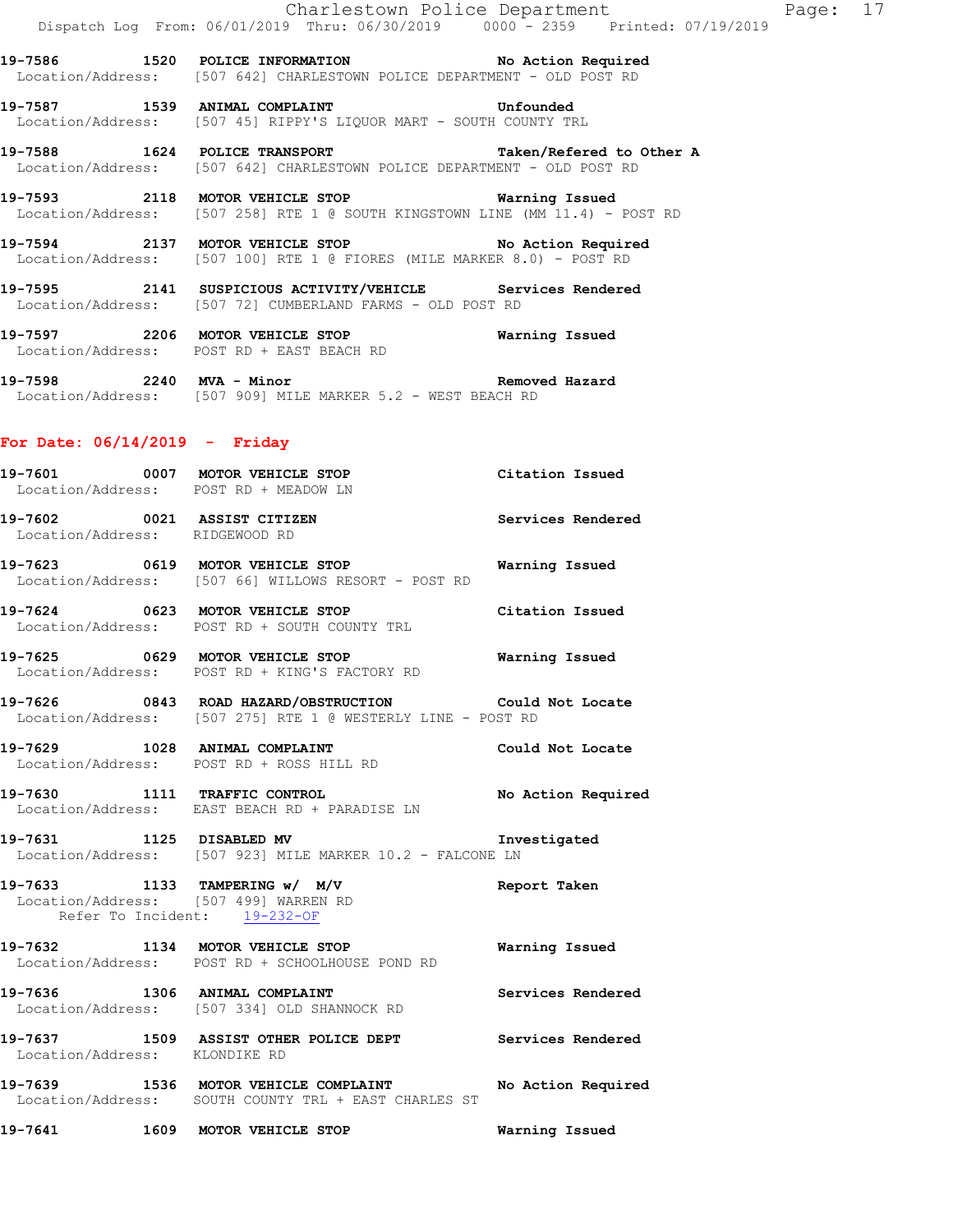|                                    | Dispatch Log From: 06/01/2019 Thru: 06/30/2019 0000 - 2359 Printed: 07/19/2019                                                 | Charlestown Police Department | Page: 18 |  |
|------------------------------------|--------------------------------------------------------------------------------------------------------------------------------|-------------------------------|----------|--|
| Location/Address: SOUTH COUNTY TRL |                                                                                                                                |                               |          |  |
|                                    | 19-7642 1619 MOTOR VEHICLE STOP Warning Issued<br>Location/Address: [507 276] RTE 2 @ RICHMOND LINE - SOUTH COUNTY TRL         |                               |          |  |
|                                    | 19-7643 1634 MOTOR VEHICLE STOP<br>Location/Address: ALTON CAROLINA RD + HILLTOP DR                                            | Warning Issued                |          |  |
| Location/Address: SAND HILL RD     | 19-7644 1643 ANIMAL COMPLAINT THE Peace Restored                                                                               |                               |          |  |
|                                    | 19-7646 1730 SERVE SUMMONS Could Not Locate<br>Location/Address: [507 222] SEAVIEW MOTOR COURT - OLD POST RD                   |                               |          |  |
|                                    | 19-7647 1738 MOTOR VEHICLE STOP Warning Issued<br>Location/Address: [507 258] RTE 1 @ SOUTH KINGSTOWN LINE (MM 11.4) - POST RD |                               |          |  |
|                                    | 19-7648 1958 FOLLOW-UP INVESTIGATION Services Rendered<br>Location/Address: GENERAL STANTON LN                                 |                               |          |  |
|                                    | 19-7649 2016 MOTOR VEHICLE STOP 6 Warning Issued<br>Location/Address: SHANNOCK RD + HAWKSBILL WAY                              |                               |          |  |
|                                    | 19-7651 2026 MOTOR VEHICLE STOP<br>Location/Address: SOUTH COUNTY TRL + SHANNOCK RD                                            | Warning Issued                |          |  |
|                                    | 19-7652 2033 MOTOR VEHICLE STOP<br>Location/Address: SOUTH COUNTY TRL + SHANNOCK RD                                            | Warning Issued                |          |  |
| Refer To Incident: 19-233-OF       | 19-7653 2046 PARKING VIOLATIONS Services Rendered<br>Location/Address: OLD COACH RD + SHANNOCK RD                              |                               |          |  |
|                                    | 19-7654 2139 ROAD HAZARD/OBSTRUCTION Services Rendered<br>Location/Address: POST RD + NARROW LN                                |                               |          |  |

**19-7655 2244 ASSIST OTHER AGENCY Services Rendered**  Location/Address: POST RD + ROSS HILL RD

# **For Date: 06/15/2019 - Saturday**

|                                                          | 19-7662 		 0105 ASSIST OTHER TOWN DEPT Services Rendered<br>Location/Address: [507 31] BLUE SHUTTERS BEACH PARKING LOT - EAST BEACH RD |              |
|----------------------------------------------------------|----------------------------------------------------------------------------------------------------------------------------------------|--------------|
|                                                          | 19-7674 0159 MOTOR VEHICLE STOP <b>WATER</b> Warning Issued<br>Location/Address: [507 941] DRIVING RANGE - POST RD                     |              |
|                                                          | 19-7676 0217 MOTOR VEHICLE STOP 6 Warning Issued<br>Location/Address: [507 941] DRIVING RANGE - POST RD                                |              |
|                                                          | 19-7677 0248 POLICE INFORMATION Services Rendered<br>Location/Address: [507 642] CHARLESTOWN POLICE DEPARTMENT - OLD POST RD           |              |
|                                                          | 19-7680 0351 ASSIST OTHER POLICE DEPT Could Not Locate<br>Location/Address: [507 256] D&L LOBSTER EXPRESS - ROSS HILL RD               |              |
|                                                          | 19-7682 6557 MOTOR VEHICLE STOP 1997 Warning Issued<br>Location/Address: [507 854] WINDSWEPT INN - PROSSER TRL                         |              |
|                                                          | Location/Address: POST RD + SOUTH COUNTY TRL                                                                                           |              |
| Location/Address: POST RD + FALCONE LN                   | 19-7685 0617 MOTOR VEHICLE STOP 6 Warning Issued                                                                                       |              |
| Vicinity of: POST RD + WILDFLOWER RD                     | 19-7689 1034 ROAD HAZARD/OBSTRUCTION Removed Hazard                                                                                    |              |
| 19-7691 1115 VANDALISM<br>Location/Address: OLD COACH RD |                                                                                                                                        | Report Taken |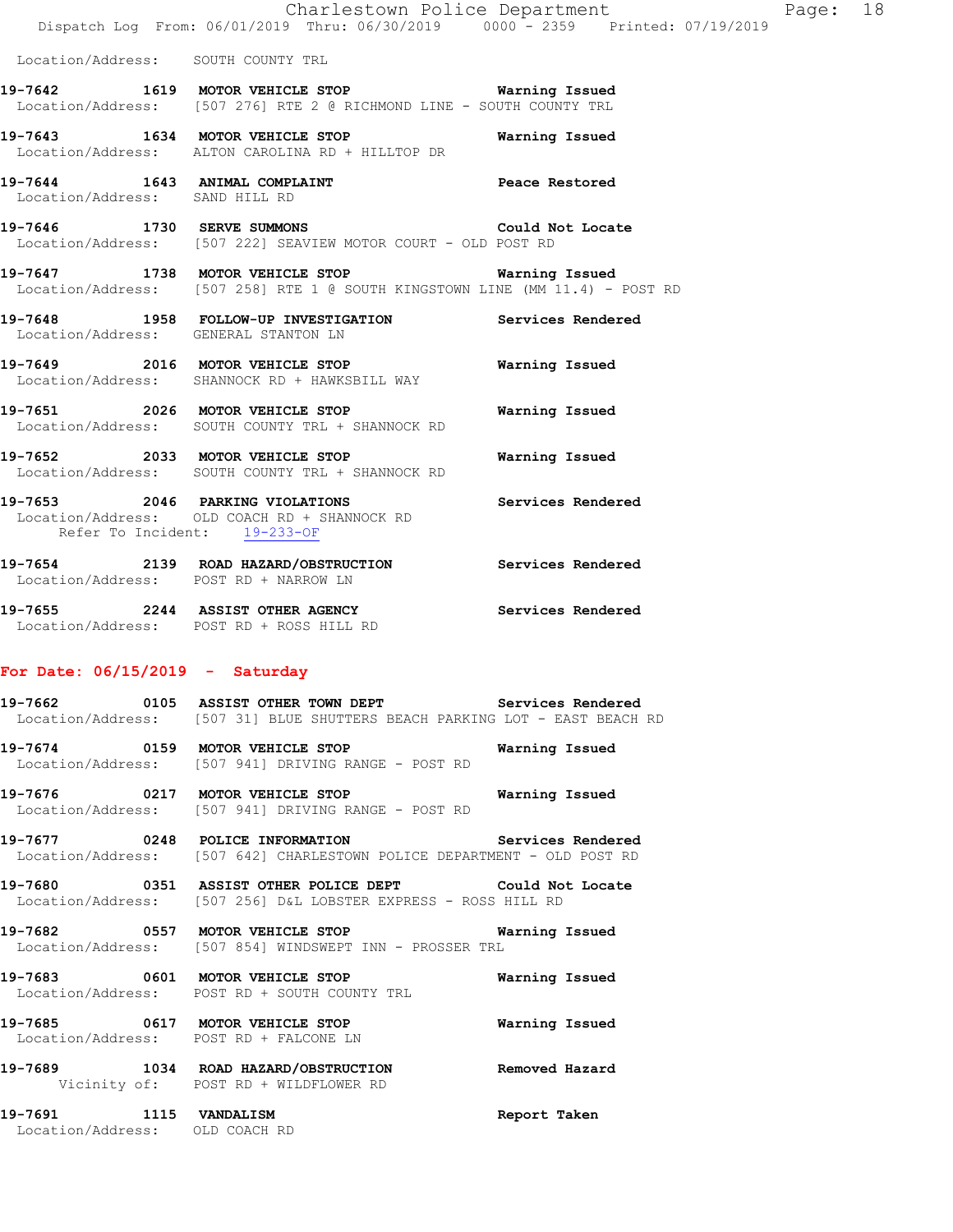|                                   | Charlestown Police Department The Page: 19<br>Dispatch Log From: 06/01/2019 Thru: 06/30/2019 0000 - 2359 Printed: 07/19/2019     |                 |  |
|-----------------------------------|----------------------------------------------------------------------------------------------------------------------------------|-----------------|--|
| Refer To Incident: 19-234-OF      |                                                                                                                                  |                 |  |
|                                   | 19-7695 1300 ALARM, BURGLAR BURGLAR Building Checked/Secured Location/Address: [507 665] SEA LEA AVE                             |                 |  |
|                                   | 19-7696 1523 Boating - Fishing Viol Narning Issued<br>Location/Address: [507 320] QUONOCHONTAUG BREACHWAY - WEST BEACH RD        |                 |  |
|                                   | 19-7697 1614 ALARM, BURGLAR Building Checked/Secured<br>Location/Address: [507 23] U.S. FISH & WILDLIFE HEADQUARTERS - BEND RD   |                 |  |
|                                   | 19-7698 1656 MOTOR VEHICLE STOP 19-7698 Warning Issued<br>Location/Address: WEST BEACH RD + SUNSET DR                            |                 |  |
|                                   | 19-7702 1736 MOTOR VEHICLE STOP 6 Warning Issued<br>Location/Address: [507 261] RTE 1 @ STATE GARAGE (MILE MARKER 9.6) - POST RD |                 |  |
|                                   | 19-7703 1737 POLICE INFORMATION Services Rendered<br>Location/Address: [507 876] RICAN - ALTON CAROLINA RD                       |                 |  |
|                                   | 19-7706 1852 MOTOR VEHICLE STOP Warning Issued<br>Location/Address: POST RD + PROSSER TRL                                        |                 |  |
|                                   | 19-7707 1911 MOTOR VEHICLE STOP <b>Warning Issued</b><br>Location/Address: [507 266] RTE 1 @ WILLOWS - POST RD                   |                 |  |
| Refer To Accident: 19-63-AC       | 19-7708 1925 MVA - Minor Number 2014 Report Taken<br>Location/Address: [507 270] RTE 1 @ BURLINGAME (MILE MARKER 6.0) - POST RD  |                 |  |
| Location/Address: PROSSER TRL     | 19-7710 1956 ALARM, FIRE 19-7710                                                                                                 |                 |  |
|                                   | 19-7711 2018 MOTOR VEHICLE STOP 6 Warning Issued<br>Location/Address: [507 258] RTE 1 @ SOUTH KINGSTOWN LINE (MM 11.4) - POST RD |                 |  |
|                                   | 19-7713 2038 DISTURBANCE/Music/Noise Investigated<br>Location/Address: [507 725] SHANNOCK RD                                     |                 |  |
|                                   | 19-7714 2104 ASSIST OTHER TOWN DEPT Services Rendered<br>Location/Address: [507 31] BLUE SHUTTERS BEACH - EAST BEACH RD          |                 |  |
| For Date: $06/16/2019$ - Sunday   |                                                                                                                                  |                 |  |
|                                   | 19-7720 0000 MOTOR VEHICLE STOP 6 Warning Issued<br>Location/Address: POST RD + TAMANACO DR                                      |                 |  |
|                                   | 19-7721 0008 SUSPICIOUS ACTIVITY/VEHICLE Investigated<br>Location/Address: [507 357] K&S PIZZA - CAROLINA BACK RD                |                 |  |
|                                   | 19-7725 0056 ROAD HAZARD/OBSTRUCTION Removed Hazard<br>Location/Address: [507 66] WILLOWS RESORT - POST RD                       |                 |  |
|                                   | 19-7728 0116 MOTOR VEHICLE STOP<br>Location/Address: POST RD + ROSS HILL RD                                                      | Citation Issued |  |
|                                   | 19-7729 0132 MOTOR VEHICLE STOP<br>Location/Address: [507 941] DRIVING RANGE - POST RD                                           | Warning Issued  |  |
| Location/Address: WEST BEACH RD   | 19-7730 0141 MOTOR VEHICLE STOP                                                                                                  | Warning Issued  |  |
| Location/Address: BISCUIT CITY RD | 19-7732 0203 DISTURBANCE/Music/Noise Investigated                                                                                |                 |  |
|                                   | 19-7739 0811 MOTOR VEHICLE STOP Citation Issued<br>Location/Address: [507 100] RTE 1 @ FIORES (MILE MARKER 8.0) - POST RD        |                 |  |
|                                   | 19-7741 0824 MOTOR VEHICLE STOP 6 Warning Issued                                                                                 |                 |  |

Location/Address: [507 100] RTE 1 @ FIORES (MILE MARKER 8.0) - POST RD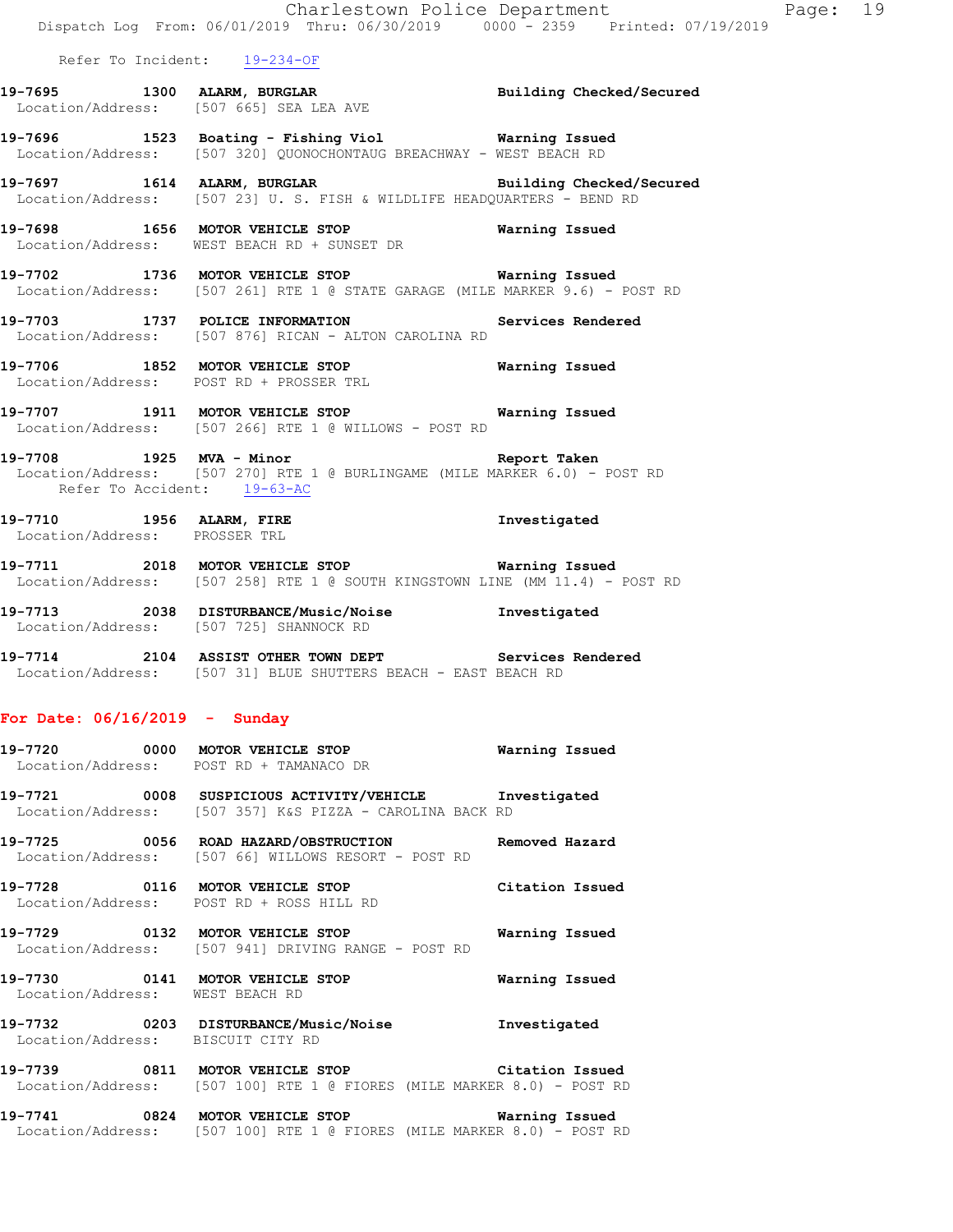**19-7742 0831 LARCENY Report Taken**  Location/Address: OLD SHANNOCK RD Refer To Incident: 19-235-OF **19-7743 0834 MOTOR VEHICLE STOP Arrest(s) Made**  Vicinity of: [507 410] DUNKIN DONUTS - POST RD Refer To Summons: 19-139-AR Summons: FOWLER, JASON Address: 29 OAK ST Apt. #2 WESTERLY, RI Age: 46 Charges: Driving after denial, suspension or revocation of license - 1st Offense **19-7744 0843 ROAD HAZARD/OBSTRUCTION Services Rendered**  Location/Address: SOUTH COUNTY TRL + SHANNOCK RD **19-7751 1116 MOTOR VEHICLE STOP Warning Issued**  Location/Address: POST RD + SCHOOLHOUSE POND RD **19-7752 1133 MOTOR VEHICLE STOP Warning Issued**  Location/Address: POST RD + SCHOOLHOUSE POND RD **19-7754 1204 MOTOR VEHICLE STOP Citation Issued**  Location/Address: [507 100] RTE 1 @ FIORES (MILE MARKER 8.0) - POST RD **19-7755 1217 NOTIFICATION Services Rendered**  Location/Address: [507 642] CHARLESTOWN POLICE DEPARTMENT - OLD POST RD 19-7756 1239 ANIMAL COMPLAINT **Services Rendered**  Location/Address: KLONDIKE RD **19-7757 1241 MOTOR VEHICLE COMPLAINT Could Not Locate**  Location/Address: JOHNSON LN **19-7758 1321 OFFICER WANTED Report Taken**  Location/Address: MORLEY ST Refer To Incident: 19-236-OF **19-7759 1353 SUSPICIOUS ACTIVITY/VEHICLE Services Rendered**  Location/Address: SHUMANKANUC HILL RD **19-7760 1357 ANIMAL COMPLAINT Report Taken**  Location/Address: MOHAWK TRL Refer To Incident: 19-237-OF **19-7762 1516 MOTOR VEHICLE STOP Warning Issued**  Vicinity of: [507 64] RATHSKELLER RESTAURANT - OLD COACH RD **19-7764 1551 MOTOR VEHICLE STOP Citation Issued**  Location/Address: SOUTH COUNTY TRL + WHIPPLE DR **19-7765 1602 MOTOR VEHICLE STOP Warning Issued**  Location/Address: CHARLESTOWN BEACH RD + NANCY LN **19-7766 1614 MOTOR VEHICLE STOP Warning Issued**  Location/Address: [507 261] RTE 1 @ STATE GARAGE (MILE MARKER 9.6) - POST RD **19-7767 1629 MOTOR VEHICLE STOP Citation Issued**  Location/Address: SOUTH COUNTY TRL + EAST CHARLES ST **19-7768 1648 MOTOR VEHICLE STOP Warning Issued**  Location/Address: [507 283] RTE 2 @ GIFT BARN - SOUTH COUNTY TRL **19-7769 1653 MOTOR VEHICLE STOP Warning Issued**  Vicinity of: [507 263] RTE 1 @ TOURIST INFO (MILE MARKER 7.6) - POST RD **19-7777 2041 ASSIST OTHER AGENCY Services Rendered**  Location/Address: [507 31] BLUE SHUTTERS BEACH - EAST BEACH RD **19-7776 2042 OFFICER WANTED Transported to Hospital**  Location/Address: TOCKWOTTEN COVE RD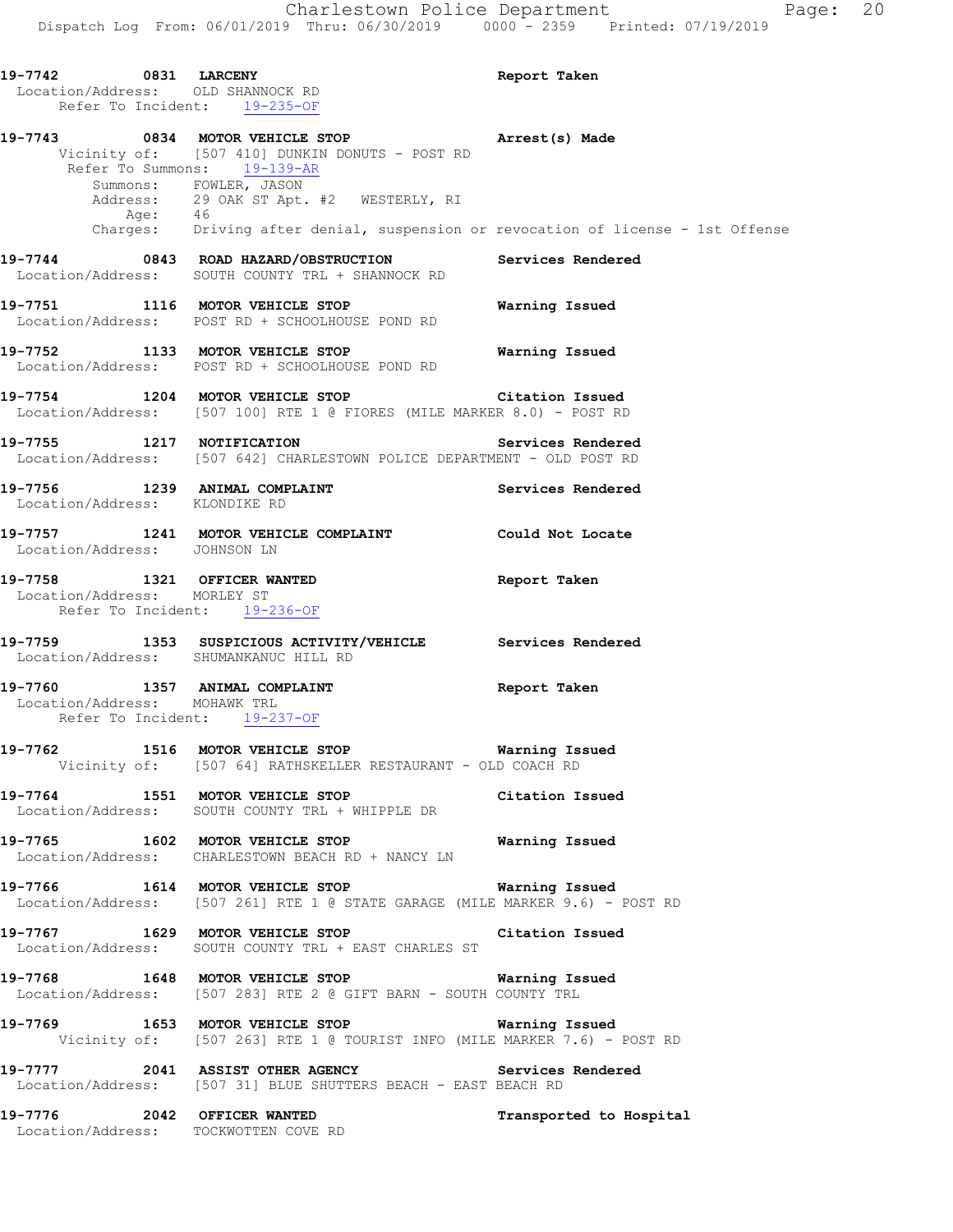Charlestown Police Department Fage: 21 Dispatch Log From: 06/01/2019 Thru: 06/30/2019 0000 - 2359 Printed: 07/19/2019 Refer To Incident: 19-238-OF **19-7778 2100 MOTOR VEHICLE STOP Warning Issued**  Location/Address: [507 262] RTE 1 @ LIQUOR STORE (MILE MARKER 9.2) - POST RD **19-7779 2151 MOTOR VEHICLE COMPLAINT Could Not Locate**  Vicinity of: [507 275] RTE 1 @ WESTERLY LINE - POST RD **For Date: 06/17/2019 - Monday 19-7781 0114 MOTOR VEHICLE STOP Warning Issued**  Location/Address: [507 269] RTE 1 @ DRIVING RANGE - POST RD **19-7790 0148 SUSPICIOUS ACTIVITY/VEHICLE Services Rendered**  Location/Address: [507 844] SOUTH FARM PERSERVE - OLD COACH RD **19-7803 0800 ALARM, BURGLAR Building Checked/Secured**  Location/Address: [507 583] FORT NINIGRET RD **19-7807 0915 MOTOR VEHICLE STOP No Action Required**  Location/Address: EAST BEACH RD **19-7808 1000 MOTOR VEHICLE COMPLAINT Could Not Locate**  Location/Address: [507 263] RTE 1 @ TOURIST INFO (MILE MARKER 7.6) - POST RD **19-7809 1002 OFFICER WANTED Investigated**  Location/Address: ELM RD **19-7810 1009 ALARM, BURGLAR Investigated**  Location/Address: DUDLEY LN 19-7817 1348 MVA - Minor **No Action Required**  Location/Address: [507 266] RTE 1 @ WILLOWS - POST RD **19-7818 1426 ALARM, BURGLAR Investigated**  Location/Address: SEA BREEZE AVE **19-7819 1426 POLICE INFORMATION Investigated**  Location/Address: MATUNUCK SCHOOLHOUSE RD **19-7822 1523 MOTOR VEHICLE STOP Warning Issued**  Location/Address: [507 276] RTE 2 @ RICHMOND LINE - SOUTH COUNTY TRL **19-7823 1531 MOTOR VEHICLE STOP Warning Issued**  Location/Address: [507 276] RTE 2 @ RICHMOND LINE - SOUTH COUNTY TRL **19-7824 1541 MOTOR VEHICLE STOP Citation Issued**  Location/Address: [507 276] RTE 2 @ RICHMOND LINE - SOUTH COUNTY TRL **19-7825 1547 MOTOR VEHICLE STOP Warning Issued**  Location/Address: POST RD + WEST BEACH RD **19-7826 1608 MOTOR VEHICLE STOP Warning Issued**  Location/Address: [507 258] RTE 1 @ SOUTH KINGSTOWN LINE (MM 11.4) - POST RD **19-7827 1656 ROAD HAZARD/OBSTRUCTION Services Rendered**  Location/Address: CHARLESTOWN BEACH RD + MARION DR **19-7830 1734 FOLLOW-UP INVESTIGATION Investigated**  Location/Address: OLD SHANNOCK RD **19-7831 1739 CIVIL MATTER Services Rendered**  Location/Address: [507 642] CHARLESTOWN POLICE DEPARTMENT - OLD POST RD **19-7833 1753 SUSPICIOUS ACTIVITY/VEHICLE Unfounded**  Location/Address: SHANNOCK RD **19-7834 1821 FOLLOW-UP INVESTIGATION Investigated**  Location/Address: [507 642] CHARLESTOWN POLICE DEPARTMENT - OLD POST RD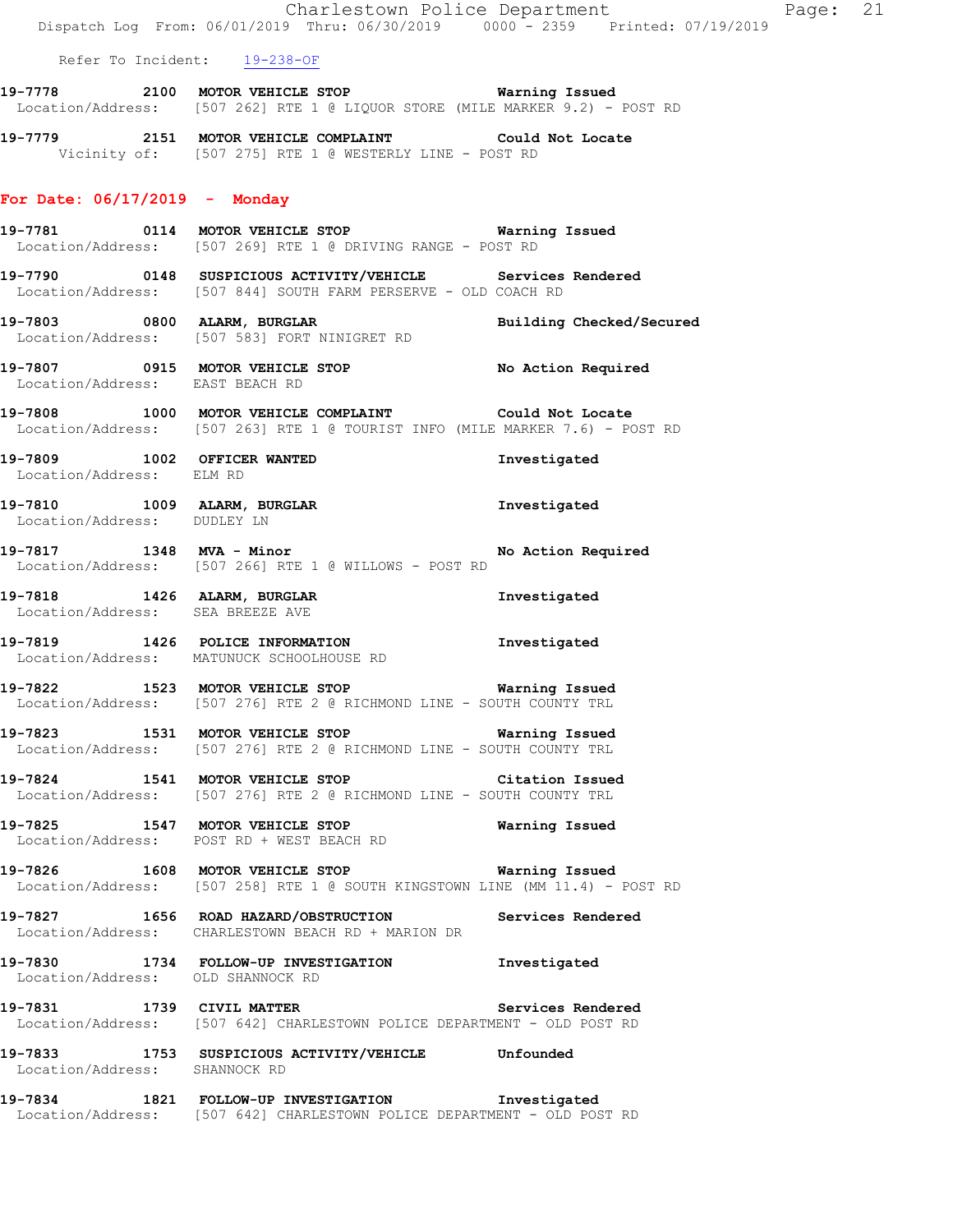|                                                                                                  | Dispatch Log From: 06/01/2019 Thru: 06/30/2019 0000 - 2359 Printed: 07/19/2019                                                                 | Charlestown Police Department | Page: 22 |  |
|--------------------------------------------------------------------------------------------------|------------------------------------------------------------------------------------------------------------------------------------------------|-------------------------------|----------|--|
|                                                                                                  | 19-7836 1923 ANIMAL COMPLAINT <b>19-7836</b> Taken/Refered to Other A<br>Location/Address: [507 881] CHARLESTOWN ANIMAL SHELTER - SAND HILL RD |                               |          |  |
| Location/Address: ELM RD                                                                         | 19-7837 1932 DOMESTIC/Assault/Diso/Other Investigated<br>Refer To Incident: 19-239-OF                                                          |                               |          |  |
|                                                                                                  | 19-7839 2048 MOTOR VEHICLE STOP<br>Location/Address: SOUTH COUNTY TRL + WIITALA DR                                                             | Warning Issued                |          |  |
| 19-7840 2102 ASSAULT<br>Refer To Incident: 19-240-OF                                             | Location/Address: [507 827] RIDGE RD                                                                                                           | Transported to Hospital       |          |  |
| For Date: 06/18/2019 - Tuesday                                                                   |                                                                                                                                                |                               |          |  |
| Location/Address: POST RD + BEND RD                                                              |                                                                                                                                                |                               |          |  |
|                                                                                                  | 19-7858 1048 ROAD HAZARD/OBSTRUCTION Could Not Locate<br>Location/Address: POST RD + PROSSER TRL                                               |                               |          |  |
|                                                                                                  | 19-7859 1052 ROAD HAZARD/OBSTRUCTION Could Not Locate<br>Location/Address: POST RD + SHIRLEY DR                                                |                               |          |  |
|                                                                                                  | 19-7861 1201 DISABLED MV 19-7861 No Action Required<br>Location/Address: [507 100] RTE 1 @ FIORES (MILE MARKER 8.0) - POST RD                  |                               |          |  |
| 19-7864 1214 OFFICER WANTED<br>Location/Address: OLD SHANNOCK RD<br>Refer To Incident: 19-241-OF |                                                                                                                                                | Services Rendered             |          |  |
| Location/Address: SAND PLAIN RD<br>Refer To Accident: 19-64-AC                                   | 19-7865 1247 MVA - W/Injury/Fluid/Hazard Services Rendered                                                                                     |                               |          |  |
|                                                                                                  | 19-7866 1250 ALARM, BURGLAR 19-7866 Palse Alarm<br>Location/Address: [507 510] SANCTUARY RD                                                    |                               |          |  |
| 19–7869                                                                                          | 1532 POLICE INFORMATION<br>Location/Address: [507 642] CHARLESTOWN POLICE DEPARTMENT - OLD POST RD<br>Refer To Incident: 19-242-OF             | Report Taken                  |          |  |
|                                                                                                  | 19-7870 1622 MOTOR VEHICLE STOP<br>Location/Address: POST RD + KING'S FACTORY RD                                                               | Warning Issued                |          |  |
| Location/Address: UPPER HIGHLAND RD                                                              | 19-7871 1626 SUSPICIOUS ACTIVITY/VEHICLE Investigated                                                                                          |                               |          |  |
|                                                                                                  | 19-7875 1822 MOTOR VEHICLE STOP <b>Warning Issued</b><br>Location/Address: [507 284] RTE 91 @ RICHMOND LINE - ALTON CAROLINA RD                |                               |          |  |
|                                                                                                  | 19-7876 1835 MOTOR VEHICLE STOP <b>Warning Issued</b><br>Location/Address: [507 261] RTE 1 @ STATE GARAGE (MILE MARKER 9.6) - POST RD          |                               |          |  |
|                                                                                                  | 19-7877 1913 MOTOR VEHICLE STOP<br>Location/Address: [507 263] RTE 1 @ TOURIST INFO (MILE MARKER 7.6) - POST RD                                | Citation Issued               |          |  |
|                                                                                                  | 19-7878 1928 MOTOR VEHICLE STOP<br>Location/Address: POST RD + TAMANACO DR                                                                     | Warning Issued                |          |  |
| Location/Address: BISCUIT CITY RD                                                                | 19-7880 1944 SERVE WARRANT                                                                                                                     | Could Not Locate              |          |  |
|                                                                                                  | 19-7884 2142 ASSIST OTHER TOWN DEPT Services Rendered<br>Location/Address: [507 327] CHARLESTOWN BEACH TOWN PARKING LOT - CHARLESTOWN BEACH RD |                               |          |  |
|                                                                                                  |                                                                                                                                                |                               |          |  |

**For Date: 06/19/2019 - Wednesday**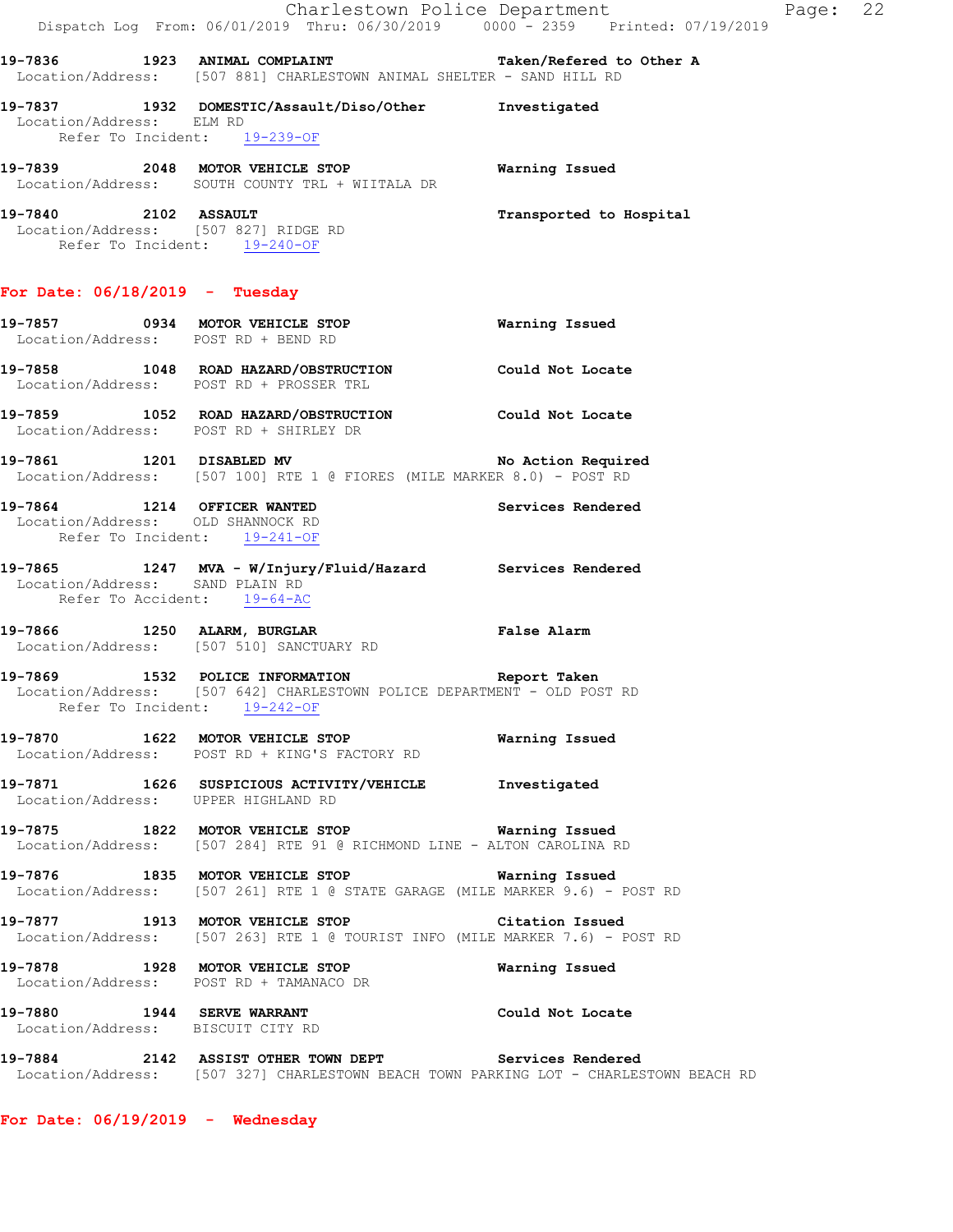**19-7888 0000 DISTURBANCE/Music/Noise Investigated**  Location/Address: FIRST ST **19-7893 0111 FOLLOW-UP INVESTIGATION Services Rendered**  Location/Address: FIRST ST **19-7907 0904 MOTOR VEHICLE STOP Warning Issued**  Location: [507 303] RTE 1 @ SOUTH KINGSTOWN LINE 19-7908 1022 MVA - Minor **1999 11 Services Rendered** Location/Address: [507 260] RTE 1 @ GENERAL STANTON - POST RD<br>Refer To Accident: 19-65-AC Refer To Accident: **19-7909 1123 MVA - Minor Report Taken**  Location/Address: POST RD + WARREN RD Refer To Accident: 19-66-AC **19-7910 1204 OFFICER WANTED Services Rendered**  Location/Address: ENNIS LN Refer To Incident: 19-243-OF **19-7911 1255 SUSPICIOUS ACTIVITY/VEHICLE Services Rendered**  Location/Address: JOHNSON LN **19-7912 1454 MOTOR VEHICLE COMPLAINT Unfounded**  Location/Address: [507 258] RTE 1 @ SOUTH KINGSTOWN LINE (MM 11.4) - POST RD **19-7914 1546 MOTOR VEHICLE STOP Warning Issued**  Location/Address: [507 914] MILE MARKER 6.8 - WILDFLOWER RD **19-7915 1547 SUSPICIOUS ACTIVITY/VEHICLE Services Rendered**  Location/Address: [507 923] MILE MARKER 10.2 - FALCONE LN **19-7916 1553 MOTOR VEHICLE STOP Warning Issued**  Location/Address: POST RD + ROSS HILL RD **19-7918 1619 MOTOR VEHICLE COMPLAINT No Action Required**  Location/Address: POST RD + KING'S FACTORY RD **19-7919 1622 MOTOR VEHICLE STOP Warning Issued**  Vicinity of: [507 374] SAINT MARYS CHURCH - CAROLINA BACK RD **19-7920 1644 MOTOR VEHICLE STOP Warning Issued**  Location/Address: CAROLINA BACK RD + RAILROAD AVE **19-7922 1650 TAMPERING w/ M/V Report Taken**  Location/Address: SCAPA FLOW RD Refer To Incident: 19-244-OF **19-7925 1722 MOTOR VEHICLE STOP Warning Issued**  Location/Address: POST RD + KING'S FACTORY RD **19-7928 2008 OFFICER WANTED Investigated**  Location/Address: [507 914] MILE MARKER 6.8 - WILDFLOWER RD **19-7929 2022 MOTOR VEHICLE STOP Warning Issued**  Location/Address: [507 914] MILE MARKER 6.8 - WILDFLOWER RD **19-7930 2038 ASSIST OTHER TOWN DEPT Services Rendered**  Location/Address: [507 31] BLUE SHUTTERS BEACH - EAST BEACH RD **19-7932 2047 ASSIST OTHER TOWN DEPT Services Rendered**  Location/Address: [507 327] CHARLESTOWN BEACH TOWN PARKING LOT - CHARLESTOWN BEACH RD **19-7936 2121 MOTOR VEHICLE STOP Warning Issued**  Location/Address: [507 284] RTE 91 @ RICHMOND LINE - ALTON CAROLINA RD

Dispatch Log From: 06/01/2019 Thru: 06/30/2019 0000 - 2359 Printed: 07/19/2019

Charlestown Police Department Fage: 23

**19-7937 2122 ASSIST CITIZEN Investigated**  Location/Address: [507 264] RTE 1 @ WINDSWEPT INN - POST RD

**19-7939 2148 MOTOR VEHICLE STOP Warning Issued**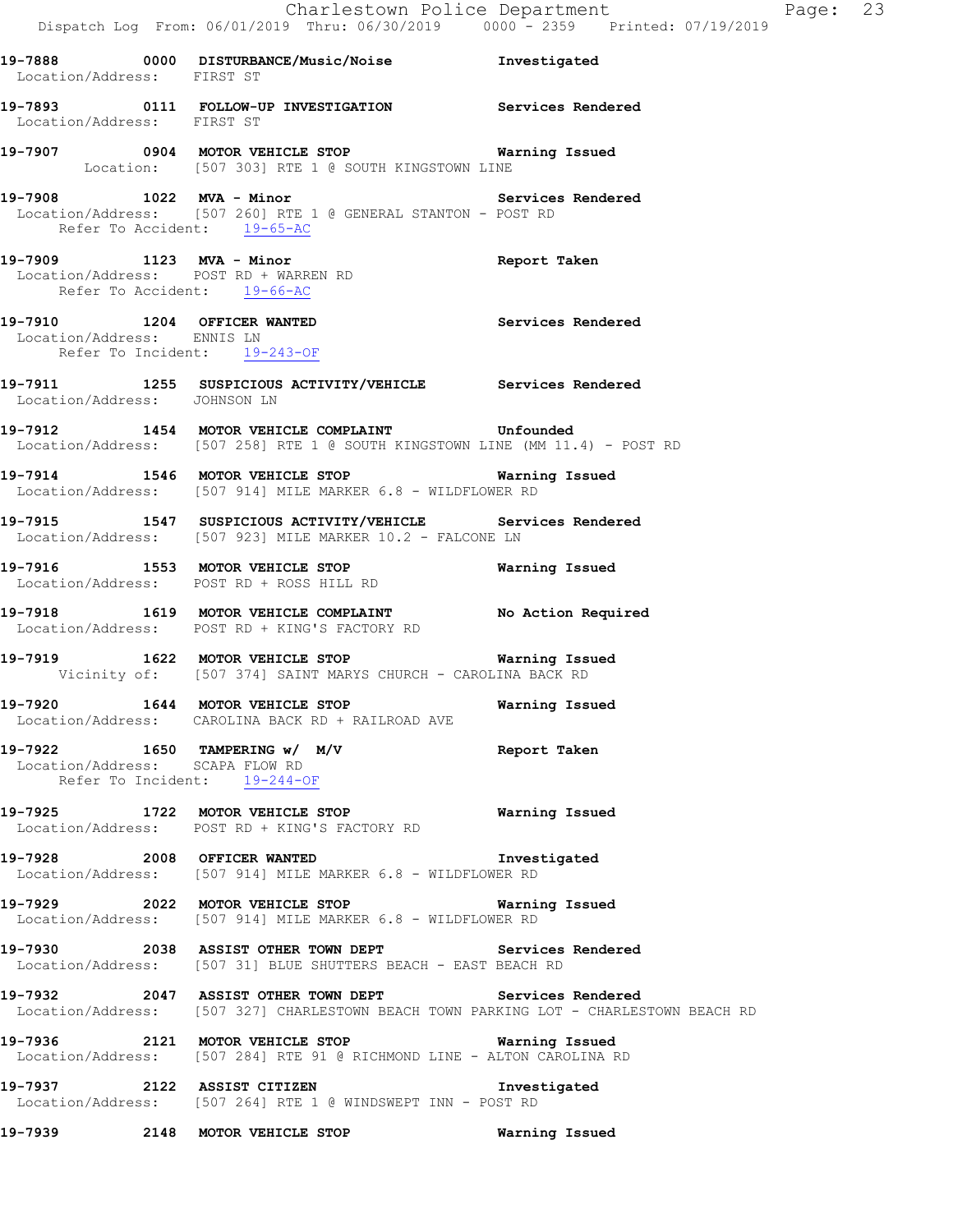Charlestown Police Department Page: 24 Dispatch Log From: 06/01/2019 Thru: 06/30/2019 0000 - 2359 Printed: 07/19/2019

Location/Address: [507 100] RTE 1 @ FIORES (MILE MARKER 8.0) - POST RD

| 19-7940 | 2201 MOTOR VEHICLE STOP<br>Location/Address: [507 915] MILE MARKER 7.0 - BEND RD | No Action Required |
|---------|----------------------------------------------------------------------------------|--------------------|
| 19–7941 | 2258 OFFICER WANTED<br>Location/Address: POST RD + FALCONE LN                    | Could Not Locate   |

**19-7942 2328 DISTURBANCE/Music/Noise Services Rendered**  Location/Address: [507 798] CARDINAL LN

### **For Date: 06/20/2019 - Thursday**

**19-7953 0118 MVA - Minor Arrest(s) Made**  Location/Address: NARROW LN Refer To Arrest: 19-140-AR Arrest: LAROSE, QUANAH R<br>Address: 78 OLD MILL RD 78 OLD MILL RD CHARLESTOWN, RI<br>43 Age: 43 Charges: DUI OF LIQUOR OR DRUGS-1ST OFFENSE .15/GREATER Refer To Accident: 19-67-AC

**19-7954 0216 OFFICER WANTED Investigated**  Location/Address: [507 72] CUMBERLAND FARMS - OLD POST RD

**19-7956 0403 POLICE TRANSPORT Services Rendered**  Location/Address: OLD MILL RD

**19-7958 0752 ANIMAL COMPLAINT Services Rendered**  Location/Address: EAST BAYVIEW RD

**19-7960 1021 MOTOR VEHICLE STOP Warning Issued**  Location/Address: [507 258] RTE 1 @ SOUTH KINGSTOWN LINE (MM 11.4) - POST RD

**19-7962 1138 SUSPICIOUS ACTIVITY/VEHICLE Services Rendered**  Location/Address: BOTKA DR

19-7964 1157 MVA - Minor **Night Services Rendered** Location/Address: [507 923] MILE MARKER 10.2 - FALCONE LN

**19-7965 1230 MOTOR VEHICLE STOP Warning Issued**  Location/Address: [507 923] MILE MARKER 10.2 - FALCONE LN

**19-7967 1321 ABANDONED MV Investigated**  Location/Address: MONTAUK RD

**19-7969 1413 ASSIST OTHER POLICE DEPT Investigated**  Location/Address: HONEY LOCUST DR

**19-7970 1415 MOTOR VEHICLE STOP Warning Issued**  Location/Address: [507 260] RTE 1 @ GENERAL STANTON - POST RD

**19-7971 1624 ALARM, BURGLAR False Alarm**  Location/Address: [507 761] FORT NINIGRET RD

**19-7972 1631 MVA - W/Injury/Fluid/Hazard Report Taken**  Vicinity of: SHUMANKANUC HILL RD + BUCKEYE BROOK RD Refer To Incident:  $\frac{19-245-OF}{19-246-OF}$ Refer To Incident: Refer To Accident: 19-68-AC

### **19-7973 1753 EMBEZZELMENT/FRAUD/FORGERY Report Taken**  Location/Address: BROWNING DR Refer To Incident: 19-247-OF

**19-7974 2045 POLICE INFORMATION Services Rendered**  Location/Address: [507 327] CHARLESTOWN BEACH TOWN PARKING LOT - CHARLESTOWN BEACH RD

**19-7975 2204 OFFICER WANTED Investigated**  Location/Address: [507 64] RATHSKELLER RESTAURANT - OLD COACH RD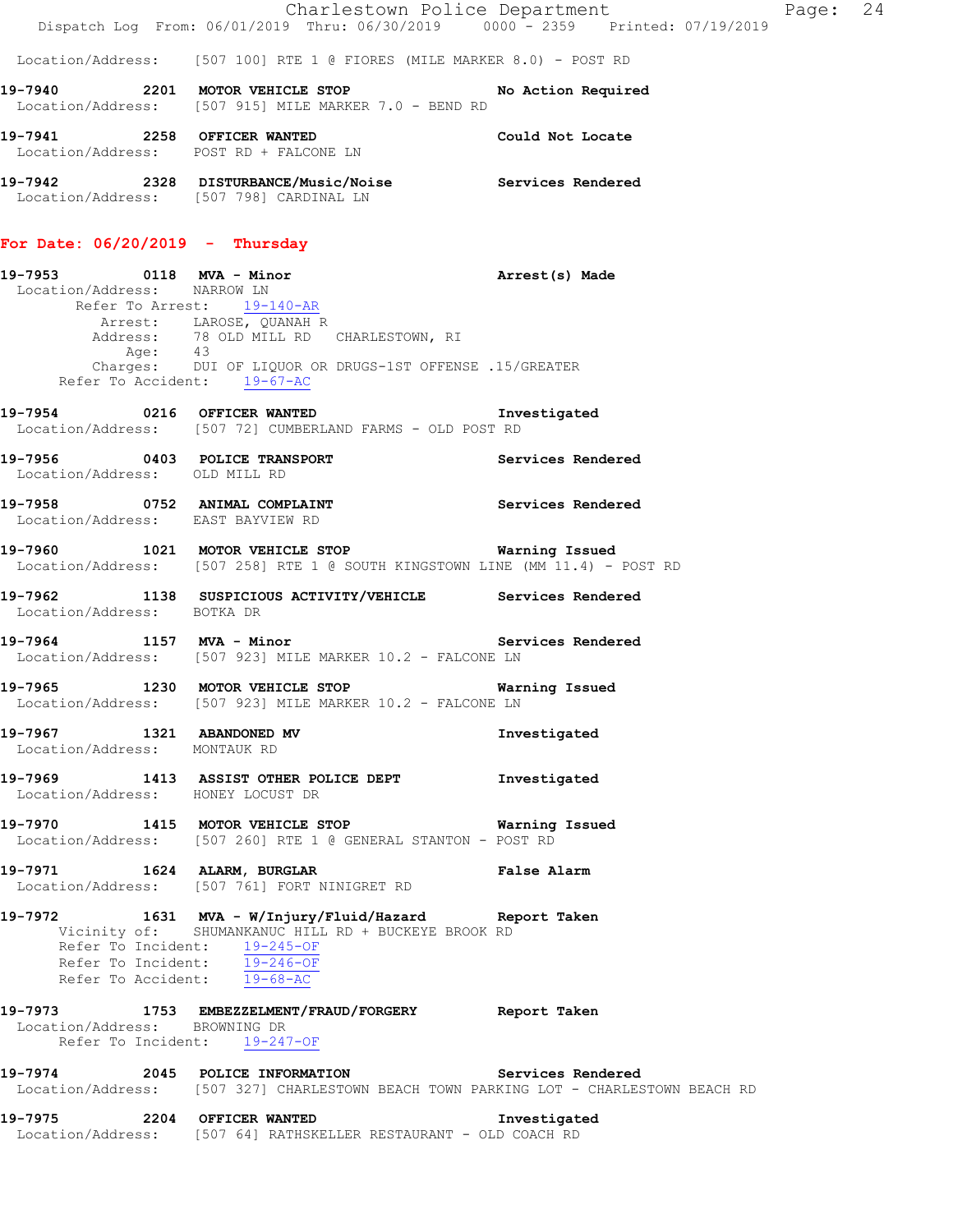**19-7976 2356 OFFICER WANTED Services Rendered**  Location/Address: [507 416] MOHEGAN RD

# **For Date: 06/21/2019 - Friday**

|                                   | 19-7978 6020 ASSIST OTHER TOWN DEPT Services Rendered<br>Location/Address: [507 31] BLUE SHUTTERS BEACH - EAST BEACH RD                          |                   |
|-----------------------------------|--------------------------------------------------------------------------------------------------------------------------------------------------|-------------------|
|                                   | 19-7993 0238 MOTOR VEHICLE STOP<br>Location/Address: OLD MILL RD + CAROLINA BACK RD<br>Refer To Summons: 19-141-AR                               | Arrest(s) Made    |
|                                   | Summons: VALDIVIA SAINZ, MARCELO<br>Address: 193 SCAPA FLOW RD CHARLESTOWN, RI<br>Age: 19<br>Charges: Driving with Expired License - 1st Offense |                   |
|                                   |                                                                                                                                                  |                   |
|                                   | 19-7995 1102 911 CALLS/False/Hang-Ups/Open False Alarm<br>Location/Address: [507 940] 45 MOHEGAN ROAD - MOHEGAN RD                               |                   |
|                                   | 19-7996 1146 MOTOR VEHICLE STOP<br>Location/Address: POST RD + NARROW LN                                                                         | Warning Issued    |
| Location/Address: POST RD         | 19-7997 1616 POLICE INFORMATION<br>Report Taken                                                                                                  |                   |
| Location/Address: LAND HARBOR DR  | 19-7998 1632 ANIMAL COMPLAINT<br>Refer To Incident: 19-249-OF                                                                                    | Report Taken      |
| Location/Address: AUBURN DR       | 19-7999 1639 WELL BEING CHECK<br>Refer To Incident: 19-250-OF                                                                                    | Report Taken      |
|                                   | 19-8000 1711 ASSIST CITIZEN Services Rendered<br>Vicinity of: SOUTH COUNTY TRL                                                                   |                   |
|                                   | 19-8001 1725 ALARM, BURGLAR BURGLAR Building Checked/Secured<br>Location/Address: [507 354] PAT'S POWER EQUIPMENT - OLD POST RD                  |                   |
|                                   | 19-8002 1726 FOLLOW-UP INVESTIGATION Investigated<br>Location/Address: SHUMANKANUC HILL RD + BUCKEYE BROOK RD                                    |                   |
|                                   | 19-8003 1854 ANIMAL COMPLAINT<br>Location/Address: INDIAN CEDAR DR<br>Refer To Incident: 19-251-OF                                               | Investigated      |
|                                   | 19-8004 2200 MISSING PERSON Taken to Family/Guardian<br>Location/Address: [507 415] FRANCIS C CARTER MEMORIAL PRESERVE - CAROLINA BACK RD        |                   |
| For Date: $06/22/2019$ - Saturday |                                                                                                                                                  |                   |
|                                   | 19-8007 0017 POLICE TRANSPORT<br>Location/Address: POST RD + CASTLE ROCK DR                                                                      | Services Rendered |
|                                   | 19-8008 0032 ASSIST OTHER TOWN DEPT Services Rendered<br>Location/Address: [507 49] CHARLESTOWN TOWN BEACH PARKING LOT - CHARLESTOWN BEACH RD    |                   |
|                                   | 19-8009 0048 OFFICER WANTED<br>Location/Address: [507 80] FANTASTIC UMBRELLA FACTORY - OLD POST RD                                               | Unfounded         |
|                                   | 19-8012 0059 MOTOR VEHICLE STOP<br>Location/Address: POST RD + CROSS MILLS RD                                                                    | Warning Issued    |
|                                   | 19-8013 0111 ASSIST OTHER TOWN DEPT Services Rendered<br>Location/Address: [507 31] BLUE SHUTTERS BEACH - EAST BEACH RD                          |                   |
|                                   | 19-8014 0119 OFFICER WANTED<br>Location/Address: [507 64] RATHSKELLER RESTAURANT - OLD COACH RD                                                  | Arrest(s) Made    |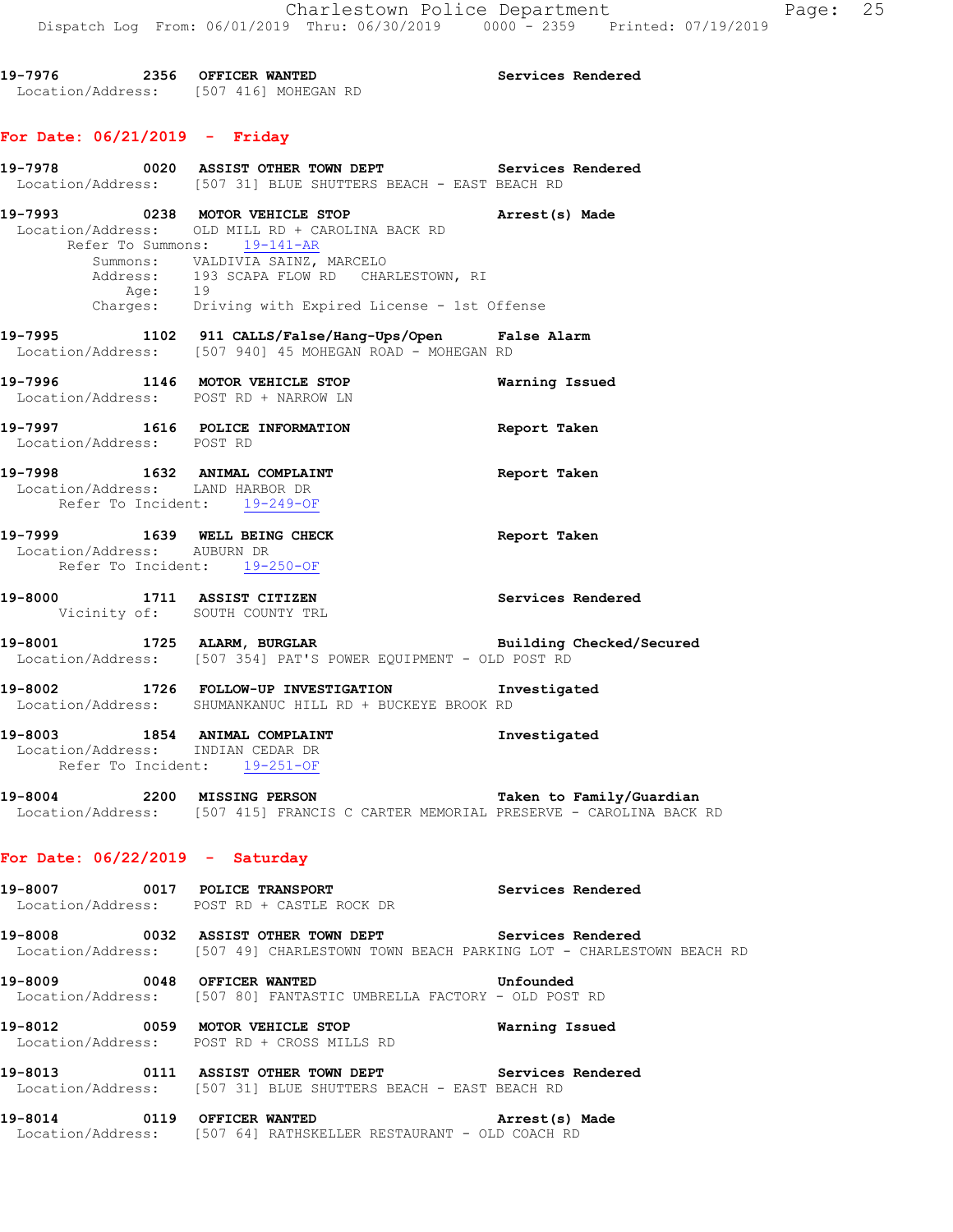Charlestown Police Department Fage: 26 Dispatch Log From: 06/01/2019 Thru: 06/30/2019 0000 - 2359 Printed: 07/19/2019 Refer To Arrest: 19-142-AR Arrest: ROWLETT, WARREN A III Address: 29 PETTAQUAMSCUTT NARRAGANSETT, RI<br>Age: 34 Age: 34 Charges: DISORDERLY CONDUCT **19-8018 0814 ALARM, BURGLAR Investigated**  Location/Address: [507 208] HITCHING POST - POST RD **19-8021 0902 OFFICER WANTED Services Rendered**  Location/Address: OLD POST RD **19-8022 1123 ALARM, FIRE Investigated**  Location/Address: [507 940] 45 MOHEGAN ROAD - MOHEGAN RD **19-8023 1157 BOATING - VESSEL VIOLATION Investigated**  Location/Address: [507 320] QUONOCHONTAUG BREACHWAY - WEST BEACH RD **19-8024 1158 Boating - Assistance Services Rendered**  Location: [507 340] NINIGRET POND - WEST **19-8026 1251 DISABLED MV Services Rendered**  Location/Address: [507 270] RTE 1 @ BURLINGAME (MILE MARKER 6.0) - POST RD **19-8027 1335 MOTOR VEHICLE STOP Warning Issued**  Location/Address: POST RD + PROSSER TRL **19-8028 1341 MOTOR VEHICLE STOP Warning Issued**  Location/Address: [507 269] RTE 1 @ DRIVING RANGE - POST RD **19-8029 1349 MOTOR VEHICLE STOP Citation Issued**  Location/Address: [507 88] EAST WEST MARKET - POST RD **19-8032 1736 MOTOR VEHICLE STOP Warning Issued**  Location/Address: [507 276] RTE 2 @ RICHMOND LINE - SOUTH COUNTY TRL **19-8033 1742 MOTOR VEHICLE STOP Warning Issued**  Location/Address: [507 276] RTE 2 @ RICHMOND LINE - SOUTH COUNTY TRL **19-8035 1852 ROAD HAZARD/OBSTRUCTION Investigated**  Location/Address: OLD MILL RD **19-8037 2028 LARCENY Report Taken**  Location/Address: BURNHAM ST Refer To Incident: 19-252-OF **19-8038 2105 FIREWORKS/Possession/Use/Other Investigated**  Vicinity of: COVE POINT EAST RD **19-8039 2119 SUSPICIOUS ACTIVITY/VEHICLE Investigated**  Location/Address: [507 261] RTE 1 @ STATE GARAGE (MILE MARKER 9.6) - POST RD **19-8040 2126 ASSIST OTHER TOWN DEPT Services Rendered**  Location/Address: [507 31] BLUE SHUTTERS BEACH - EAST BEACH RD **19-8045 2338 ASSIST OTHER POLICE DEPT Services Rendered**  Location/Address: [507 21] BURLINGAME STATE PARK - CAMPING AREA - BURLINGAME STATE PARK RD **For Date: 06/23/2019 - Sunday 19-8046 0009 DISTURBANCE/Music/Noise Could Not Locate**  Location/Address: SOUTH COUNTY TRL **19-8047 0012 MVA - Minor Report Taken**  Location/Address: POST RD + HOXSIE AVE

**19-8048 0020 MOTOR VEHICLE STOP Warning Issued**  Location/Address: [507 278] RTE 2 @ RIPPY'S MARKET - SOUTH COUNTY TRL

Refer To Accident: 19-69-AC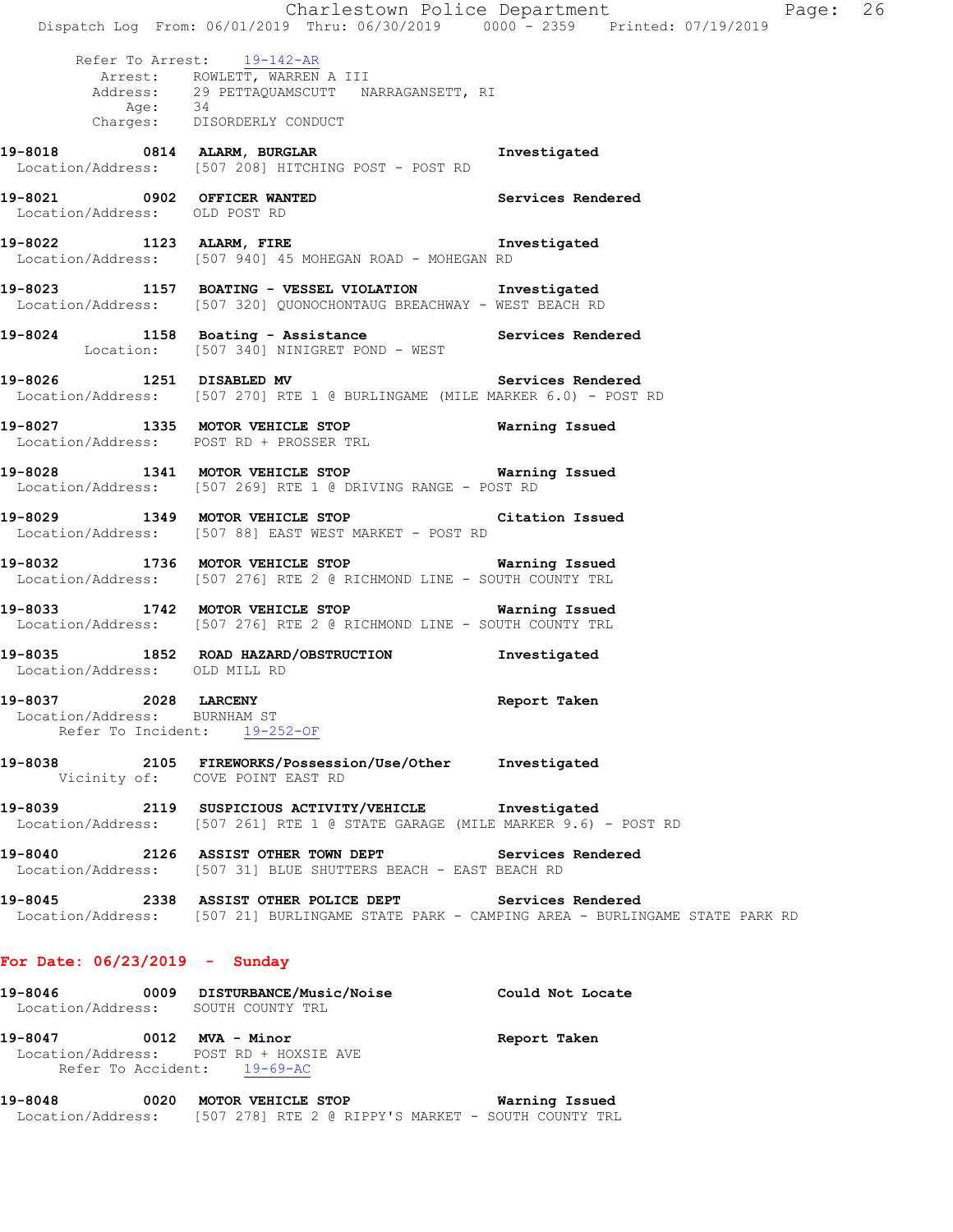|                                | Charlestown Police Department                                                                                                                            |                 |
|--------------------------------|----------------------------------------------------------------------------------------------------------------------------------------------------------|-----------------|
|                                | Dispatch Log From: 06/01/2019 Thru: 06/30/2019 0000 - 2359 Printed: 07/19/2019                                                                           |                 |
|                                | 19-8050 0104 MOTOR VEHICLE STOP Citation Issued<br>Location/Address: [507 303] RTE 1 @ SOUTH SHORE MENTAL HEALTH (MM 9.0) - POST RD                      |                 |
|                                | 19-8051 0128 SUSPICIOUS ACTIVITY/VEHICLE Could Not Locate<br>Vicinity of: BISCUIT CITY RD                                                                |                 |
|                                | 19-8056 0334 ASSIST ELDERLY Services Rendered Location/Address: [507 405] SOUTH COUNTY TRL                                                               |                 |
|                                | 19-8057 0734 OFFICER WANTED<br>Location/Address: NORTH NIANTIC DR<br>Location/Address: NORTH NIANTIC DR                                                  |                 |
|                                | 19-8059 0809 DISABLED MV<br>Location/Address: [507 261] RTE 1 @ STATE GARAGE (MILE MARKER 9.6) - POST RD<br>Refer To Incident: 19-253-OF                 | Report Taken    |
| Location/Address: MILL POND DR | 19-8060 0830 ANIMAL COMPLAINT Services Rendered                                                                                                          |                 |
|                                | 19-8061 0924 ASSIST OTHER TOWN DEPT Services Rendered<br>Location/Address: [507 31] BLUE SHUTTERS BEACH - EAST BEACH RD                                  |                 |
| Location/Address: POWAGET AVE  | 19-8062 0943 MISSING PERSON Services Rendered                                                                                                            |                 |
|                                | 19-8064 1026 PARKING VIOLATIONS<br>Location/Address: [507 320] QUONOCHONTAUG BREACHWAY - WEST BEACH RD                                                   | Citation Issued |
|                                | 19-8065 1159 ANIMAL COMPLAINT 19-8065 Investigated<br>Location/Address: LAUREL RD                                                                        |                 |
|                                | 19-8066 1207 OFFICER WANTED 19-8066<br>Location/Address: [507 415] FRANCIS C CARTER MEMORIAL PRESERVE - CAROLINA BACK RD<br>Refer To Incident: 19-254-OF |                 |
|                                | 19-8068 1612 ALARM, BURGLAR False Alarm<br>Location/Address: CAROLINA BACK RD<br>Location/Address: CAROLINA BACK RD                                      |                 |
| Location/Address: HILLTOP DR   | 19-8069 1716 SUSPICIOUS ACTIVITY/VEHICLE No Action Required                                                                                              |                 |
| Location/Address: EDGEWARE ST  | 19-8070 2024 DOMESTIC/Assault/Diso/Other Investigated                                                                                                    |                 |

Page: 27

### **For Date: 06/24/2019 - Monday**

| 19-8074           |  |  | 0035 ASSIST OTHER TOWN DEPT                  |  |  | No Action Required |
|-------------------|--|--|----------------------------------------------|--|--|--------------------|
| Location/Address: |  |  | [507 31] BLUE SHUTTERS BEACH - EAST BEACH RD |  |  |                    |

**19-8075 0035 ASSIST OTHER TOWN DEPT Services Rendered**  Location/Address: [507 327] CHARLESTOWN BEACH TOWN PARKING LOT - CHARLESTOWN BEACH RD

**19-8089 0250 POLICE INFORMATION Services Rendered**  Location/Address: [507 642] CHARLESTOWN POLICE DEPARTMENT - OLD POST RD

**19-8090 1127 SUSPICIOUS ACTIVITY/VEHICLE Services Rendered**  Location/Address: [507 895] CUMBERLAND FARMS - OLD POST RD

**19-8092 1214 POLICE INFORMATION Services Rendered**  Location/Address: MATUNUCK SCHOOLHOUSE RD Refer To Incident: 19-255-OF

**19-8098 1339 POLICE INFORMATION Report Taken**  Location/Address: [507 642] CHARLESTOWN POLICE DEPARTMENT - OLD POST RD Refer To Incident: 19-257-OF

**19-8099 1345 POLICE INFORMATION No Action Required**  Location/Address: [507 642] CHARLESTOWN POLICE DEPARTMENT - OLD POST RD Refer To Incident: 19-256-OF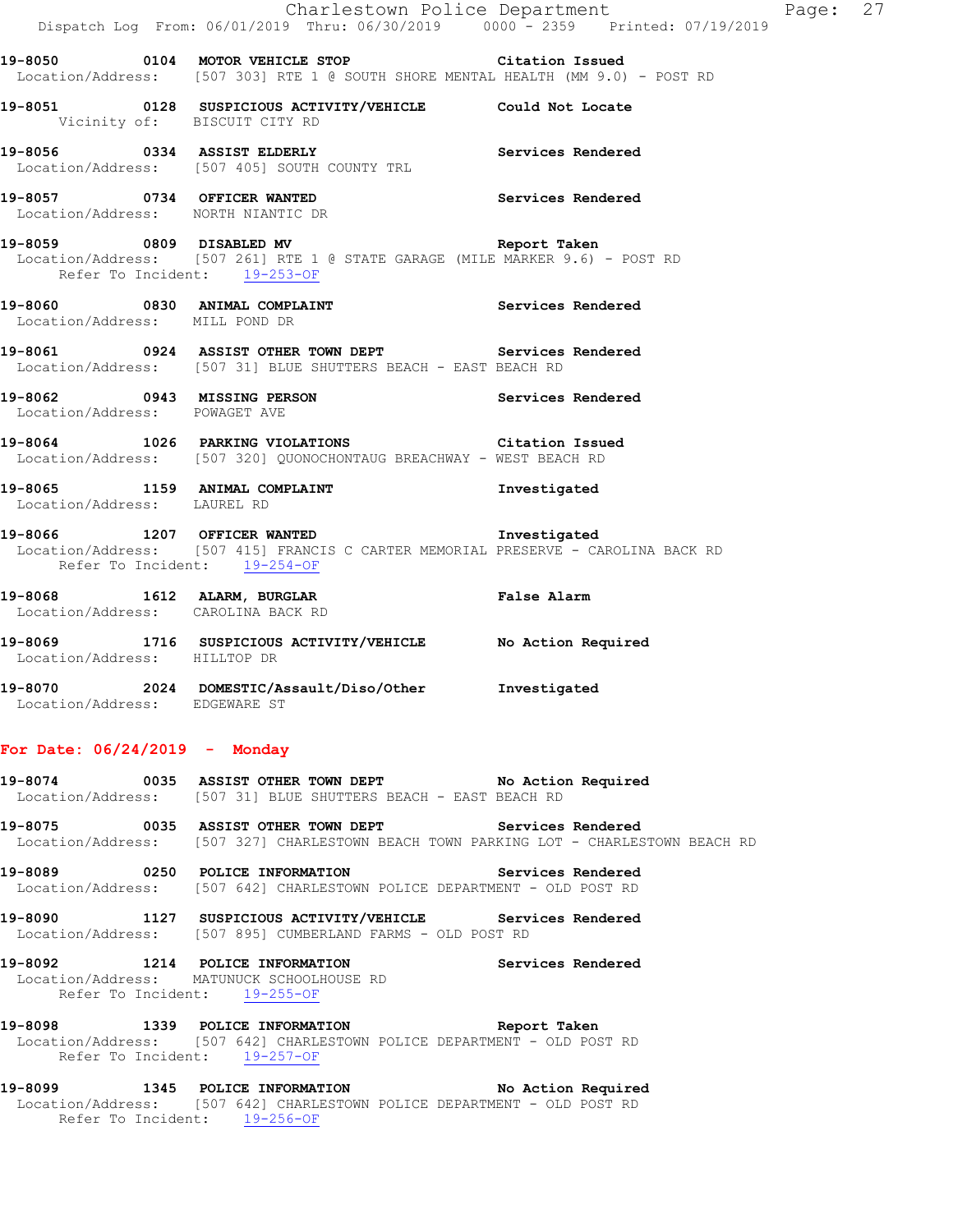|                                  |                                                                                                                                                                                                                                                            | Charlestown Police Department<br>Dispatch Log From: 06/01/2019 Thru: 06/30/2019 0000 - 2359 Printed: 07/19/2019 | Page: 28 |
|----------------------------------|------------------------------------------------------------------------------------------------------------------------------------------------------------------------------------------------------------------------------------------------------------|-----------------------------------------------------------------------------------------------------------------|----------|
|                                  | 19-8101 1627 MOTOR VEHICLE STOP<br>Location/Address: POST RD + SCHOOLHOUSE POND RD                                                                                                                                                                         | Warning Issued                                                                                                  |          |
| 19-8102 1650 DISABLED MV         | Location/Address: POST RD + KING'S FACTORY RD                                                                                                                                                                                                              | Investigated                                                                                                    |          |
|                                  | 19-8103 1735 ANIMAL COMPLAINT<br>Location/Address: [507 20] NINIGRET PARK - PARK LN                                                                                                                                                                        | Investigated                                                                                                    |          |
| Location/Address: POST RD        |                                                                                                                                                                                                                                                            |                                                                                                                 |          |
|                                  | 19-8107 1854 ASSAULT<br>Location/Address: BURDICKVILLE RD<br>Refer To Incident: 19-258-OF                                                                                                                                                                  | Report Taken                                                                                                    |          |
|                                  | 19-8108 2136 OFFICER WANTED<br>Location/Address: [507 419] WEST BEACH RD                                                                                                                                                                                   | Investigated                                                                                                    |          |
| For Date: $06/25/2019$ - Tuesday |                                                                                                                                                                                                                                                            |                                                                                                                 |          |
|                                  | 19-8113 0039 MOTOR VEHICLE STOP<br>Location/Address: POST RD + SCHOOLHOUSE POND RD                                                                                                                                                                         | Warning Issued                                                                                                  |          |
|                                  | Location/Address: [507 247] HUNGRY HAVEN RESTAURANT - SOUTH COUNTY TRL                                                                                                                                                                                     |                                                                                                                 |          |
|                                  | 19-8123 		 0202 ASSIST OTHER AGENCY 		 Services Rendered<br>Location/Address: [507 327] CHARLESTOWN BEACH TOWN PARKING LOT - CHARLESTOWN BEACH RD                                                                                                          |                                                                                                                 |          |
|                                  | 19-8128 		 0747 MOTOR VEHICLE STOP 		 Warning Issued<br>Location/Address: [507 261] RTE 1 @ STATE GARAGE (MILE MARKER 9.6) - POST RD                                                                                                                       |                                                                                                                 |          |
|                                  | 19-8129 0809 MOTOR VEHICLE STOP<br>Location/Address: POST RD + SOUTH COUNTY TRL<br>Refer To Summons: 19-143-AR<br>Summons: SAMPLE, I AM A<br>Address: 4901 OLD POST RD CHARLESTOWN, RI<br>Age: 52<br>Charges: BENCH WARRANT ISSUED FROM 4TH DISTRICT COURT | Arrest(s) Made                                                                                                  |          |
| Location/Address: SOUTH LEWIS ST | 19-8130 0844 MVA - Minor<br>Refer To Accident: 19-70-AC                                                                                                                                                                                                    | Report Taken                                                                                                    |          |
|                                  | 19-8133 1107 DISTURBANCE/Music/Noise 1nvestigated<br>Location/Address: [507 228] PHIL & ANN'S SUNSET MOTEL - OLD POST RD                                                                                                                                   |                                                                                                                 |          |
| Vicinity of: MONTAUK RD          | 19-8134 1131 SUSPICIOUS ACTIVITY/VEHICLE No Action Required                                                                                                                                                                                                |                                                                                                                 |          |
| Location/Address: LAURI DR       | 19-8135 1332 WELL BEING CHECK<br>Refer To Incident: 19-259-OF                                                                                                                                                                                              | Services Rendered                                                                                               |          |
| Location/Address: LAURI DR       | 19-8136 1347 PSYCHOLOGICAL EMERGENCY                                                                                                                                                                                                                       | Transported to Hospital                                                                                         |          |
|                                  | 19-8137   1352   ROAD HAZARD/OBSTRUCTION   Services Rendered Location/Address: EAST BEACH RD + POST RD                                                                                                                                                     |                                                                                                                 |          |
|                                  | 19-8138 1417 ANNOYING PHONE CALLS 5 Services Rendered<br>Location/Address: [507 372] SOUTH SHORE MENTAL HEALTH - OLD POST RD<br>Refer To Incident: 19-260-OF                                                                                               |                                                                                                                 |          |
|                                  | 19-8140 1458 ALARM, BURGLAR<br>Location/Address: MAPLE LAKE FARM RD                                                                                                                                                                                        | False Alarm                                                                                                     |          |
|                                  | 19-8142 1627 OFFICER WANTED<br>Location/Address: WEST CASTLE WAY                                                                                                                                                                                           | Services Rendered                                                                                               |          |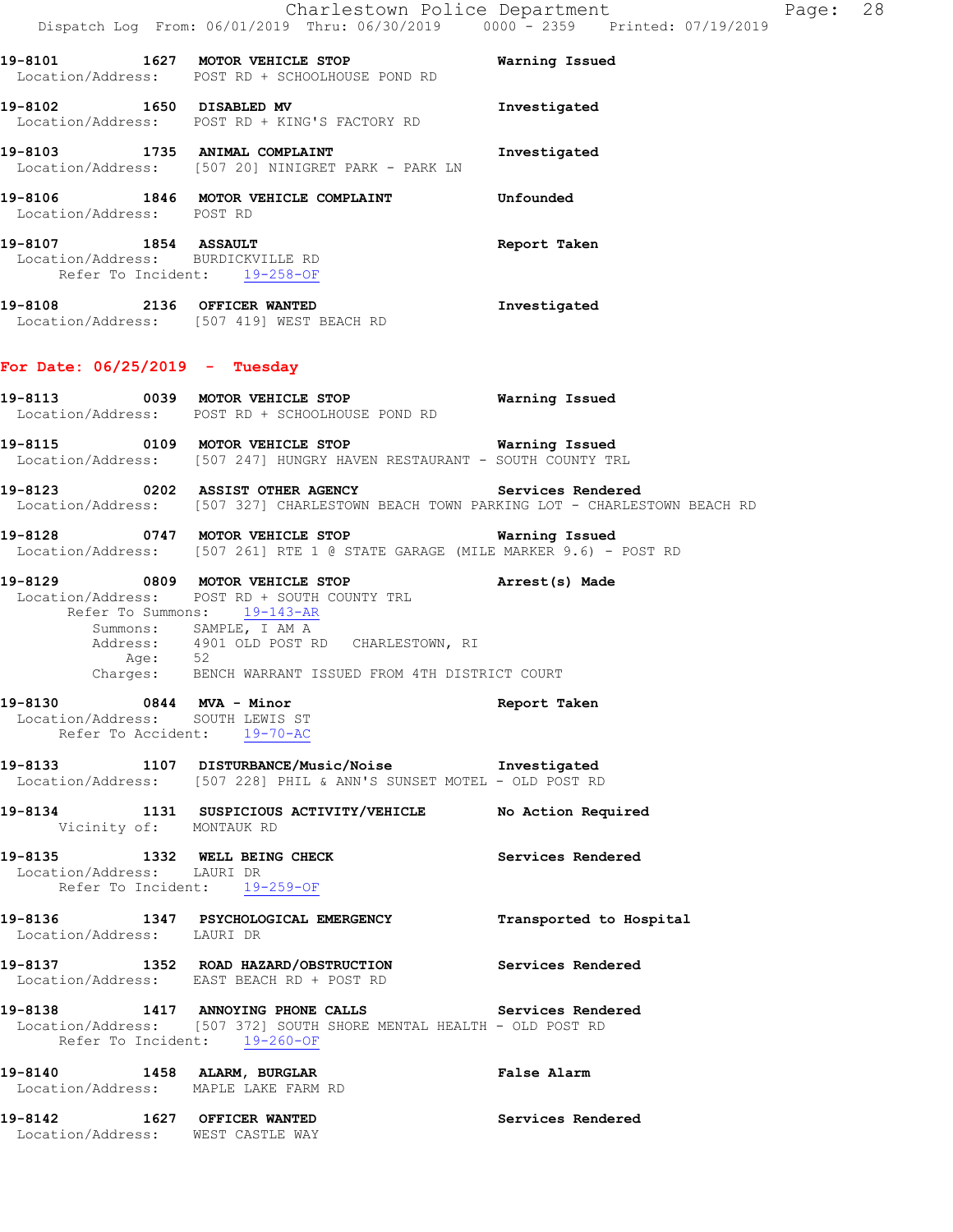**19-8143 1725 FOLLOW-UP INVESTIGATION Investigated**  Location/Address: [507 434] DEEPWOODS DR **19-8145 1936 OFFICER WANTED Investigated**  Location/Address: ARBUTUS TRL Refer To Incident: 19-262-OF **19-8146 1939 FOLLOW-UP INVESTIGATION Investigated**  Location/Address: [507 642] CHARLESTOWN POLICE DEPARTMENT - OLD POST RD **19-8147 1947 EMBEZZELMENT/FRAUD/FORGERY Investigated**  Location/Address: [507 642] CHARLESTOWN POLICE DEPARTMENT - OLD POST RD Refer To Incident: 19-261-OF **For Date: 06/26/2019 - Wednesday 19-8152 0133 ASSIST OTHER TOWN DEPT Services Rendered**  Location/Address: [507 49] CHARLESTOWN TOWN BEACH - CHARLESTOWN BEACH RD **19-8161 0602 ROAD HAZARD/OBSTRUCTION Services Rendered**  Location/Address: [507 929] CHURCHWOODS HOUSING COMPLEX - OLD POST RD **19-8163 0651 WELL BEING CHECK No Action Required**  Location/Address: [507 28] SIMPLE PEASURES - SOUTH COUNTY TRL **19-8164 0812 ROAD HAZARD/OBSTRUCTION Taken/Refered to Other A**  Location/Address: POST RD + MEADOW LN **19-8165 0921 DISABLED MV No Action Required**  Location/Address: NEW BISCUIT CITY RD **19-8166 0929 TRAFFIC CONTROL No Action Required**  Location/Address: EAST BEACH RD + PARADISE LN **19-8168 1008 VANDALISM Report Taken**  Location/Address: CHARLESTOWN BEACH RD Refer To Incident: 19-263-OF **19-8169 1017 ALARM, BURGLAR Investigated**  Location/Address: [507 576] OLD COACH RD **19-8170 1044 POLICE INFORMATION Investigated**  Location/Address: ARBUTUS TRL **19-8172 1248 PARKING VIOLATIONS Investigated**  Location/Address: CHARLESTOWN BEACH RD **19-8173 1318 FOLLOW-UP INVESTIGATION Services Rendered**  Location/Address: ARBUTUS TRL **19-8174 1325 WELL BEING CHECK Investigated**  Location/Address: GOOSEBERRY HILL **19-8177 1514 EMBEZZELMENT/FRAUD/FORGERY Report Taken**  Location/Address: GOOSEBERRY HILL Refer To Incident: 19-264-OF **19-8178 1611 MOTOR VEHICLE COMPLAINT Investigated**  Location/Address: ROSS HILL RD **19-8179 1706 TRAFFIC CONTROL Citation Issued**  Location/Address: ROSS HILL RD **19-8180 1731 FOLLOW-UP INVESTIGATION Investigated**  Location/Address: SHUMANKANUC HILL RD + BUCKEYE BROOK RD **19-8181 1829 FOLLOW-UP INVESTIGATION Services Rendered**  Location/Address: ROSS HILL RD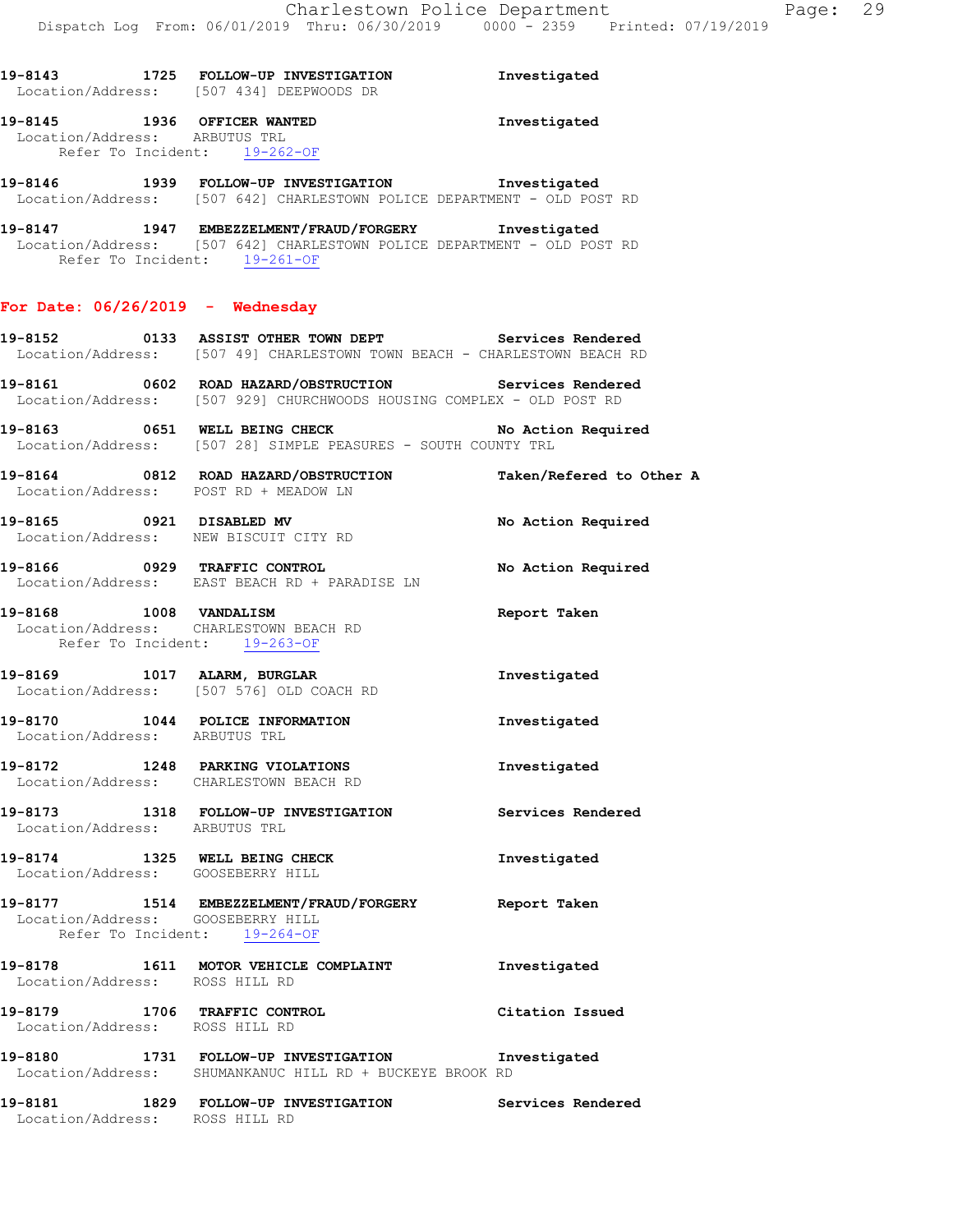|                                                                | Dispatch Log From: 06/01/2019 Thru: 06/30/2019 0000 <sup>-</sup> 2359 Printed: 07/19/2019                                                      | Charlestown Police Department The Page: 30 |  |
|----------------------------------------------------------------|------------------------------------------------------------------------------------------------------------------------------------------------|--------------------------------------------|--|
|                                                                | 19-8183 1913 MOTOR VEHICLE STOP <b>WATILLE READER</b><br>Location/Address: KING'S FACTORY RD + NARRAGANSETT TRL                                |                                            |  |
|                                                                | 19-8184 1954 DISABLED MV 3ervices Rendered<br>Location/Address: [507 100] RTE 1 @ FIORES (MILE MARKER 8.0) - POST RD                           |                                            |  |
|                                                                | 19-8186 2159 ASSIST OTHER TOWN DEPT Services Rendered<br>Location/Address: [507 327] CHARLESTOWN BEACH TOWN PARKING LOT - CHARLESTOWN BEACH RD |                                            |  |
|                                                                | 19-8187 2203 ASSIST OTHER TOWN DEPT Services Rendered<br>Location/Address: [507 31] BLUE SHUTTERS BEACH - EAST BEACH RD                        |                                            |  |
| Location/Address: MOHAWK TRL                                   | 19-8188 2358 ANIMAL COMPLAINT CONSTRUCTED Could Not Locate                                                                                     |                                            |  |
| For Date: $06/27/2019$ - Thursday                              |                                                                                                                                                |                                            |  |
|                                                                | 19-8209 0612 MOTOR VEHICLE STOP<br>Location/Address: POST RD + CROSS MILLS RD                                                                  | <b>Warning Issued</b>                      |  |
|                                                                | 19-8210 0628 MOTOR VEHICLE STOP <b>Warning Issued</b><br>Location/Address: SOUTH KINGSTOWN LINE - POST RD                                      |                                            |  |
|                                                                | 19-8211 0952 ALARM, FIRE 2001 2002 False Alarm<br>Location/Address: [507 29] ARROWHEAD DENTAL - SOUTH COUNTY TRL                               |                                            |  |
|                                                                | 19-8213 1122 TRAFFIC CONTROL<br>Location/Address: WEST BEACH RD + SUNSET DR                                                                    | No Action Required                         |  |
|                                                                | 19-8215 1215 DISABLED MV<br>Location/Address: POST RD + SOUTH COUNTY TRL                                                                       | Services Rendered                          |  |
|                                                                | 19-8216 1338 MOTOR VEHICLE STOP <b>Warning Issued</b><br>Location/Address: [507 261] RTE 1 @ STATE GARAGE (MILE MARKER 9.6) - POST RD          |                                            |  |
| Location/Address: BOTKA DR                                     | 19-8217 1430 SUSPICIOUS ACTIVITY/VEHICLE Services Rendered                                                                                     |                                            |  |
| 19-8218 1432 ESCORT<br>Location/Address: ELM RD                |                                                                                                                                                | Services Rendered                          |  |
|                                                                | 19-8220 1547 MOTOR VEHICLE STOP 6 Warning Issued<br>Location/Address: [507 266] RTE 1 @ WILLOWS - POST RD                                      |                                            |  |
|                                                                | 19-8221 1603 MOTOR VEHICLE STOP Warning Issued<br>Location/Address: [507 261] RTE 1 @ STATE GARAGE (MILE MARKER 9.6) - POST RD                 |                                            |  |
|                                                                | 19-8222 1621 MOTOR VEHICLE STOP<br>Location/Address: [507 693] OLD POST RD                                                                     | Warning Issued                             |  |
|                                                                | 19-8223 1645 MOTOR VEHICLE STOP Citation Issued<br>Location/Address: RICHMOND LINE - KING'S FACTORY RD                                         |                                            |  |
|                                                                | 19-8224 1700 MOTOR VEHICLE STOP<br>Location/Address: RICHMOND LINE - KING'S FACTORY RD                                                         | Warning Issued                             |  |
| Location/Address: KING'S FACTORY RD                            | 19-8225 1717 MOTOR VEHICLE STOP                                                                                                                | Warning Issued                             |  |
|                                                                | 19-8226 1725 MOTOR VEHICLE STOP 6 Warning Issued<br>Location/Address: KING'S FACTORY RD + INDIAN CEDAR DR                                      |                                            |  |
| Location/Address: KING'S FACTORY RD                            | 19-8227 1736 MOTOR VEHICLE STOP                                                                                                                | Warning Issued                             |  |
| 19-8228 1739 COMPLAINT<br>Location/Address: GENERAL STANTON LN |                                                                                                                                                | Investigated                               |  |
| Location/Address: ENNIS LN                                     | 19-8229 1809 DIS CONDUCT / FIGHT                                                                                                               | Report Taken                               |  |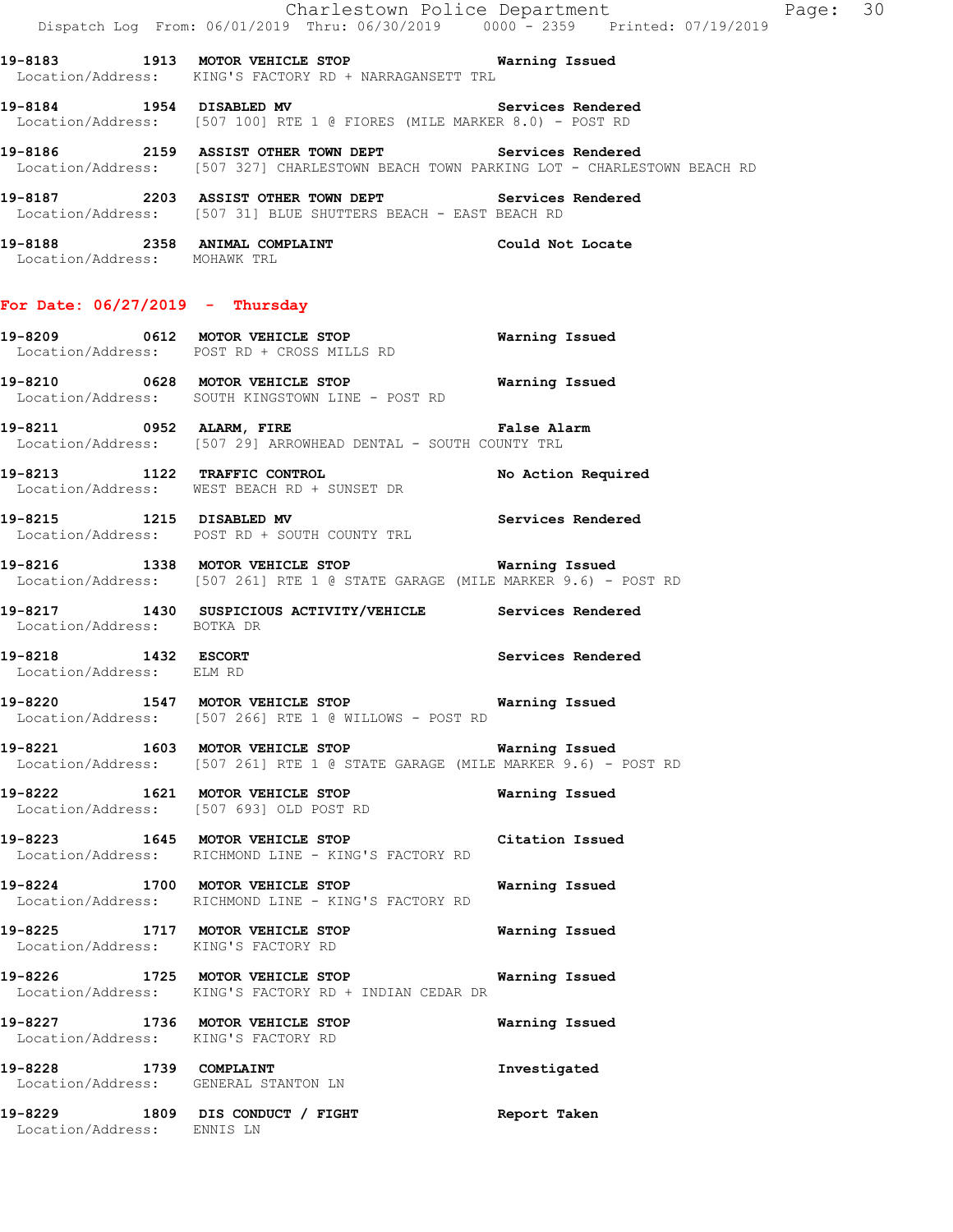| 19-8230           | 1856 ALARM, BURGLAR | <b>False Alarm</b> |
|-------------------|---------------------|--------------------|
| Location/Address: | OLD POST RD         |                    |
|                   |                     |                    |

 Location/Address: ROSS HILL RD **19-8232 1926 MOTOR VEHICLE COMPLAINT Could Not Locate**  Vicinity of: [507 260] RTE 1 @ GENERAL STANTON - POST RD

**19-8231 1921 MOTOR VEHICLE STOP Warning Issued** 

**19-8233 1928 TRAFFIC CONTROL Warning Issued**  Location/Address: ROSS HILL RD

**19-8234 2135 ASSIST OTHER TOWN DEPT Services Rendered**  Location/Address: [507 31] BLUE SHUTTERS BEACH - EAST BEACH RD

**19-8236 2144 ALARM, BURGLAR False Alarm**  Location/Address: [507 735] EAST BEACH RD

**19-8237 2155 SUSPICIOUS ACTIVITY/VEHICLE Investigated**  Location/Address: [507 215] SAINT ANDREW LUTHERAN CHURCH - EAST BEACH RD

**19-8240 2225 ASSIST OTHER TOWN DEPT Services Rendered**  Location/Address: [507 327] CHARLESTOWN BEACH TOWN PARKING LOT - CHARLESTOWN BEACH RD

**19-8241 2227 SUSPICIOUS ACTIVITY/VEHICLE Investigated**  Location/Address: [507 88] EAST WEST MARKET - POST RD

**19-8242 2250 DISTURBANCE/Music/Noise Investigated**  Location/Address: KICKAPOO RUN Refer To Incident: 19-266-OF

### **For Date: 06/28/2019 - Friday**

**19-8249 0114 MOTOR VEHICLE STOP Warning Issued**  Location/Address: SOUTH COUNTY TRL + MAPLE LAKE FARM RD

**19-8260 0313 POLICE INFORMATION Services Rendered**  Location/Address: [507 642] CHARLESTOWN POLICE DEPARTMENT - OLD POST RD

**19-8261 0331 MOTOR VEHICLE STOP Warning Issued**  Location/Address: CAROLINA BACK RD + ALTON CAROLINA RD

**19-8263 0511 MOTOR VEHICLE STOP Warning Issued**  Location/Address: POST RD + PROSSER TRL

**19-8265 0756 MOTOR VEHICLE STOP Warning Issued**  Location/Address: [507 261] RTE 1 @ STATE GARAGE (MILE MARKER 9.6) - POST RD

**19-8266 0758 MOTOR VEHICLE STOP Arrest(s) Made**  Location/Address: [507 258] RTE 1 @ SOUTH KINGSTOWN LINE (MM 11.4) - POST RD Refer To Summons: 19-145-AR Summons: BABCOCK, SAMUEL P<br>Address: 1217 MATUNICK SCHO 1217 MATUNICK SCHOOLHOUSE RD WAKEFIELD, RI Age: 26 Charges: Driving after denial, suspension or revocation of license - 1st Offense

**19-8267 0759 MOTOR VEHICLE STOP Warning Issued**  Location/Address: [507 258] EAST BEACH RD **19-8268 0815 MOTOR VEHICLE STOP Warning Issued**  Location/Address: EAST BEACH RD

**19-8269 0829 OFFICER WANTED Investigated**  Location/Address: WEST BEACH RD **19-8270 0911 MOTOR VEHICLE STOP Warning Issued** 

Location/Address: CHARLESTOWN BEACH RD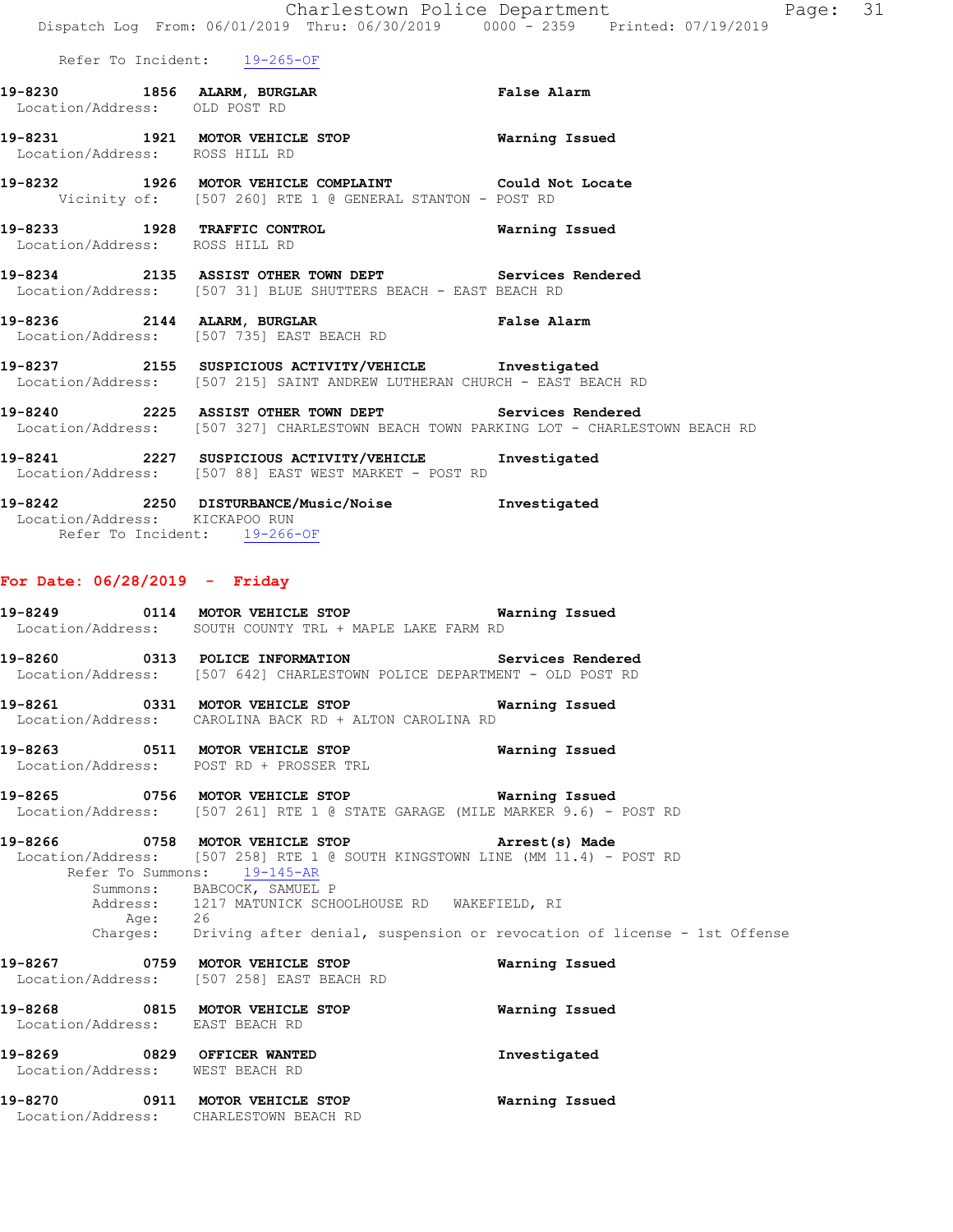**19-8271 0924 MOTOR VEHICLE STOP Investigated**  Location/Address: MATUNUCK SCHOOLHOUSE RD + NORTH NIANTIC DR

**19-8274 1017 ANNOYING PHONE CALLS Investigated**  Location/Address: [507 695] PIETILA RD

**19-8277 1056 MOTOR VEHICLE STOP No Action Required**  Location/Address: [507 261] RTE 1 @ STATE GARAGE (MILE MARKER 9.6) - POST RD

**19-8278 1058 MOTOR VEHICLE STOP Warning Issued**  Location/Address: [507 276] RTE 2 @ RICHMOND LINE - SOUTH COUNTY TRL

**19-8279 1105 ROAD HAZARD/OBSTRUCTION Investigated**  Location/Address: BEND RD

**19-8280 1113 MOTOR VEHICLE STOP Citation Issued**  Location/Address: [507 364] CROTTY AND SONS AUTO BODY - SOUTH COUNTY TRL

**19-8281 1138 OFFICER WANTED Investigated**  Location/Address: [507 33] BROOKSIDE APARTMENTS - SOUTH COUNTY TRL Refer To Incident: 19-267-OF

**19-8282 1143 ROAD HAZARD/OBSTRUCTION Services Rendered**  Location/Address: SALT MEADOW PT

**19-8283 1211 ALARM, BURGLAR Investigated**  Location/Address: OCEAN VIEW AVE

**19-8285 1330 FIRE, STRUCTURE Extinquished**  Location/Address: SOUTH COUNTY TRL

**19-8286 1337 MOTOR VEHICLE COMPLAINT Unfounded**  Location/Address: [507 258] RTE 1 @ SOUTH KINGSTOWN LINE (MM 11.4) - POST RD

**19-8287 1349 MVA - W/Injury/Fluid/Hazard Report Taken**  Location/Address: SOUTH COUNTY TRL + HONEY LOCUST DR Refer To Accident: 19-71-AC

**19-8289 1506 ASSIST OTHER AGENCY Services Rendered**  Location/Address: [507 33] BROOKSIDE APARTMENTS - SOUTH COUNTY TRL Refer To Incident: 19-267-OF

**19-8291 1615 ESCORT Services Rendered**  Location/Address: [507 33] BROOKSIDE APARTMENTS - SOUTH COUNTY TRL Refer To Incident: 19-267-OF

**19-8292 1617 MOTOR VEHICLE STOP Warning Issued**  Vicinity of: POST RD

**19-8293 1628 ROAD HAZARD/OBSTRUCTION Unfounded**  Location/Address: [507 271] RTE 1 @ MICHAEL'S - POST RD

**19-8294 1640 MOTOR VEHICLE STOP Warning Issued**  Vicinity of: [507 100] RTE 1 @ FIORES (MILE MARKER 8.0) - POST RD

**19-8298 1756 MOTOR VEHICLE STOP Warning Issued**  Location/Address: OLD POST RD + FORT NINIGRET RD

**19-8300 1808 MOTOR VEHICLE COMPLAINT Arrest(s) Made**  Location/Address: POST RD + FALCONE LN Refer To Summons: 19-146-AR Summons: OLIVEIRA, ISIAH M Address: 61 SPRING ST Apt. #2L MANVILLE, RI Age: 18<br>Charges: PO POSSESSION OF BEVERAGE-UNDERAGE PERSONS Transporting Alcoholic Beverages by Minor Refer To Summons: 19-147-AR Summons: BARRAZA, YAMIL Address: 54 SPRING ST MANVILLE, RI Age: 19<br>Charges: POS POSSESSION OF BEVERAGE-UNDERAGE PERSONS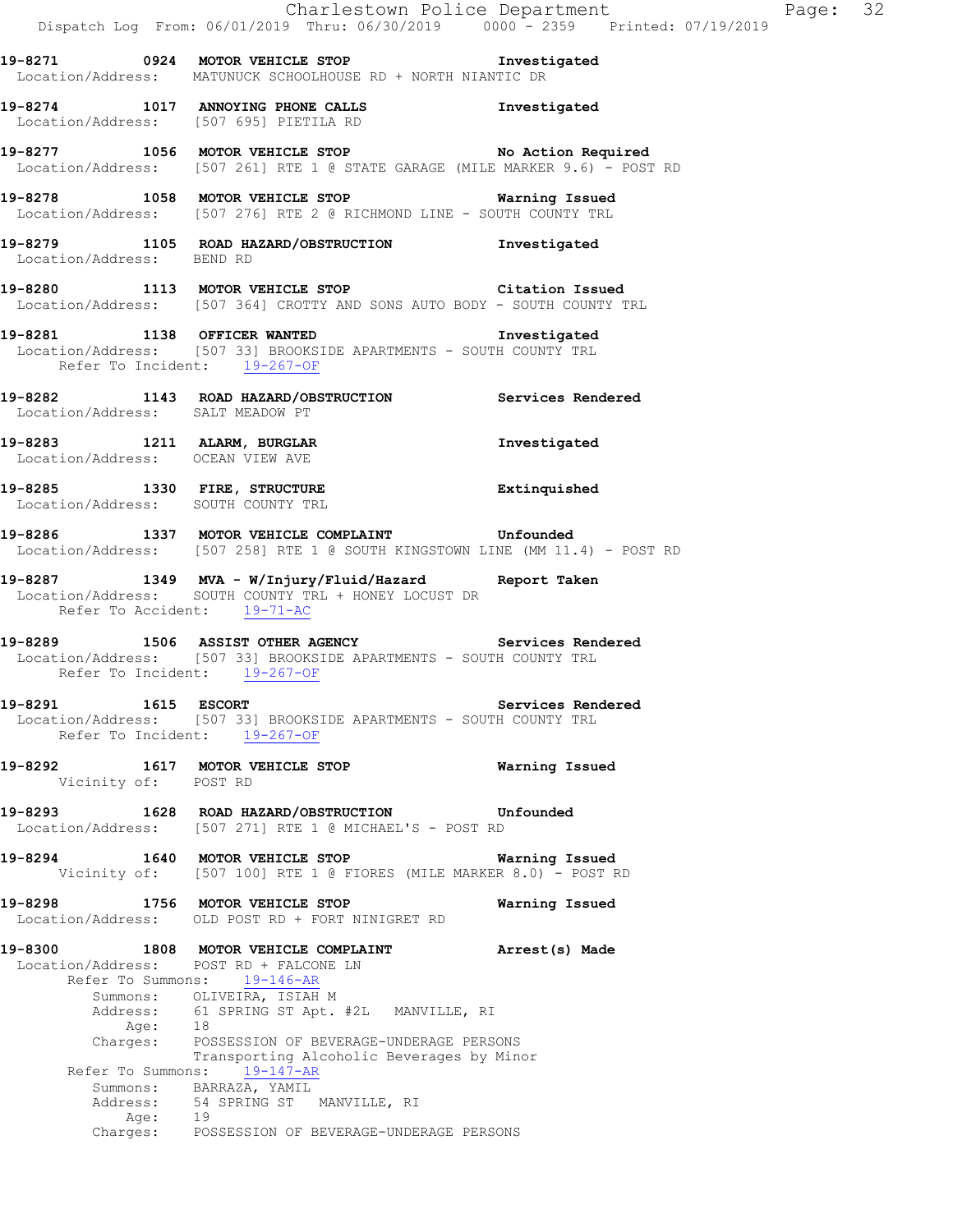Charlestown Police Department Page: 33 Dispatch Log From: 06/01/2019 Thru: 06/30/2019 0000 - 2359 Printed: 07/19/2019 Refer To Summons: 19-148-AR Summons: MAROLLA, JASON T Address: 9 DAVID DR LINCOLN, RI<br>Age: 18 Age: 18 Charges: POSSESSION OF BEVERAGE-UNDERAGE PERSONS Refer To Summons: 19-149-AR Summons: DOEUR, ERIC S Address: 10 BOULEVARD AVE LINCOLN, RI Age: 18 Charges: POSSESSION OF BEVERAGE-UNDERAGE PERSONS Refer To Summons: 19-150-AR Juvenile Arrest Age: 17 Charges: POSSESSION OF BEVERAGE-UNDERAGE PERSONS Refer To Summons: 19-151-AR Summons: DAROSA, KORY K Address: 1754 LONSDALE AVE LINCOLN, RI Age: 18 Charges: POSSESSION OF BEVERAGE-UNDERAGE PERSONS **19-8302 1938 MOTOR VEHICLE STOP No Action Required**  Location/Address: [507 57] BREEZY ACRES MINI GOLF - POST RD **19-8305 2125 SUSPICIOUS ACTIVITY/VEHICLE Investigated**  Location/Address: CARTER PRESERVE - KING'S FACTORY RD **19-8307 2143 ASSIST OTHER TOWN DEPT Services Rendered**  Location/Address: [507 327] CHARLESTOWN BEACH TOWN PARKING LOT - CHARLESTOWN BEACH RD **19-8308 2147 MOTOR VEHICLE STOP Warning Issued**  Vicinity of: RICHMOND LINE - KING'S FACTORY RD **For Date: 06/29/2019 - Saturday 19-8313 0015 DISTURBANCE/Music/Noise Peace Restored**  Location/Address: [507 538] EAST BEACH RD **19-8329 0549 MOTOR VEHICLE COMPLAINT Investigated**  Location/Address: OLD POST RD + SHEILA DR **19-8330 0818 MOTOR VEHICLE STOP Warning Issued**  Location/Address: POST RD + MEADOW LN **19-8332 0826 MOTOR VEHICLE STOP Arrest(s) Made**  Location/Address: MATUNUCK SCHOOLHOUSE RD + ATLANTIS DR Refer To Summons: 19-152-AR Summons: EGAN, THOMAS J Address: 23 KNOWLES LN WEST KINGSTON, RI Age: 62 Charges: Driving with Expired License - 1st Offense 19-8335 1013 ALARM, BURGLAR **Investigated**  Location/Address: [507 18] CHARLESTOWN CHAMBER OF COMMERCE - OLD POST RD **19-8338 1106 WELL BEING CHECK Investigated**  Location/Address: [507 20] NINIGRET PARK - PARK LN **19-8339 1142 MOTOR VEHICLE STOP Warning Issued**  Location/Address: KING'S FACTORY RD + POST RD **19-8340 1147 POLICE INFORMATION Report Taken**  Location/Address: [507 642] CHARLESTOWN POLICE DEPARTMENT - OLD POST RD Refer To Incident: 19-268-OF **19-8342 1256 MOTOR VEHICLE COMPLAINT Citation Issued**  Location/Address: POST RD + WEST BEACH RD **19-8343 1313 DISABLED MV No Action Required**  Location/Address: [507 258] RTE 1 @ SOUTH KINGSTOWN LINE (MM 11.4) - POST RD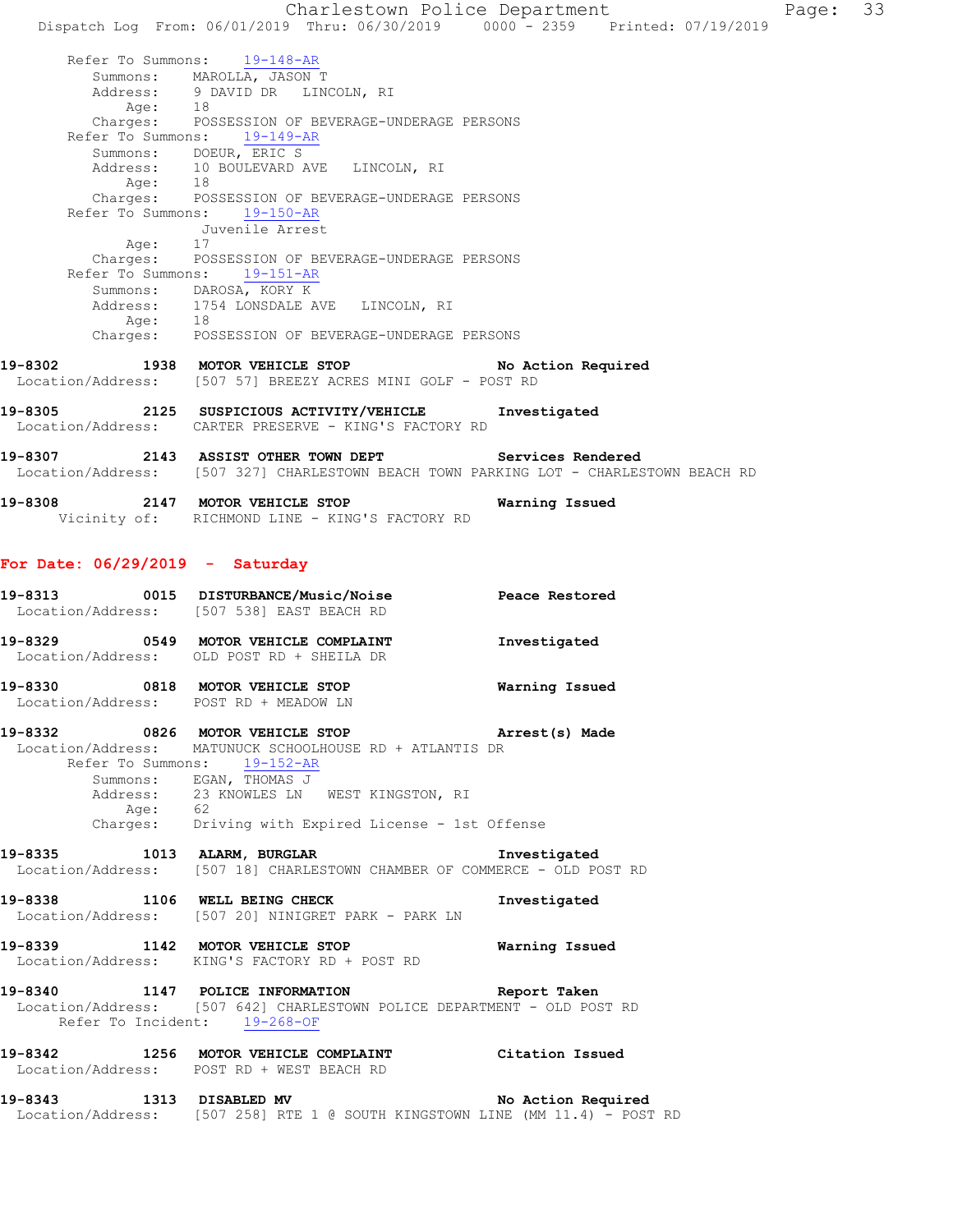**19-8344 1319 POLICE INFORMATION Report Taken**  Location/Address: [507 642] CHARLESTOWN POLICE DEPARTMENT - OLD POST RD Refer To Incident: 19-269-OF **19-8345 1351 ANIMAL COMPLAINT Investigated**  Location/Address: GOOSEBERRY HILL **19-8346 1400 MOTOR VEHICLE STOP Warning Issued**  Location/Address: [507 208] HITCHING POST - POST RD **19-8347 1503 LARCENY Investigated**  Location/Address: SCAPA FLOW RD Refer To Incident: 19-270-OF **19-8351 1608 MOTOR VEHICLE STOP Warning Issued**  Location/Address: [507 312] RTE 1A @ MINI SUPER - OLD POST RD **19-8353 1616 TRAFFIC CONTROL Warning Issued**  Location/Address: MATUNUCK SCHOOLHOUSE RD **19-8356 1719 MOTOR VEHICLE COMPLAINT Investigated**  Location/Address: WHIPPLE DR **19-8357 1721 MOTOR VEHICLE STOP Citation Issued**  Location/Address: BISCUIT CITY RD + COUNTRY DR **19-8358 1728 MOTOR VEHICLE STOP Warning Issued**  Location/Address: SOUTH COUNTY TRL + WHIPPLE DR **19-8359 1844 MOTOR VEHICLE STOP Warning Issued**  SOUTH COUNTY TRL + MAPLE LAKE FARM RD **19-8360 1900 SUSPICIOUS ACTIVITY/VEHICLE Services Rendered**  Location/Address: KING TOM DR **19-8361 1938 FOUND/LOST PROPERTY No Action Required**  Location/Address: [507 321] CHARLESTOWN BEACH - CHARLESTOWN BEACH RD **19-8362 1949 ALARM, BURGLAR Investigated**  Location/Address: SUNSET DR **19-8363 2017 ALARM, BURGLAR False Alarm**  Location/Address: [507 937] GEMELLI BISTRO - FALCONE LN **19-8364 2028 DISABLED MV Services Rendered**  Location/Address: POST RD + FALCONE LN **19-8365 2052 ASSAULT Arrest(s) Made**  Location/Address: [507 27] FRESH POND ROCK - ATLANTIC AVE Refer To Arrest: 19-153-AR Arrest: MRACHEK, RYAN Address: 427 EAST BEACH RD CHARLESTOWN, RI Age: 45 Charges: SIMPLE ASSAULT OR BATTERY **19-8366 2055 FIREWORKS/Possession/Use/Other Investigated**  Location/Address: NARROW LN **19-8367 2113 DISTURBANCE/Music/Noise Investigated**  Location/Address: COLUMBIA HEIGHTS OVAL **19-8368 2154 ASSIST OTHER TOWN DEPT Services Rendered**  Location/Address: [507 327] CHARLESTOWN BEACH TOWN PARKING LOT - CHARLESTOWN BEACH RD **19-8369 2205 MOTOR VEHICLE STOP Warning Issued**  Location/Address: [507 376] SAINT JAMES CHURCH - MATUNUCK SCHOOLHOUSE RD **19-8370 2255 OFFICER WANTED Investigated**  Location/Address: [507 64] RATHSKELLER RESTAURANT - OLD COACH RD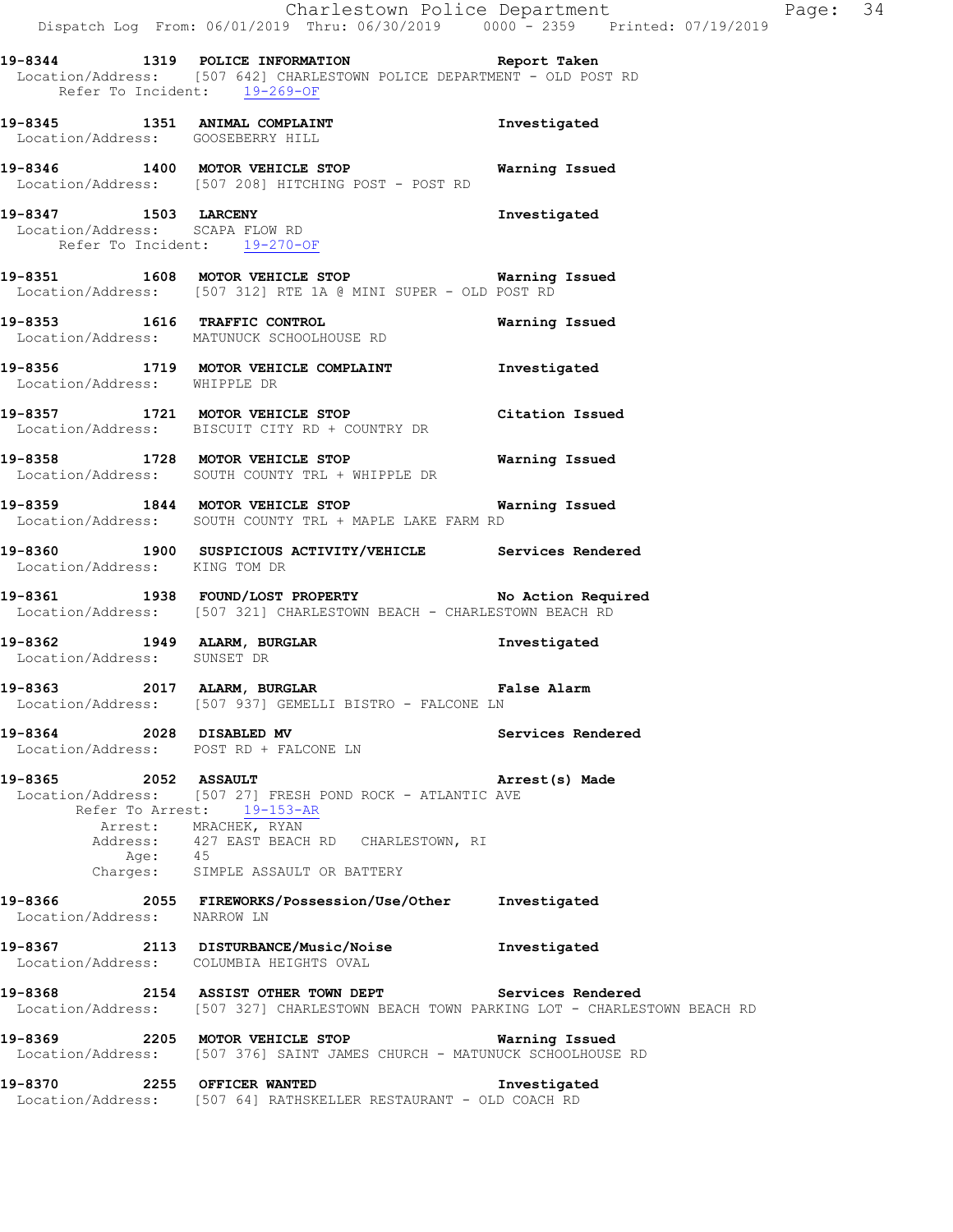## **For Date: 06/30/2019 - Sunday**

| 19-8373           |  |  | 0205 ASSIST OTHER TOWN DEPT                  |  |  | Services Rendered |  |
|-------------------|--|--|----------------------------------------------|--|--|-------------------|--|
| Location/Address: |  |  | [507 31] BLUE SHUTTERS BEACH - EAST BEACH RD |  |  |                   |  |

**19-8381 0655 POLICE INFORMATION No Action Required**  Location/Address: CROSSPATCH RD

**19-8382 0718 MOTOR VEHICLE STOP Warning Issued**  Location/Address: [507 100] RTE 1 @ FIORES (MILE MARKER 8.0) - POST RD

**19-8385 0849 MOTOR VEHICLE STOP Arrest(s) Made**  Location/Address: [507 261] RTE 1 @ STATE GARAGE (MILE MARKER 9.6) - POST RD Refer To Summons: 19-154-AR Summons: CHAN, SKYEBLUE M<br>Address: 30 MEADOWVIEW TEE 30 MEADOWVIEW TER WESTERLY, RI Age: 28 Charges: Driving with Expired License - 1st Offense

**19-8390 0936 TRAFFIC CONTROL No Action Required**  Location/Address: [507 100] RTE 1 @ FIORES (MILE MARKER 8.0) - POST RD

**19-8391 0948 ALARM, FIRE False Alarm**  Location/Address: HIGHLAND RD

**19-8392 0952 POLICE INFORMATION Report Taken**  Location/Address: [507 642] CHARLESTOWN POLICE DEPARTMENT - OLD POST RD Refer To Incident: 19-271-OF

**19-8393 1047 FOLLOW-UP INVESTIGATION Services Rendered**  Location/Address: BROWNING DR

**19-8395 1112 Boating - Assistance Services Rendered**  Location/Address: [507 26] CHARLESTOWN BREACHWAY - CHARLESTOWN BEACH RD

**19-8397 1151 MVA - Minor Report Taken**  Location/Address: [507 72] CUMBERLAND FARMS - OLD POST RD Refer To Accident: 19-72-AC

**19-8398 1205 DISABLED MV No Action Required**  Location/Address: POST RD + SCHOOLHOUSE POND RD

**19-8399 1207 OFFICER WANTED Report Taken**  Location/Address: [507 642] CHARLESTOWN POLICE DEPARTMENT - OLD POST RD Refer To Incident: 19-272-OF

**19-8400 1214 Boating - Assistance Services Rendered**  Location/Address: [507 26] CHARLESTOWN BREACHWAY - CHARLESTOWN BEACH RD

**19-8401 1357 ANIMAL COMPLAINT Taken to Family/Guardian**  Location/Address: WHIPPLE DR

**19-8402 1403 FOUND/LOST PROPERTY Services Rendered**  Location/Address: COLUMBIA HEIGHTS RD

**19-8404 1617 MOTOR VEHICLE STOP Warning Issued**  Location/Address: [507 276] RTE 2 @ RICHMOND LINE - SOUTH COUNTY TRL

**19-8405 1635 MOTOR VEHICLE STOP Warning Issued**  Location/Address: CAROLINA BACK RD

**19-8406 1645 MOTOR VEHICLE STOP Warning Issued**  Location/Address: SOUTH COUNTY TRL

**19-8407 1659 MOTOR VEHICLE STOP Warning Issued**  Location/Address: [507 280] RTE 2 @ CROTTY'S GARAGE - SOUTH COUNTY TRL

**19-8408 1710 MOTOR VEHICLE STOP Warning Issued**  Location/Address: [507 276] RTE 2 @ RICHMOND LINE - SOUTH COUNTY TRL

**19-8410 1730 MOTOR VEHICLE STOP No Action Required**